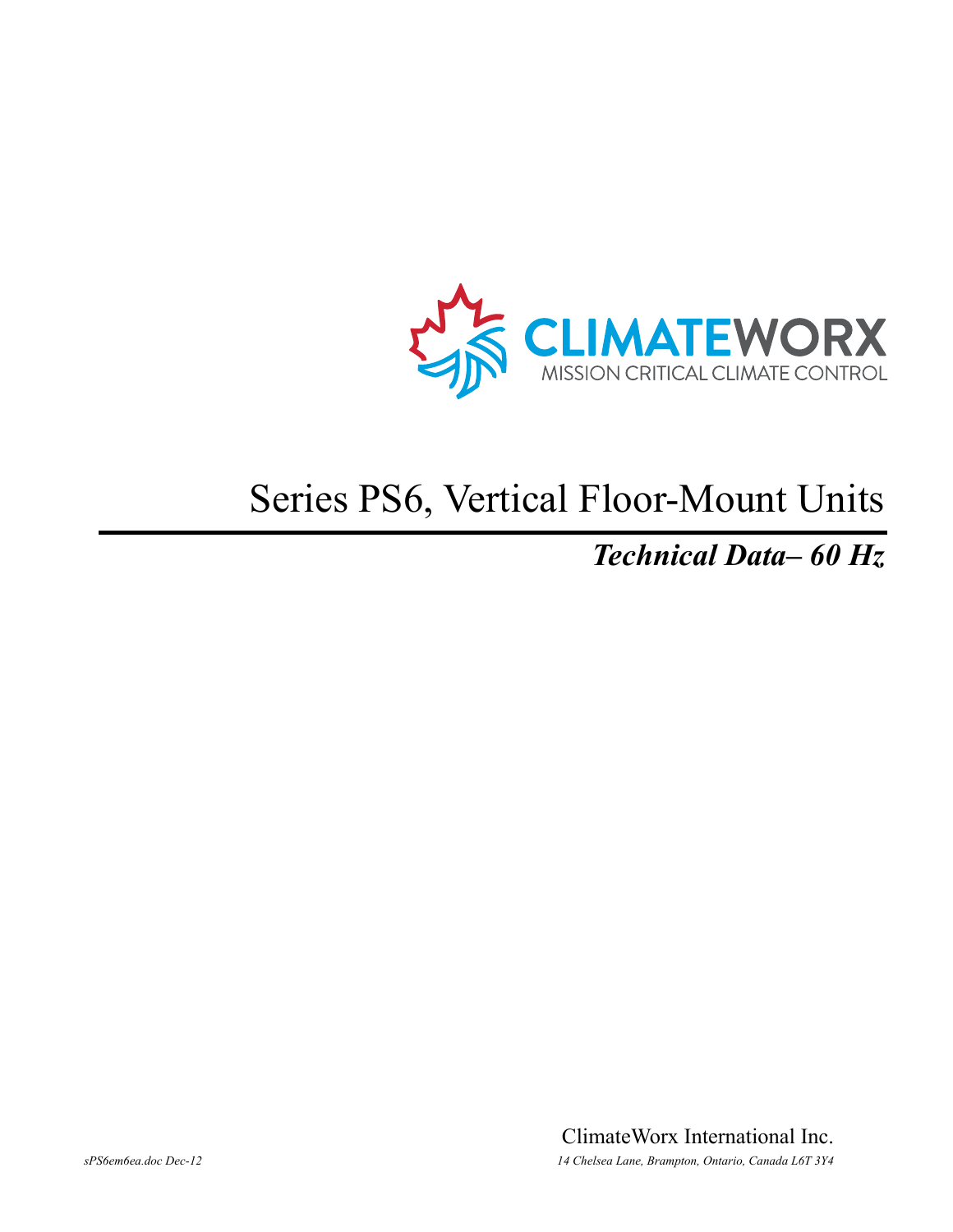### **Table of Contents**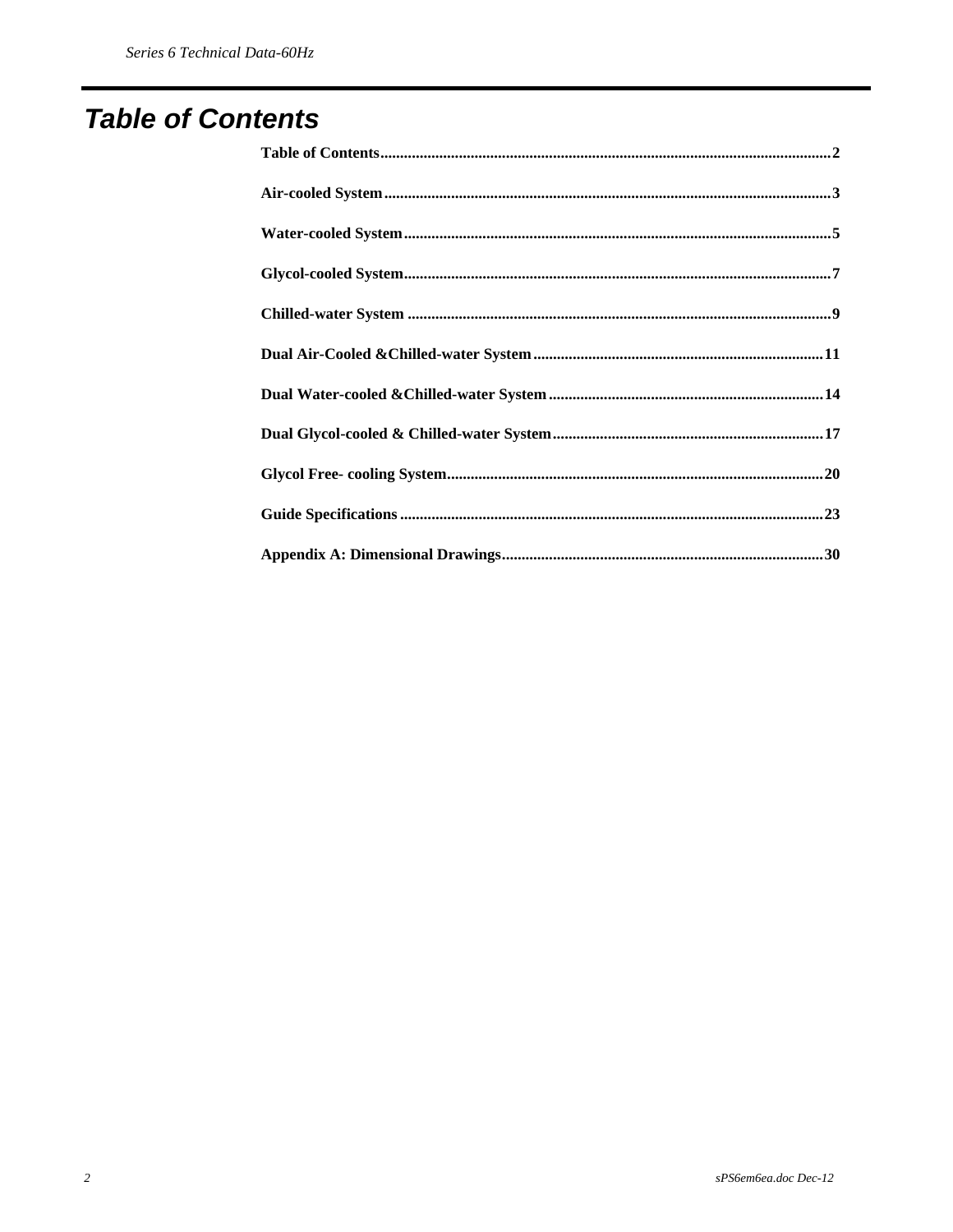### *Air-cooled System*

| Model no. PS6AD__                                                                                         |                | 02           | 03           | 04           | 05             |
|-----------------------------------------------------------------------------------------------------------|----------------|--------------|--------------|--------------|----------------|
| <b>Cooling Capacity</b> - Rated at standard air volume, $95^\circ F$ (35 $^\circ C$ ) ambient temperature |                |              |              |              |                |
| 75F°(24°C) DB, 50%rh                                                                                      |                |              |              |              |                |
| Net Total                                                                                                 | <b>BTUH</b>    | 27747        | 37262        | 44618        | 54853          |
| Net Sensible                                                                                              | <b>BTUH</b>    | 25201        | 32824        | 39550        | 51859          |
| <b>THR</b>                                                                                                | <b>BTUH</b>    | 36370        | 48286        | 59577        | 74803          |
| 75F° (24°C) DB, 45%rh                                                                                     |                |              |              |              |                |
| Net Total                                                                                                 | <b>BTUH</b>    | 27391        | 36850        | 44047        | 53893          |
| Net Sensible                                                                                              | <b>BTUH</b>    | 27267        | 36811        | 44047        | 53836          |
| <b>THR</b>                                                                                                | <b>BTUH</b>    | 35991        | 47781        | 58948        | 73716          |
| 72F° (22°C) DB, 50%rh                                                                                     |                |              |              |              |                |
| Net Total                                                                                                 | <b>BTUH</b>    | 26532        | 35594        | 42629        | 52006          |
| Net Sensible                                                                                              | <b>BTUH</b>    | 24975        | 32444        | 39104        | 51625          |
| <b>THR</b>                                                                                                | <b>BTUH</b>    | 35081        | 46519        | 57440        | 71697          |
| $72F$ ° (22°C) DB, 45%rh                                                                                  |                |              |              |              |                |
| Net Total                                                                                                 | <b>BTUH</b>    | 26199        | 35218        | 42097        | 51100          |
| Net Sensible                                                                                              | <b>BTUH</b>    | 26088        | 35173        | 42097        | 51054          |
| <b>THR</b>                                                                                                | <b>BTUH</b>    | 34727        | 46052        | 56854        | 70671          |
| 68F° (20°C) DB, 50%rh                                                                                     |                |              |              |              |                |
| Net Total                                                                                                 | <b>BTUH</b>    | 24942        | 33432        | 40052        | 48272          |
| Net Sensible                                                                                              | <b>BTUH</b>    | 24837        | 32068        | 38661        | 48081          |
| <b>THR</b>                                                                                                | <b>BTUH</b>    | 33395        | 44233        | 54676        | 67624          |
| 68F ° (20°C) DB, 45%rh                                                                                    |                |              |              |              |                |
| Net Total                                                                                                 | <b>BTUH</b>    | 24642        | 33104        | 39576        | 47452          |
| Net Sensible                                                                                              | <b>BTUH</b>    | 24573        | 33049        | 39558        | 47452          |
| <b>THR</b>                                                                                                | <b>BTUH</b>    | 33077        | 43818        | 54150        | 66693          |
| Fan Section - EC Plenum Fan                                                                               |                |              |              |              |                |
| <b>Standard Air Volume</b>                                                                                | $\mathbf{CFM}$ | 1400         | 1900         | 2400         | 3000           |
| <b>External Static Pressure</b>                                                                           | in             | 0.3          | 0.3          | 0.3          | 0.3            |
| Quantity of Fans                                                                                          |                | 1            | $\mathbf{1}$ | 1            | 1              |
| Net Total Fan Motor Power                                                                                 | kW             | 2.5          | 2.5          | 2.5          | 2.5            |
| <b>Absorbed Power</b>                                                                                     | kW             | 0.21         | 0.37         | 0.64         | 1.17           |
| <b>Compressor</b> - Refrigerant R407C                                                                     |                |              |              |              |                |
| <b>Quantity of Compressors</b>                                                                            |                | $\mathbf{1}$ | $\mathbf{1}$ | $\mathbf{1}$ | $\mathbf{1}$   |
| Type                                                                                                      |                | Scroll       | Scroll       | Scroll       | Scroll         |
| Evaporator Coil - Copper tube / aluminium fin - Stainless steel drain pan                                 |                |              |              |              |                |
| Face Area                                                                                                 | $\rm ft^2$     | 7.5          | 7.5          | 7.5          | 7.5            |
| Rows Deep                                                                                                 |                | 3            | 3            | 3            | $\overline{4}$ |
| Fins per inch                                                                                             |                | 13           | 13           | 13           | 13             |
| <b>Face Velocity</b>                                                                                      | <b>FPM</b>     | 187          | 253          | 320          | 400            |
| Refrigerant Charge                                                                                        | Lbs            | 4.8          | 4.8          | 4.8          | 6.1            |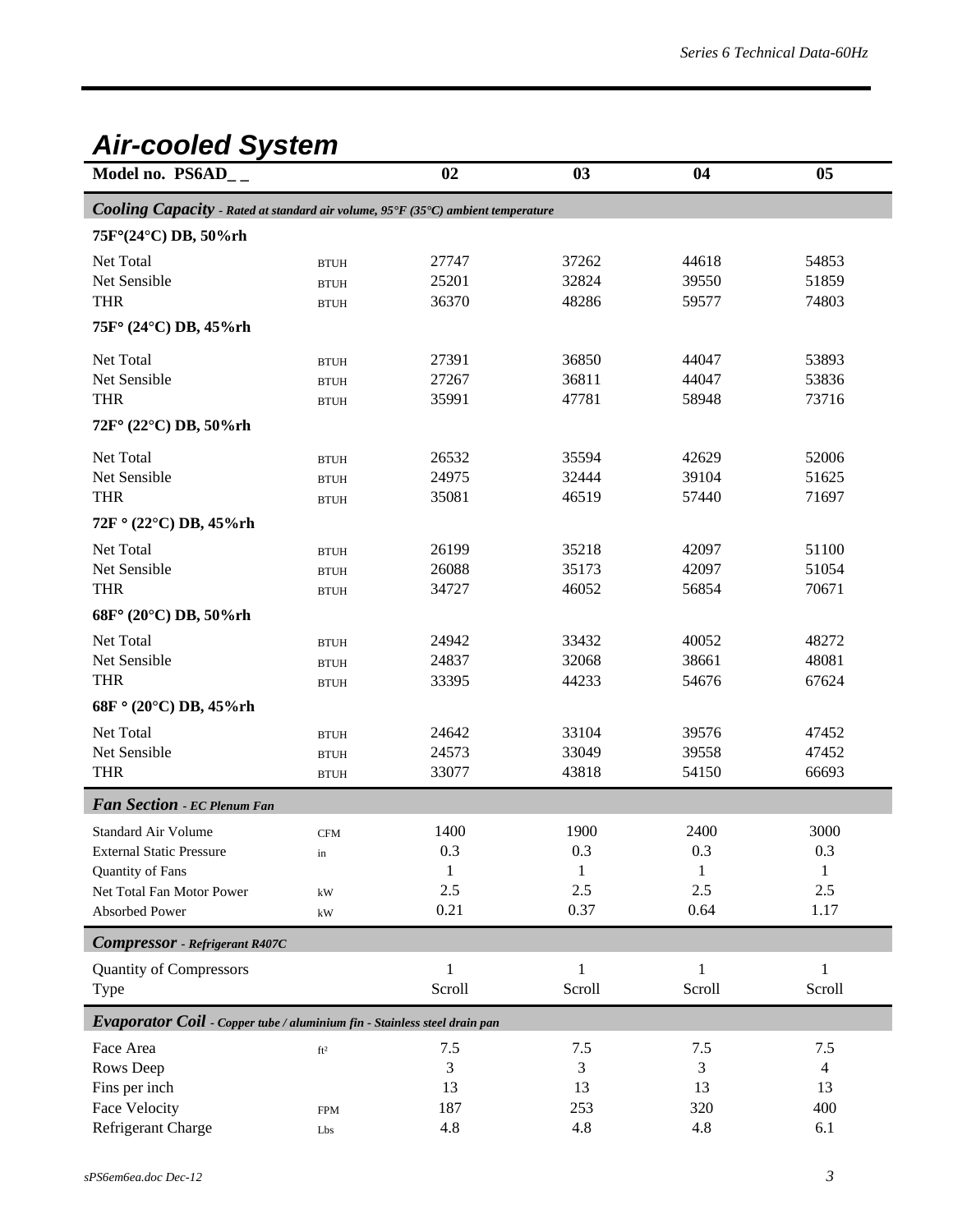| Model no. $PS6AD_{-}$                                                                                                |             | 02           | 03                           | 04           | 05           |
|----------------------------------------------------------------------------------------------------------------------|-------------|--------------|------------------------------|--------------|--------------|
| <b>Reheat Section</b>                                                                                                |             |              |                              |              |              |
| Electric Reheat <sup>1</sup> - Single Stage, finned tubular type heater, SCR Controlled                              |             |              |                              |              |              |
| Capacity                                                                                                             | kW          | 6            | 6                            | 6            | 6            |
| Quantity of Heaters                                                                                                  |             | 3            | 3                            | 3            | 3            |
| Hot Gas Reheat - 71.6°F (22°C) E.A.T., two stages                                                                    |             |              |                              |              |              |
| Heating Capacity                                                                                                     | <b>BTUH</b> | 15,903       | 17,569                       | 18,930       | 20,404       |
| Hot Water Reheat - 180°F (82.2°C) E.W.T., 71.6°F (22°C) E.A.T. - 2-way modulating control valve, optional 3-way      |             |              |                              |              |              |
| <b>Heating Capacity</b>                                                                                              | <b>BTUH</b> | 31,193       | 34,129                       | 36,477       | 38,964       |
| <b>Water Flow Rate</b>                                                                                               | <b>GPM</b>  | 2.0          | 2.0                          | 2.0          | 2.0          |
| Pressure Drop                                                                                                        | $ft-H2O$    | 0.61         | 0.62                         | 0.62         | 0.63         |
| Steam Reheat - $227^{\circ}F(108.3^{\circ}C)$ saturated steam, 71.6°F (22°C) E.A.T. - 2-way modulating control valve |             |              |                              |              |              |
| <b>Heating Capacity</b>                                                                                              | <b>BTUH</b> | 53945        | 60834                        | 69296        | 78176        |
| <b>Humidifier Section</b>                                                                                            |             |              |                              |              |              |
| Electrode Boiler Type $^1$                                                                                           |             |              |                              |              |              |
| Capacity                                                                                                             | lb/hr       | 10           | 10                           | 10           | 10           |
| Humidifier Power                                                                                                     | kW          | 3.4          | 3.4                          | 3.4          | 3.4          |
| Filter Section - Pleated disposable type, 30% efficiency to ASHRAE 52-76                                             |             |              |                              |              |              |
| <b>Downflow Models</b>                                                                                               |             |              |                              |              |              |
| Quantity of Filters                                                                                                  |             | 2/1          | 2/1                          | 2/1          | 2/1          |
| Nominal Size                                                                                                         | LxWxD-in    |              | 20 x 24 x 2 / 12 x 24 x 2    |              |              |
| <b>Piping Connection Size</b>                                                                                        |             |              |                              |              |              |
| Liquid Line                                                                                                          | - ODM -in   | 1/2          | 1/2                          | 1/2          | 1/2          |
| Hot Gas Line                                                                                                         | - ODM -in   | 5/8          | 5/8                          | 5/8          | 5/8          |
| Humidifier Water                                                                                                     | - ODM -in   | 1/4          | 1/4                          | 1/4          | 1/4          |
| Condensate Drain                                                                                                     | - ODM -in   | 3/4          | 3/4                          | 3/4          | 3/4          |
| Physical Details - For units with standard options only; consult factory for special options and configuration       |             |              |                              |              |              |
| <b>Dimensions</b>                                                                                                    | in          |              | 37 (W) x 35-1/8 (D) x 76 (H) |              |              |
| Approx. Weight                                                                                                       | <b>lbs</b>  | 620          | 633                          | 633          | 645          |
| <b>Matching Air-Cooled Condenser</b> - Selected at 95°F Ambient                                                      |             |              |                              |              |              |
| Model                                                                                                                |             | KS11-039-1   | KS11-065-1                   | KS11-065-1   | KS11-078-1   |
| Width x Depth x Height                                                                                               | in          | 38 x 30 x 36 | 51 x 30 x 44                 | 51 x 30 x 44 | 51 x 30 x 44 |
| Weight                                                                                                               | <b>lbs</b>  | 150          | 170                          | 170          | 177          |

 $^{\rm 1}$  Standard options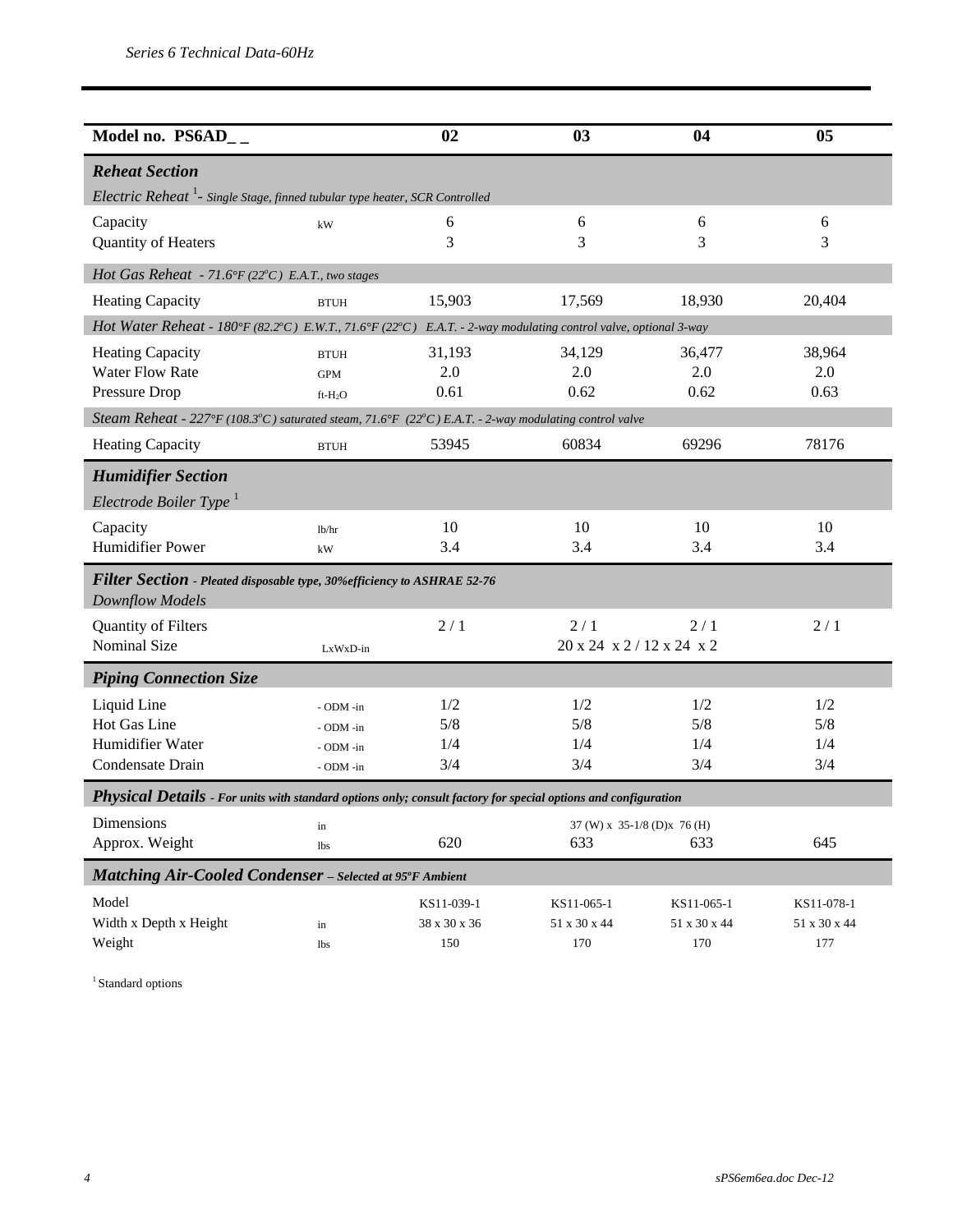### *Water-cooled System*

| Model no. PS6WD__                                                         |                        | 02           | 03           | 04           | 05           |
|---------------------------------------------------------------------------|------------------------|--------------|--------------|--------------|--------------|
| <b>Cooling Capacity</b> - Rated at standard air volume                    |                        |              |              |              |              |
| 75°F (24°C) DB, 50%rh                                                     |                        |              |              |              |              |
| Net Total                                                                 | <b>BTUH</b>            | 30201        | 39371        | 48290        | 60354        |
| Net Sensible                                                              | <b>BTUH</b>            | 25902        | 33550        | 40710        | 53049        |
| <b>THR</b>                                                                | <b>BTUH</b>            | 37177        | 48925        | 60768        | 77416        |
| 75°F (24°C) DB, 45%rh                                                     |                        |              |              |              |              |
| Net Total                                                                 | <b>BTUH</b>            | 29829        | 38857        | 47655        | 59205        |
| Net Sensible                                                              | <b>BTUH</b>            | 28969        | 37448        | 45469        | 59205        |
| <b>THR</b>                                                                | <b>BTUH</b>            | 36780        | 48403        | 60122        | 76220        |
| 72°F (22°C) DB, 50%rh                                                     |                        |              |              |              |              |
| Net Total                                                                 | <b>BTUH</b>            | 28757        | 37488        | 45968        | 56945        |
| Net Sensible                                                              | <b>BTUH</b>            | 25540        | 33057        | 40118        | 52334        |
| <b>THR</b>                                                                | <b>BTUH</b>            | 35763        | 47040        | 58445        | 73948        |
| 72°F (22°C) DB, 45%rh                                                     |                        |              |              |              |              |
| Net Total                                                                 | <b>BTUH</b>            | 28415        | 37017        | 45377        | 55964        |
| Net Sensible                                                              | <b>BTUH</b>            | 28315        | 36990        | 45109        | 55964        |
| <b>THR</b>                                                                | <b>BTUH</b>            | 35395        | 46562        | 57844        | 72878        |
| 68°F (20°C) DB, 50%rh                                                     |                        |              |              |              |              |
| Net Total                                                                 | <b>BTUH</b>            | 26890        | 35070        | 42978        | 52570        |
| Net Sensible                                                              | <b>BTUH</b>            | 25160        | 32518        | 39427        | 51636        |
| <b>THR</b>                                                                | <b>BTUH</b>            | 33936        | 44624        | 55460        | 69498        |
| 68°F (20°C) DB, 45%rh                                                     |                        |              |              |              |              |
| Net Total                                                                 | <b>BTUH</b>            | 26590        | 34653        | 42450        | 51626        |
| Net Sensible                                                              | <b>BTUH</b>            | 26496        | 34616        | 42450        | 51626        |
| <b>THR</b>                                                                | <b>BTUH</b>            | 33609        | 44200        | 54922        | 68507        |
| Fan Section - EC Plenum Fan                                               |                        |              |              |              |              |
| <b>Standard Air Volume</b>                                                | <b>CFM</b>             | 1400         | 1900         | 2400         | 3000         |
| <b>External Static Pressure</b>                                           | in                     | 0.3          | 0.3          | 0.3          | 0.3          |
| Quantity of Fans                                                          |                        | $\mathbf{1}$ | $\mathbf{1}$ | $\mathbf{1}$ | $\mathbf{1}$ |
| Net Total Fan Motor Power                                                 | kW                     | 2.5          | 2.5          | 2.5          | 2.5          |
| Absorbed Power                                                            | $\mathbf{k}\mathbf{W}$ | 0.21         | 0.37         | 0.64         | 1.17         |
| <b>Compressor</b> - Refrigerant R407C                                     |                        |              |              |              |              |
| <b>Quantity of Compressors</b>                                            |                        | $\mathbf{1}$ | $\mathbf{1}$ | $\mathbf{1}$ | 1            |
| Type                                                                      |                        | Scroll       | Scroll       | Scroll       | Scroll       |
|                                                                           |                        |              |              |              |              |
| Evaporator Coil - Copper tube / aluminium fin - Stainless steel drain pan |                        |              |              |              |              |
| Face Area                                                                 | ft <sup>2</sup>        | 7.5          | 7.5          | 7.5          | 7.5          |
| Rows Deep                                                                 |                        | 3            | 3            | 3            | 4            |
| Fins per inch                                                             |                        | 13           | 13           | 13           | 13           |
| Face Velocity                                                             | ${\rm FPM}$            | 187          | 253          | 320          | 400          |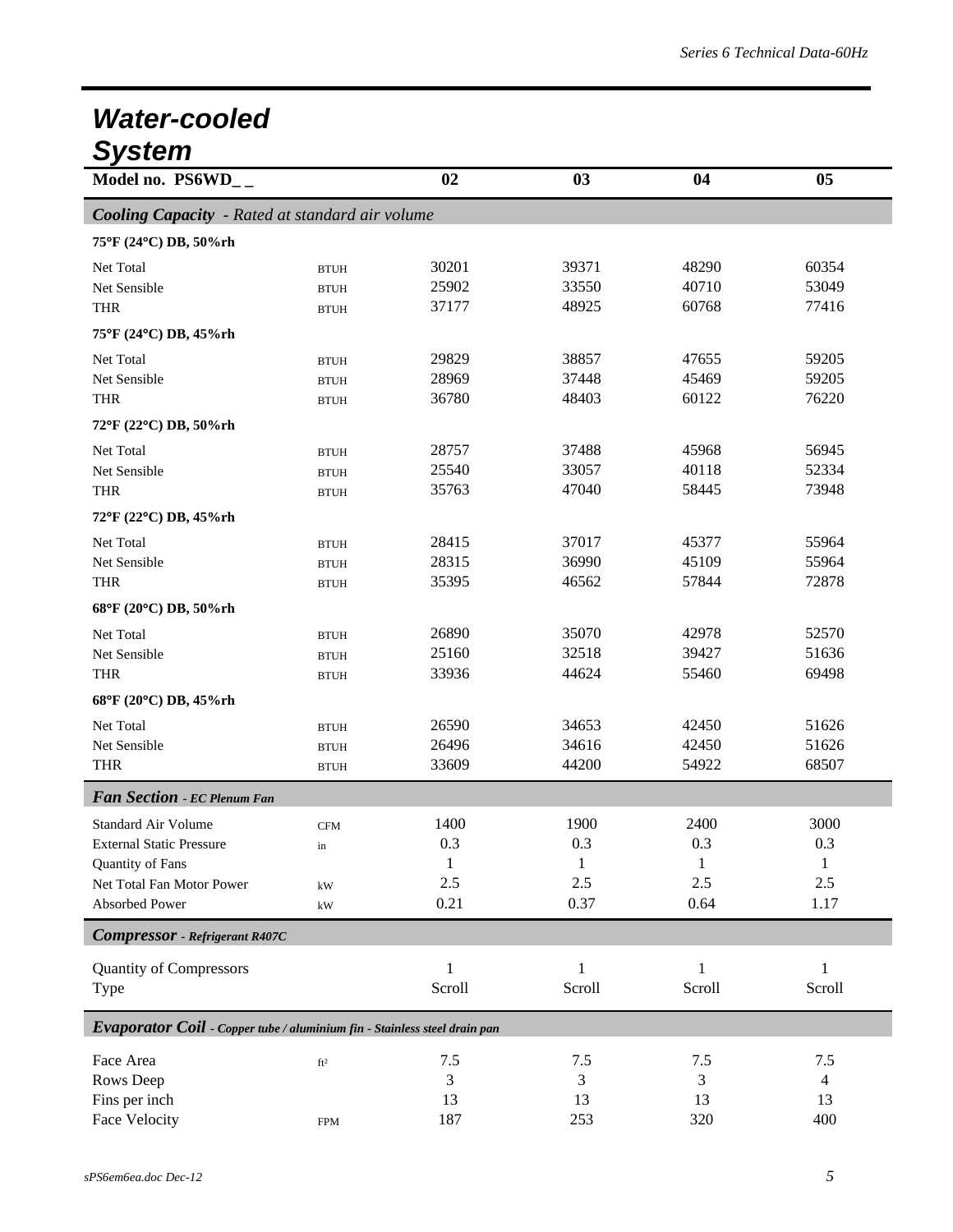| Model no. $PS6WD_{-}$                                                                                           |                     | 02     | 03                           | 04        | 05        |
|-----------------------------------------------------------------------------------------------------------------|---------------------|--------|------------------------------|-----------|-----------|
|                                                                                                                 |                     |        |                              |           |           |
| <b>Reheat Section</b>                                                                                           |                     |        |                              |           |           |
| Electric Reheat <sup>1</sup> - Single Stage, finned tubular type heater, SCR Controlled                         |                     |        |                              |           |           |
| Capacity                                                                                                        | kW                  | 6      | 6                            | 6         | 6         |
| Quantity of Heaters                                                                                             |                     | 3      | 3                            | 3         | 3         |
| Hot Gas Reheat - 71.6°F (22°C) E.A.T., two stages                                                               |                     |        |                              |           |           |
| <b>Heating Capacity</b>                                                                                         | <b>BTUH</b>         | 15,903 | 17,569                       | 18,930    | 20,404    |
| Hot Water Reheat - 180°F (82.2°C) E.W.T., 71.6°F (22°C) E.A.T. - 2-way modulating control valve, optional 3-way |                     |        |                              |           |           |
| Heating Capacity                                                                                                | <b>BTUH</b>         | 31,193 | 34,129                       | 36,477    | 38,964    |
| <b>Water Flow Rate</b>                                                                                          | <b>GPM</b>          | 2.0    | 2.0                          | 2.0       | 2.0       |
| Pressure Drop                                                                                                   | $ft-H2O$            | 0.61   | 0.62                         | 0.62      | 0.63      |
| Steam Reheat - 227°F (108.3°C) saturated steam, 71.6°F (22°C) E.A.T. - 2-way modulating control valve           |                     |        |                              |           |           |
| <b>Heating Capacity</b>                                                                                         | <b>BTUH</b>         | 53945  | 60834                        | 69296     | 78176     |
| <b>Humidifier Section</b>                                                                                       |                     |        |                              |           |           |
| Electrode Boiler Type $^1$                                                                                      |                     |        |                              |           |           |
| Capacity                                                                                                        | lb/hr               | 10     | 10                           | 10        | 10        |
| Humidifier Power                                                                                                | kW                  | 3.4    | 3.4                          | 3.4       | 3.4       |
| Filter Section - Pleated disposable type, 30% efficiency to ASHRAE 52-76                                        |                     |        |                              |           |           |
| <b>Downflow Models</b>                                                                                          |                     |        |                              |           |           |
| <b>Quantity of Filters</b>                                                                                      |                     | 2/1    | 2/1                          | 2/1       | 2/1       |
| <b>Nominal Size</b>                                                                                             | LxWxD-in            |        | 20 x 24 x 2 / 12 x 24 x 2    |           |           |
| <b>Condensing Water Requirement</b>                                                                             |                     |        |                              |           |           |
| 75°F EWT                                                                                                        |                     |        |                              |           |           |
| Flow Rate                                                                                                       | <b>GPM</b>          | 6.5    | 8.1                          | 10.6      | 13.6      |
| Unit Pressure Drop                                                                                              | $ft-H2O$            | 19.9   | 13.8                         | 20.1      | 16.5      |
| 85°F EWT                                                                                                        |                     |        |                              |           |           |
| <b>Flow Rate</b>                                                                                                | <b>GPM</b>          | 5.6    | 6.8                          | 9.5       | 12.1      |
| Unit Pressure Drop                                                                                              | ft-H <sub>2</sub> O | 15.5   | 10.8                         | 17.6      | 14.4      |
| Water Regulating Valve - 2-way, head pressure controlled                                                        |                     |        |                              |           |           |
| Size                                                                                                            | in                  | 1/2    | 3/4                          | 3/4       | 1         |
| <b>Piping Connection Size</b>                                                                                   |                     |        |                              |           |           |
| Liquid Line                                                                                                     | - ODM -in           | 1/2    | 1/2                          | 1/2       | 1/2       |
| Hot Gas Line                                                                                                    | - ODM -in           | 5/8    | 5/8                          | $5/8$     | 5/8       |
| Humidifier Water                                                                                                | - ODM -in           | 1/4    | 1/4                          | 1/4       | 1/4       |
| Condensate Drain                                                                                                | - ODM -in           | 3/4    | 3/4                          | 3/4       | 3/4       |
| <b>Steam Condensate</b>                                                                                         | - ODM -in           | 3/4    | 3/4                          | 3/4       | 3/4       |
| Condensing Water                                                                                                | - ODM -in           | 5/8    | $1 - 1/8$                    | $1 - 1/8$ | $1 - 1/8$ |
| Physical Details - For units with standard options only; consult factory for special options and configuration  |                     |        |                              |           |           |
| Dimensions                                                                                                      | in                  |        | 37 (W) x 35-1/8 (D) x 76 (H) |           |           |
| Approx. Weight                                                                                                  | lbs                 | 630    | 657                          | 657       | 699       |

 $^{\rm 1}$  Standard options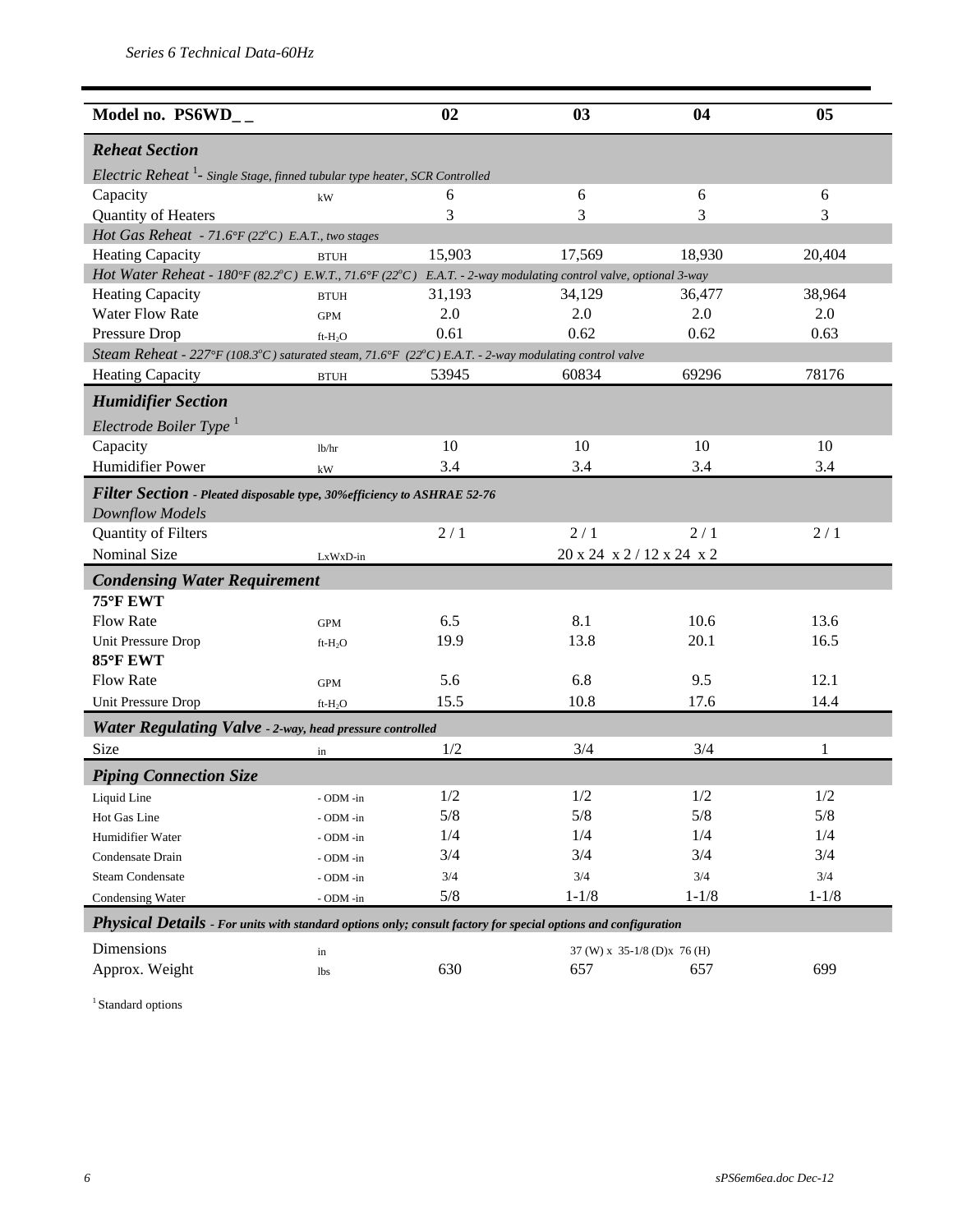| <b>Glycol-cooled System</b>                                               |                 |        |        |        |                |  |  |
|---------------------------------------------------------------------------|-----------------|--------|--------|--------|----------------|--|--|
| Model no. PS6GD__                                                         |                 | 02     | 03     | 04     | 0 <sub>5</sub> |  |  |
| <b>Cooling Capacity</b> - Rated at standard air volume                    |                 |        |        |        |                |  |  |
| 75°F (24°C) DB, 50%rh                                                     |                 |        |        |        |                |  |  |
| Net Total                                                                 | <b>BTUH</b>     | 27308  | 35662  | 43748  | 54037          |  |  |
| Net Sensible                                                              | <b>BTUH</b>     | 25123  | 32439  | 39333  | 51888          |  |  |
| <b>THR</b>                                                                | <b>BTUH</b>     | 36251  | 47861  | 59331  | 74419          |  |  |
| 75°F (24°C) DB, 45%rh                                                     |                 |        |        |        |                |  |  |
| Net Total                                                                 | <b>BTUH</b>     | 26906  | 35094  | 43092  | 52920          |  |  |
| Net Sensible                                                              | <b>BTUH</b>     | 26771  | 35024  | 43092  | 52817          |  |  |
| <b>THR</b>                                                                | <b>BTUH</b>     | 35859  | 47349  | 58681  | 73255          |  |  |
| 72°F (22°C) DB, 50%rh                                                     |                 |        |        |        |                |  |  |
| Net Total                                                                 | <b>BTUH</b>     | 25960  | 33901  | 41566  | 50841          |  |  |
| Net Sensible                                                              | <b>BTUH</b>     | 24921  | 32114  | 38897  | 50568          |  |  |
| <b>THR</b>                                                                | <b>BTUH</b>     | 34937  | 46117  | 57169  | 71177          |  |  |
| 72°F (22°C) DB, 45%rh                                                     |                 |        |        |        |                |  |  |
| Net Total                                                                 | <b>BTUH</b>     | 25589  | 33374  | 40961  | 49810          |  |  |
| Net Sensible                                                              | <b>BTUH</b>     | 25481  | 33305  | 40948  | 49769          |  |  |
| THR                                                                       | <b>BTUH</b>     | 34576  | 45646  | 56571  | 70097          |  |  |
| 68°F (20°C) DB, 50%rh                                                     |                 |        |        |        |                |  |  |
| Net Total                                                                 | <b>BTUH</b>     | 24216  | 31660  | 38762  | 46704          |  |  |
| Net Sensible                                                              | <b>BTUH</b>     | 24056  | 31576  | 38444  | 46451          |  |  |
| <b>THR</b>                                                                | <b>BTUH</b>     | 33238  | 43893  | 54397  | 66975          |  |  |
| 68°F (20°C) DB, 45%rh                                                     |                 |        |        |        |                |  |  |
| Net Total                                                                 | <b>BTUH</b>     | 23883  | 31160  | 38218  | 45793          |  |  |
| Net Sensible                                                              | <b>BTUH</b>     | 23841  | 31123  | 38200  | 43451          |  |  |
| <b>THR</b>                                                                | <b>BTUH</b>     | 32914  | 43458  | 53860  | 66010          |  |  |
| Fan Section - EC Plenum Fan                                               |                 |        |        |        |                |  |  |
| Standard Air Volume                                                       | <b>CFM</b>      | 1400   | 1900   | 2400   | 3000           |  |  |
| <b>External Static Pressure</b>                                           | in              | 0.3    | 0.3    | 0.3    | 0.3            |  |  |
| Quantity of Fans                                                          |                 | 1      | 1      | 1      | 1              |  |  |
| Net Total Fan Motor Power                                                 | kW              | 2.5    | 2.5    | 2.5    | 2.5            |  |  |
| Absorbed Power                                                            | kW              | 0.21   | 0.373  | 0.643  | 1.167          |  |  |
| <b>Compressor</b> - Refrigerant R407C                                     |                 |        |        |        |                |  |  |
| <b>Quantity of Compressors</b>                                            |                 | 1      | 1      | 1      | 1              |  |  |
| Type                                                                      |                 | Scroll | Scroll | Scroll | Scroll         |  |  |
| Evaporator Coil - Copper tube / aluminium fin - Stainless steel drain pan |                 |        |        |        |                |  |  |
| Face Area                                                                 | ft <sup>2</sup> | 7.5    | 7.5    | 7.5    | 7.5            |  |  |
| Rows Deep                                                                 |                 | 3      | 3      | 3      | 4              |  |  |
| Fins per inch                                                             |                 | 13     | 13     | 13     | 13             |  |  |
| Face Velocity                                                             | <b>FPM</b>      | 187    | 253    | 320    | 400            |  |  |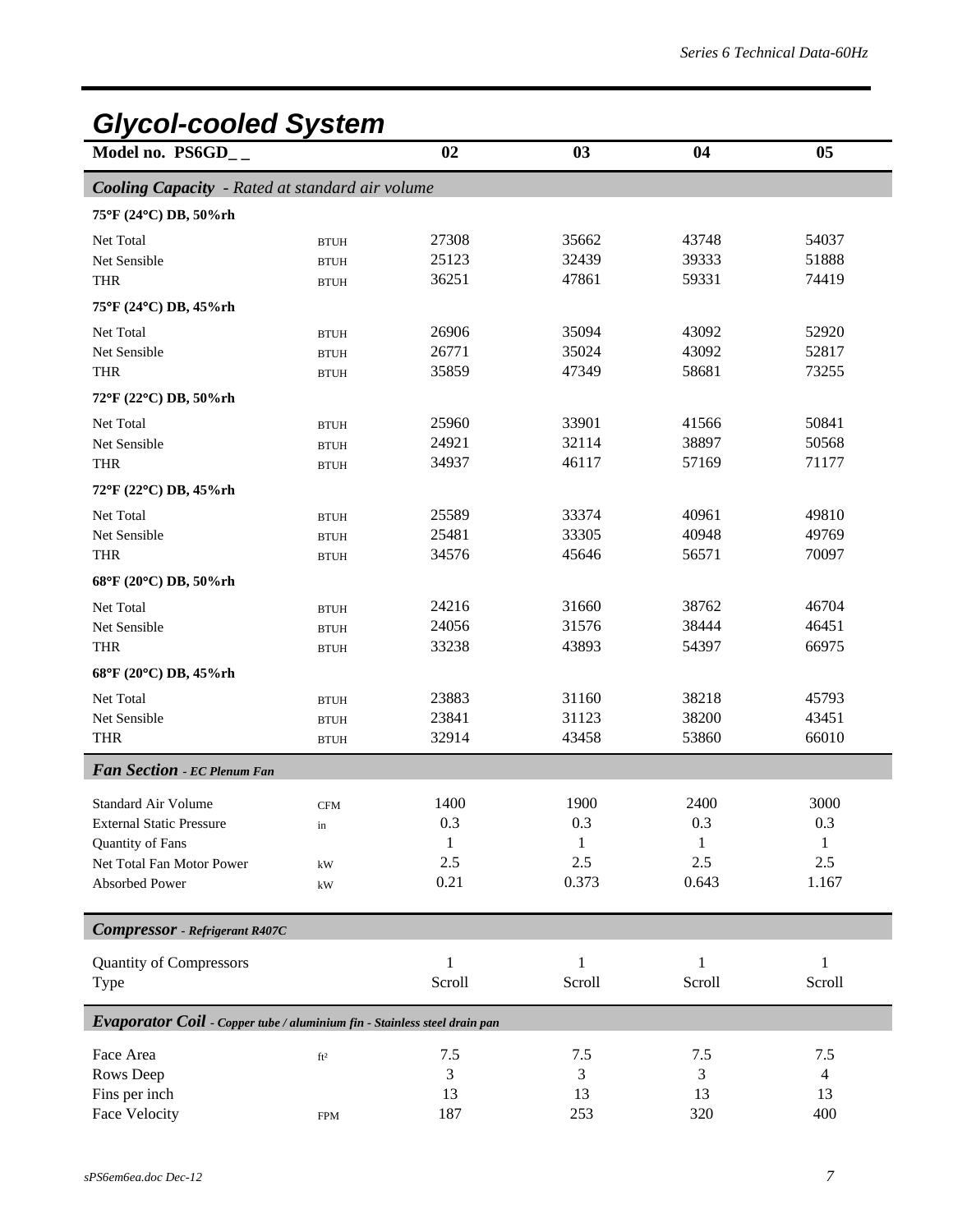| Model no. $PS6GD_{-}$                                                                                           |                  | 02        | 03                               | 04        | 05        |
|-----------------------------------------------------------------------------------------------------------------|------------------|-----------|----------------------------------|-----------|-----------|
| <b>Reheat Section</b>                                                                                           |                  |           |                                  |           |           |
| Electric Reheat <sup>1</sup> - Single Stage, finned tubular type heater, SCR Controlled                         |                  |           |                                  |           |           |
| Capacity                                                                                                        | kW               | 6         | 6                                | 6         | 6         |
| Quantity of Heaters                                                                                             |                  | 3         | 3                                | 3         | 3         |
| Hot Gas Reheat - 71.6°F (22°C) E.A.T., two stages                                                               |                  |           |                                  |           |           |
| <b>Heating Capacity</b>                                                                                         | <b>BTUH</b>      | 15,903    | 17,569                           | 18,930    | 20,404    |
| Hot Water Reheat - 180°F (82.2°C) E.W.T., 71.6°F (22°C) E.A.T. - 2-way modulating control valve, optional 3-way |                  |           |                                  |           |           |
| <b>Heating Capacity</b>                                                                                         | <b>BTUH</b>      | 31,193    | 34,129                           | 36,477    | 38,964    |
| <b>Water Flow Rate</b>                                                                                          | <b>GPM</b>       | 2.0       | 2.0                              | 2.0       | 2.0       |
| Pressure Drop                                                                                                   | $ft-H2O$         | 0.61      | 0.62                             | 0.62      | 0.63      |
| Steam Reheat - 227°F (108.3°C) saturated steam, 71.6°F (22°C) E.A.T. - 2-way modulating control valve           |                  |           |                                  |           |           |
| <b>Heating Capacity</b>                                                                                         | <b>BTUH</b>      | 53945     | 60834                            | 69296     | 78176     |
| <b>Humidifier Section</b>                                                                                       |                  |           |                                  |           |           |
| Electrode Boiler Type $^1$                                                                                      |                  |           |                                  |           |           |
| Capacity                                                                                                        | lb/hr            | 10        | 10                               | 10        | 10        |
| <b>Humidifier Power</b>                                                                                         | kW               | 3.4       | 3.4                              | 3.4       | 3.4       |
| Filter Section - Pleated disposable type, 30% efficiency to ASHRAE 52-76                                        |                  |           |                                  |           |           |
| <b>Downflow Models</b>                                                                                          |                  |           |                                  |           |           |
| Quantity of Filters                                                                                             |                  | 2/1       | 2/1                              | 2/1       | 2/1       |
| Nominal Size                                                                                                    | LxWxD-in         |           | 20 x 24 x 2/12 x 24 x 2          |           |           |
| <b>Glycol Solution Requirement - 40% ethylene glycol</b>                                                        |                  |           |                                  |           |           |
| 95°F EWT                                                                                                        |                  |           |                                  |           |           |
| <b>Flow Rate</b>                                                                                                | <b>GPM</b>       | 5.7       | 10.1                             | 11        | 16        |
| Unit Pressure Drop                                                                                              | $ft-H2O$         | 9.3       | 19.1                             | 10.7      | 17.7      |
| <b>105°F EWT</b>                                                                                                |                  |           |                                  |           |           |
| <b>Flow Rate</b>                                                                                                | <b>GPM</b>       | 5.1       | 8                                | 9.4       | 12.2      |
| Unit Pressure Drop                                                                                              | $ft-H_2O$        | 8.0       | 14.0                             | 8.9       | 12.2      |
|                                                                                                                 |                  |           |                                  |           |           |
| <b>Glycol Solution Regulating Valve -2-way, head pressure controlled</b>                                        |                  |           |                                  |           |           |
| Size                                                                                                            | in               | 3/4       | 3/4                              | 1         | 1         |
| <b>Piping Connection Size</b>                                                                                   |                  |           |                                  |           |           |
|                                                                                                                 |                  |           |                                  |           |           |
| Liquid Line                                                                                                     | - ODM -in        | 1/2       | 1/2                              | 1/2       | 1/2       |
| Hot Gas Line                                                                                                    | - ODM -in        | 5/8       | 5/8                              | 5/8       | 5/8       |
| Humidifier Water                                                                                                | - ODM -in        | 1/4       | 1/4                              | 1/4       | 1/4       |
| <b>Glycol Solution</b>                                                                                          | - ODM -in        | $1 - 5/8$ | $1 - 5/8$                        | $1 - 5/8$ | $1 - 5/8$ |
| <b>Steam Condensate</b>                                                                                         | - ODM -in        | 3/4       | 3/4                              | 3/4       | 3/4       |
| Condensate Drain                                                                                                | - ODM -in        | 3/4       | 3/4                              | 3/4       | 3/4       |
| Physical Details - For units with standard options only; consult factory for special options and configuration  |                  |           |                                  |           |           |
| Dimensions                                                                                                      |                  |           | 37 (W) x $35-1/8$ (D) x $76$ (H) |           |           |
| Approx. Weight                                                                                                  | in<br><b>lbs</b> | 650       | 677                              | 677       | 723       |

 $^{\rm 1}$  Standard options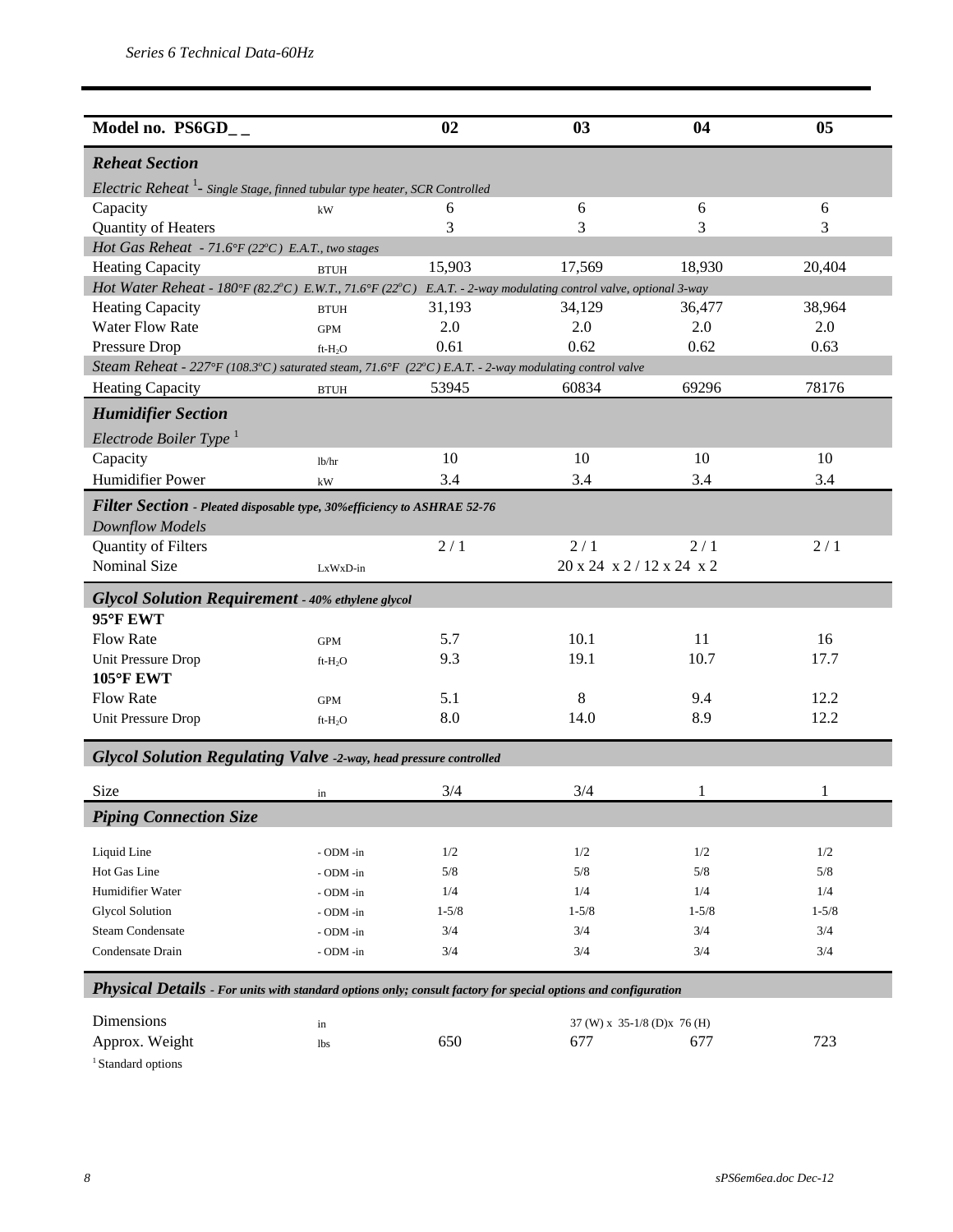### *Chilled-Water System*

Model no. PS6CD<sub>\_\_</sub> 02 03 04 05

*Cooling Capacity - Rated at standard air volume, 45°F (7.2°C)) entering water & 10°F (5.6°C) temperature rise*

| 80°F (26°C) DB, 50%rh                                                        |                 |              |         |         |                |
|------------------------------------------------------------------------------|-----------------|--------------|---------|---------|----------------|
| Net Total                                                                    | <b>BTUH</b>     | 42231        | 53513   | 78137   | 90872          |
| Net Sensible                                                                 | <b>BTUH</b>     | 30207        | 38827   | 53914   | 63522          |
| <b>Flow Rate</b>                                                             | <b>GPM</b>      | 9.0          | 11.5    | 16.8    | 19.9           |
| Unit Pressure Drop                                                           | $ft-H_2O$       | 5.4          | 8.4     | 20.7    | 28.0           |
| 80°F (26°C) DB, 45%rh                                                        |                 |              |         |         |                |
| Net Total                                                                    | <b>BTUH</b>     | 37815        | 48100   | 70174   | 82130          |
| Net Sensible                                                                 | <b>BTUH</b>     | 30802        | 39793   | 54873   | 65141          |
| Flow Rate                                                                    | $\mbox{GPM}$    | 8.1          | 10.3    | 15.2    | 18.0           |
| Unit Pressure Drop                                                           | $ft-H_2O$       | 4.4          | 6.9     | 17.1    | 23.4           |
| 75°F (24°C) DB, 50%rh                                                        |                 |              |         |         |                |
| Net Total                                                                    | <b>BTUH</b>     | 29177        | 37329   | 55606   | 64959          |
| Net Sensible                                                                 | <b>BTUH</b>     | 25275        | 32745   | 45433   | 53837          |
| <b>Flow Rate</b>                                                             | <b>GPM</b>      | 6.3          | 8.1     | 12.1    | 14.4           |
| Unit Pressure Drop                                                           | $ft-H_2O$       | 2.8          | 4.4     | 11.3    | 15.6           |
| 75°F (24°C) DB, 45%rh                                                        |                 |              |         |         |                |
| Net Total                                                                    | <b>BTUH</b>     | 27079.4      | 34846.6 | 51122.6 | 59981.0        |
| Net Sensible                                                                 | <b>BTUH</b>     | 26482.6      | 34470.6 | 47243.7 | 56286.2        |
| <b>Flow Rate</b>                                                             | <b>GPM</b>      | 6            | 8       | 11      | 13             |
| Unit Pressure Drop                                                           | $ft-H_2O$       | 2.4          | 3.9     | 9.8     | 13.6           |
| 72°F (22°C) DB, 50%rh                                                        |                 |              |         |         |                |
| Net Total                                                                    | <b>BTUH</b>     | 22868.2      | 29627.3 | 44462.5 | 51190.7        |
| Net Sensible                                                                 | <b>BTUH</b>     | 22684        | 29588   | 40889   | 47751          |
| Flow Rate                                                                    | <b>GPM</b>      | 5            | 6       | 10      | 12             |
| Unit Pressure Drop                                                           | $ft-H_2O$       | 1.8          | 2.9     | 7.7     | 10.6           |
| 72°F (22°C) DB, 45%rh                                                        |                 |              |         |         |                |
| Net Total                                                                    | <b>BTUH</b>     | 22193        | 28818   | 42217   | 49636          |
| Net Sensible                                                                 | <b>BTUH</b>     | 22193        | 28818   | 42217   | 49636          |
| <b>Flow Rate</b>                                                             | $\mbox{GPM}$    | 4.8          | 6.3     | 9.3     | 11.2           |
| Unit Pressure Drop                                                           | $ft-H_2O$       | 1.7          | 2.8     | 7.0     | 9.8            |
|                                                                              |                 |              |         |         |                |
| <b>Fan Section - EC Plenum Fan</b>                                           |                 |              |         |         |                |
| <b>Standard Air Volume</b>                                                   | $\mathbf{CFM}$  | 1400         | 1900    | 2400    | 3000           |
| <b>External Static Pressure</b>                                              | in              | 0.3          | 0.3     | 0.3     | 0.3            |
| Quantity of Fans                                                             |                 | $\mathbf{1}$ | 1       | 1       | 1              |
| Net Total Fan Motor Power                                                    | kW              | 2.5          | 2.5     | 2.5     | 2.5            |
| Absorbed Power                                                               | kW              | 0.21         | 0.37    | 0.64    | 1.17           |
|                                                                              |                 |              |         |         |                |
| Chilled-water Coil - Copper tube / aluminium fin - Stainless steel drain pan |                 |              |         |         |                |
| Face Area                                                                    | ft <sup>2</sup> | 7.5          | 7.5     | 7.5     | 7.5            |
| Rows Deep                                                                    |                 | 3            | 3       | 4       | $\overline{4}$ |
| Fins per inch                                                                |                 | 13           | 13      | 13      | 13             |
| <b>Face Velocity</b>                                                         | <b>FPM</b>      | 187          | 253     | 320     | 400            |
|                                                                              |                 |              |         |         |                |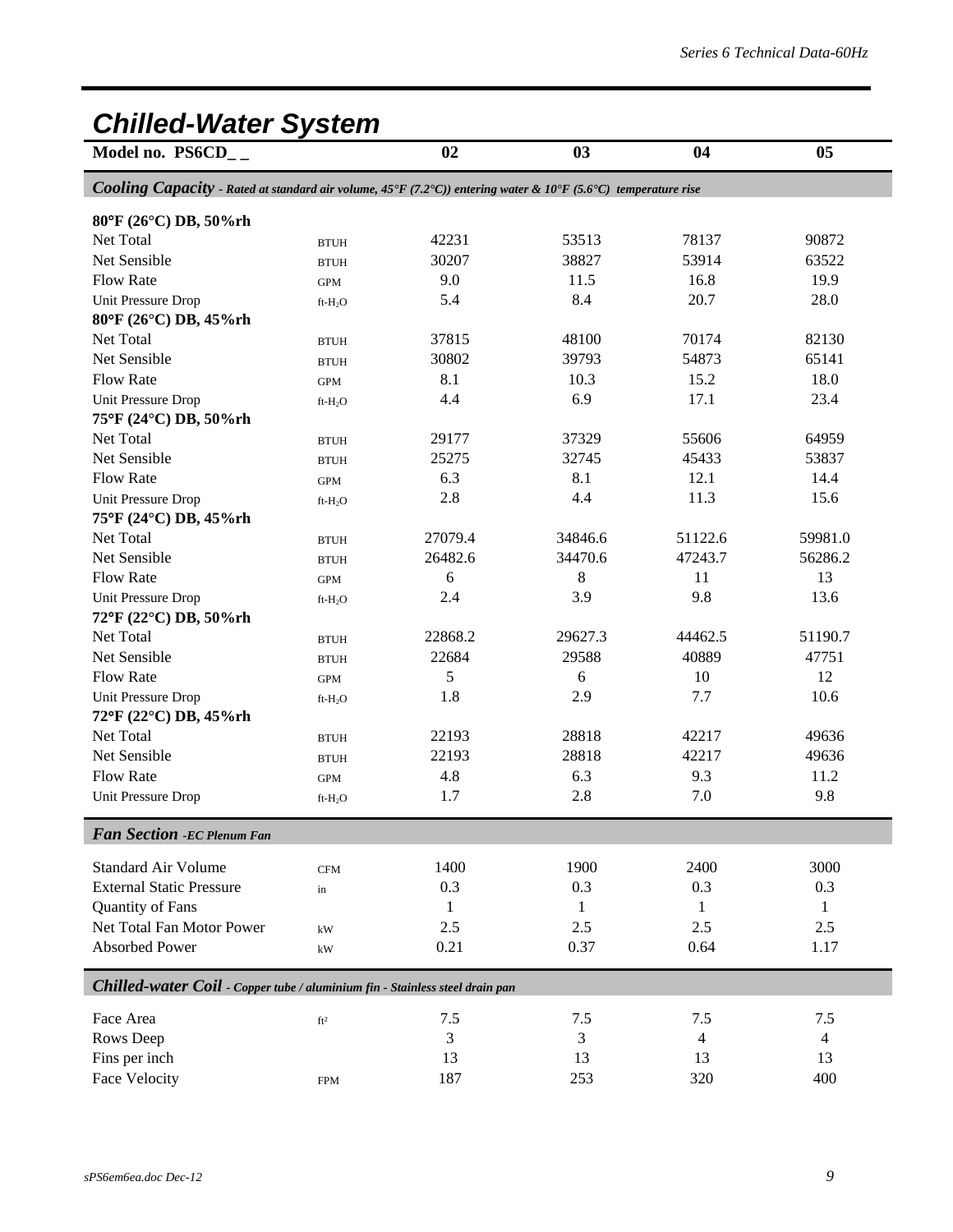| Model no. PS6CD__                                                                                               |                     | 02           | 03                                              | 04           | 0 <sub>5</sub> |
|-----------------------------------------------------------------------------------------------------------------|---------------------|--------------|-------------------------------------------------|--------------|----------------|
| <b>Reheat Section</b>                                                                                           |                     |              |                                                 |              |                |
| Electric Reheat <sup>1</sup> - Three stages, finned tubular type heater, SCR Controlled                         |                     |              |                                                 |              |                |
| Capacity                                                                                                        | kW                  | 6            | 6                                               | 6            | 6              |
| Quantity of Heaters                                                                                             |                     | 3            | 3                                               | 3            | 3              |
| Hot Water Reheat - 180°F (82.2°C) E.W.T., 71.6°F (22°C) E.A.T. - 2-way modulating control valve, optional 3-way |                     |              |                                                 |              |                |
| <b>Heating Capacity</b>                                                                                         | <b>BTUH</b>         | 31,193       | 34,129                                          | 36,477       | 38,964         |
| <b>Water Flow Rate</b>                                                                                          | <b>GPM</b>          | 2.0          | 2.0                                             | 2.0          | 2.0            |
| Pressure Drop                                                                                                   | ft-H <sub>2</sub> O | 0.61         | 0.62                                            | 0.62         | 0.63           |
| Steam Reheat - 227°F (108.3°C) saturated steam, 71.6°F (22°C) E.A.T. - 2-way modulating control valve           |                     |              |                                                 |              |                |
| <b>Heating Capacity</b>                                                                                         | <b>BTUH</b>         | 53945        | 60834                                           | 69296        | 78176          |
| <b>Humidifier Section</b>                                                                                       |                     |              |                                                 |              |                |
| Electrode Boiler Type $^1$                                                                                      |                     |              |                                                 |              |                |
| Capacity                                                                                                        | lb/hr               | 10           | 10                                              | 10           | 10             |
| Humidifier Power                                                                                                | kW                  | 3.4          | 3.4                                             | 3.4          | 3.4            |
| <b>Filter Section</b> - Pleated disposable type, 30% efficiency to ASHRAE 52-76                                 |                     |              |                                                 |              |                |
| <b>Downflow Models</b>                                                                                          |                     |              |                                                 |              |                |
| Quantity of Filters                                                                                             |                     | 2/1          | 2/1                                             | 2/1          | 2/1            |
| <b>Nominal Size</b>                                                                                             | $LxWxD-in$          |              | $20 \times 24 \times 2 / 12 \times 24 \times 2$ |              |                |
| <b>Chilled-water Valve - 2-Way modulating</b>                                                                   |                     |              |                                                 |              |                |
| Valve Size                                                                                                      | in                  | $\mathbf{1}$ | $\mathbf{1}$                                    | $\mathbf{1}$ | $\mathbf{1}$   |
| <b>Piping Connection Size</b>                                                                                   |                     |              |                                                 |              |                |
| Chilled-water                                                                                                   | - ODM -in           | $1 - 1/8$    | $1 - 1/8$                                       | $1 - 1/8$    | $1 - 1/8$      |
| Hot Water                                                                                                       | - ODM -in           | 7/8          | 7/8                                             | 7/8          | 7/8            |
| Steam                                                                                                           | - ODM -in           | 7/8          | 7/8                                             | 7/8          | 7/8            |
| <b>Steam Condensate</b>                                                                                         | - ODM -in           | 3/4          | 3/4                                             | 3/4          | 3/4            |
| Humidifier Water                                                                                                | - ODM -in           | 1/4          | 1/4                                             | 1/4          | 1/4            |
| Condensate Drain                                                                                                | - ODM -in           | 3/4          | 3/4                                             | 3/4          | 3/4            |
| Physical Details - For units with standard options only; consult factory for special options and configuration  |                     |              |                                                 |              |                |

Dimensions in 37 (W) x 35-1/8 (D)x 76 (H)<br>Weight 1bs 567 567 632 Weight  $\frac{1}{567}$  1bs 567 567 632 632

 $^{\rm 1}$  Standard options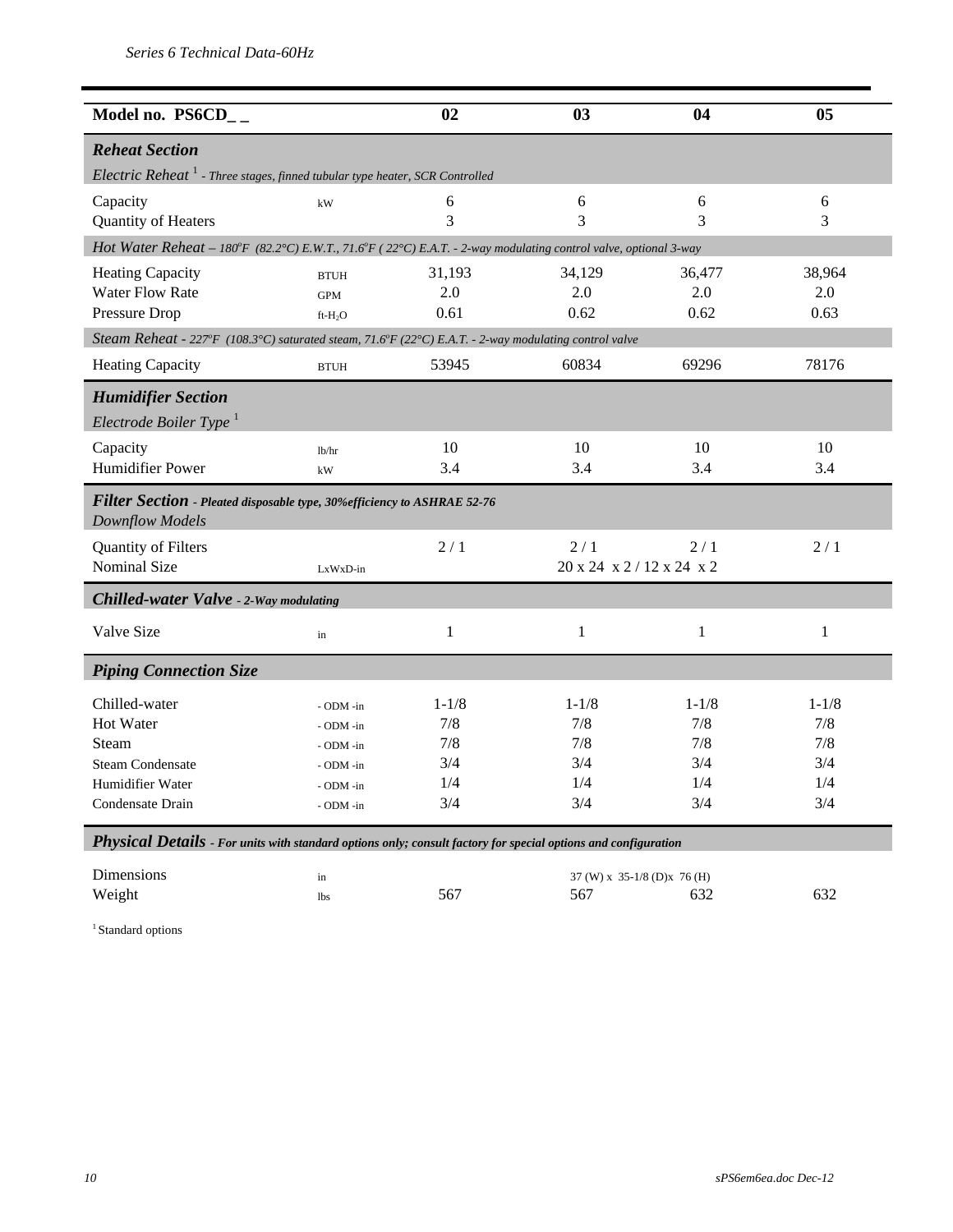### *Air Dual-cooling System*

| Model no. $PS6DD_{-}$                                                                                              |                         | 02        | 03        | 04          | 05          |
|--------------------------------------------------------------------------------------------------------------------|-------------------------|-----------|-----------|-------------|-------------|
| Cooling Capacity - Rated at standard air volume, 95°F (35°C) ambient temperature                                   |                         |           |           |             |             |
| 75°F (24°C) DB, 50%rh                                                                                              |                         |           |           |             |             |
| Net Net Total                                                                                                      | <b>BTUH</b>             | 27338     | 37105     | 44055       | 50965       |
| Net Sensible                                                                                                       | <b>BTUH</b>             | 24792     | 32667     | 38987       | 50551       |
| <b>THR</b>                                                                                                         | <b>BTUH</b>             | 36370     | 48286     | 59577       | 70462       |
| 75°F (24°C) DB, 45%rh                                                                                              |                         |           |           |             |             |
| Net Net Total                                                                                                      | <b>BTUH</b>             | 27049     | 36648     | 43511       | 50200       |
| Net Sensible                                                                                                       | <b>BTUH</b>             | 26926     | 36610     | 43511       | 50069       |
| <b>THR</b>                                                                                                         | <b>BTUH</b>             | 35991     | 47781     | 58948       | 69554       |
| 72°F (22°C) DB, 50%rh                                                                                              |                         |           |           |             |             |
| Net Net Total                                                                                                      | <b>BTUH</b>             | 26191     | 35454     | 42097       | 48627       |
| Net Sensible                                                                                                       | <b>BTUH</b>             | 24634     | 32304     | 38571       | 48218       |
| <b>THR</b>                                                                                                         | <b>BTUH</b>             | 35081     | 46519     | 57440       | 67893       |
| 72°F (22°C) DB, 45%rh                                                                                              |                         |           |           |             |             |
| Net Net Total                                                                                                      | <b>BTUH</b>             | 25858     | 35037     | 41602       | 47937       |
| Net Sensible                                                                                                       | <b>BTUH</b>             | 25747     | 34992     | 41602       | 47937       |
| <b>THR</b>                                                                                                         | <b>BTUH</b>             | 34727     | 46052     | 56854       | 67044       |
| 68°F (20°C) DB, 50%rh                                                                                              |                         |           |           |             |             |
| <b>Net Net Total</b>                                                                                               | <b>BTUH</b>             | 24601     | 33306     | 39554       | 45561       |
| Net Sensible                                                                                                       | <b>BTUH</b>             | 24496     | 31942     | 38162       | 45219       |
| <b>THR</b>                                                                                                         | <b>BTUH</b>             | 33395     | 44233     | 54676       | 64550       |
| 68°F (20°C) DB, 45%rh                                                                                              |                         |           |           |             |             |
| <b>Net Net Total</b>                                                                                               | <b>BTUH</b>             | 24335     | 32940     | 39122       | 44969       |
| Net Sensible                                                                                                       | <b>BTUH</b>             | 24266     | 32885     | 39104       | 43208       |
| <b>THR</b>                                                                                                         | <b>BTUH</b>             | 33077     | 43818     | 54150       | 63793       |
| Cooling Capacity - Chilled-water - Rated at standard air volume, 45°F entering water & 10°F water temperature rise |                         |           |           |             |             |
| 75°F (24°C) DB, 50%rh                                                                                              |                         |           |           |             |             |
| Net Total                                                                                                          | <b>BTUH</b>             | 28938     | 37206     | 55374       | 64409       |
| Net Sensible                                                                                                       | <b>BTUH</b>             | 25036     | 32622     | 45201       | 53288       |
| Flow/Pressure Drop                                                                                                 | GPM/ft-H <sub>2</sub> O | 6.3 / 2.8 | 8.1 / 4.4 | 12.1 / 11.3 | 14.4 / 15.6 |
| 75°F (24°C) DB, 45%rh                                                                                              |                         |           |           |             |             |
| Net Total                                                                                                          | <b>BTUH</b>             | 26841     | 34724     | 50904       | 59472       |
| Net Sensible                                                                                                       | <b>BTUH</b>             | 26244     | 34348     | 47025       | 55778       |
| Flow/Pressure Drop                                                                                                 | GPM/ft-H <sub>2</sub> O | 5.8 / 2.4 | 7.6 / 3.9 | 11.2 / 9.8  | 13.4/13.6   |
| 72°F (22°C) DB, 50%rh                                                                                              |                         |           |           |             |             |
| Net Total                                                                                                          | <b>BTUH</b>             | 22629     | 29498     | 44234       | 51436       |
| Net Sensible                                                                                                       | <b>BTUH</b>             | 22445     | 29458     | 40660       | 47997       |
| Flow/Pressure Drop                                                                                                 | GPM/ft-H <sub>2</sub> O | 4.9 / 1.8 | 6.5 / 2.9 | 9.8 / 7.7   | 11.7 / 10.6 |
| 72°F (22°C) DB, 45%rh                                                                                              |                         |           |           |             |             |
| Net Total                                                                                                          | <b>BTUH</b>             | 21954     | 28705     | 41995       | 49110       |
| Net Sensible                                                                                                       | <b>BTUH</b>             | 21954     | 28705     | 41995       | 49110       |
| Flow/Pressure Drop                                                                                                 | GPM/ft-H <sub>2</sub> O | 4.8 / 1.7 | 6.3 / 2.8 | 9.3 / 7.0   | 11.2 / 9.8  |
| 68°F (20°C) DB, 50%rh                                                                                              |                         |           |           |             |             |
| Net Total                                                                                                          | <b>BTUH</b>             | 15950     | 21276     | 32604       | 37955       |
| Net Sensible                                                                                                       | <b>BTUH</b>             | 15950     | 21276     | 32604       | 37955       |
| Flow/Pressure Drop                                                                                                 | GPM/ft-H <sub>2</sub> O | 3.5 / 1.0 | 4.7 / 1.7 | 7.3/4.6     | 8.9 / 6.4   |
| 68°F (20°C) DB, 45%rh                                                                                              |                         |           |           |             |             |
| Net Total                                                                                                          | <b>BTUH</b>             | 15966     | 21317     | 32521       | 37914       |
| Net Sensible                                                                                                       | <b>BTUH</b>             | 15966     | 21317     | 32521       | 37914       |
| Flow/Pressure Drop                                                                                                 | GPM/ft-H <sub>2</sub> O | 3.5 / 1.0 | 4.7 / 1.7 | 7.3 / 4.5   | 8.8 / 6.4   |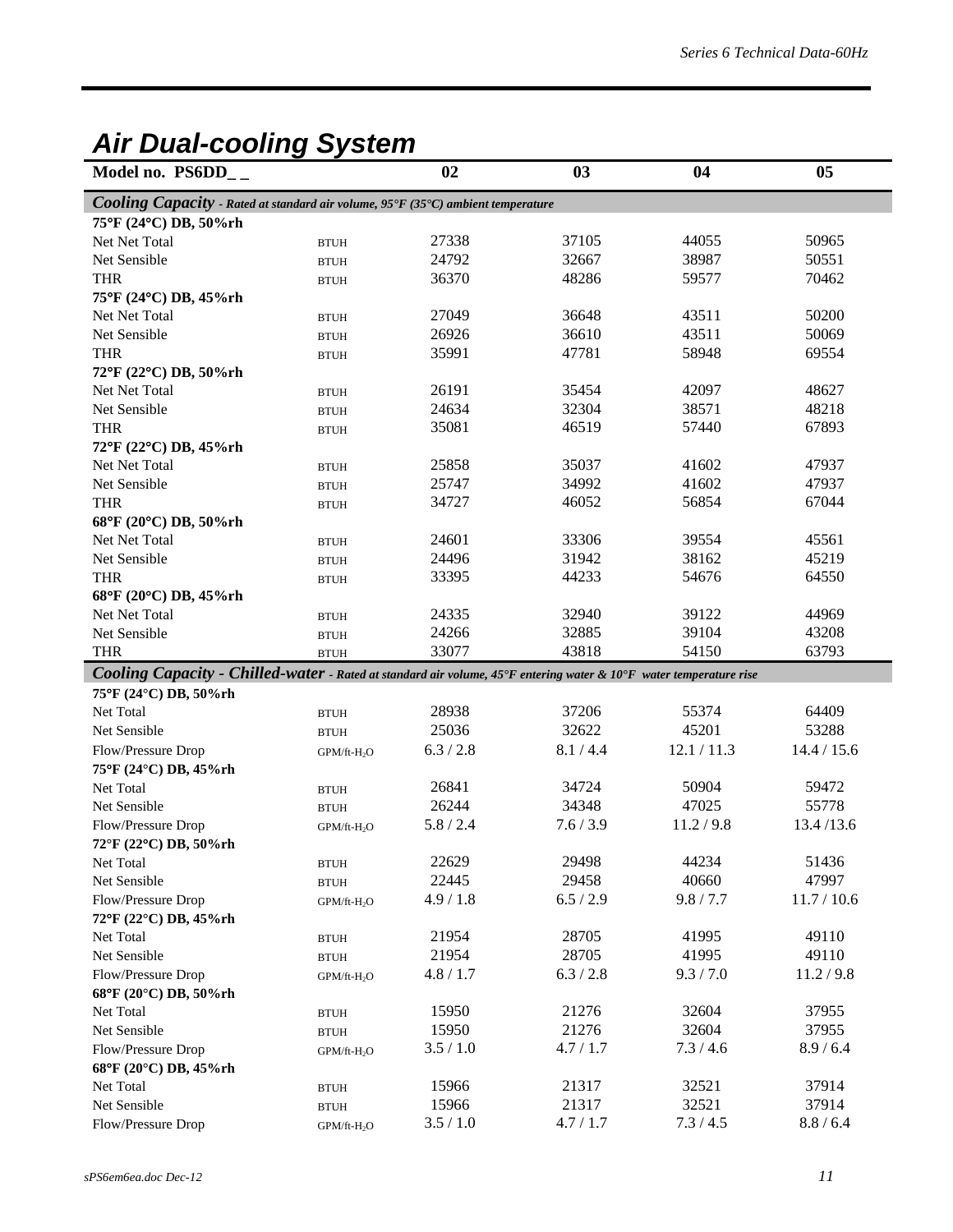| Model no. $PS6DD_{-}$                                                                              |                        | 02           | 03                        | 04           | 05           |
|----------------------------------------------------------------------------------------------------|------------------------|--------------|---------------------------|--------------|--------------|
| Fan Section - EC Plenum Fan                                                                        |                        |              |                           |              |              |
| Standard Air Volume                                                                                | <b>CFM</b>             | 1400         | 1900                      | 2400         | 3000         |
| External Static Pressure in                                                                        | in                     | 0.3          | 0.3                       | 0.3          | 0.3          |
| Quantity of Fans                                                                                   |                        | $\mathbf{1}$ | 1                         | $\mathbf{1}$ | 1            |
| Net Total Fan Motor Power                                                                          | kW                     | 2.5          | 2.5                       | 2.5          | 2.5          |
| <b>Absorbed Power</b>                                                                              | kW                     | 0.32         | 0.46                      | 0.81         | 1.47         |
| <b>Compressor</b> - Refrigerant R407C                                                              |                        |              |                           |              |              |
| <b>Quantity of Compressors</b>                                                                     |                        | $\mathbf{1}$ | $\mathbf{1}$              | $\mathbf{1}$ | $\mathbf{1}$ |
| Type                                                                                               |                        | Scroll       | Scroll                    | Scroll       | Scroll       |
| Evaporator Coil - Copper tube / aluminium fin - Stainless steel drain pan                          |                        |              |                           |              |              |
| Face Area                                                                                          | ft <sup>2</sup>        | 7.5          | 7.5                       | 7.5          | 7.5          |
| Rows Deep (DX/Chilled Water)                                                                       |                        | 3/3          | 3/3                       | 3/4          | 4/4          |
| Fins per inch                                                                                      |                        | 13           | 13                        | 13           | 13           |
| <b>Face Velocity</b>                                                                               | <b>FPM</b>             | 187          | 253                       | 320          | 400          |
| Refrigerant Charge                                                                                 | Lbs                    | 4.8          | 4.8                       | 4.8          | 6.1          |
| <b>Reheat Section</b>                                                                              |                        |              |                           |              |              |
| Electric Reheat <sup>1</sup> - Single Stage, finned tubular type heater, SCR Controlled            |                        |              |                           |              |              |
| Capacity                                                                                           | $\mathbf{k}\mathbf{W}$ | 6            | 6                         | 6            | 6            |
| Quantity of Heaters                                                                                |                        | 3            | 3                         | 3            | 3            |
| <b>Humidifier Section</b>                                                                          |                        |              |                           |              |              |
| Electrode Boiler Type $^1$                                                                         |                        |              |                           |              |              |
| Capacity                                                                                           | lb/hr                  | 10           | 10                        | 10           | 10           |
| Humidifier Power                                                                                   | $\mathbf{k}\mathbf{W}$ | 3.4          | 3.4                       | 3.4          | 3.4          |
|                                                                                                    |                        |              |                           |              |              |
| Filter Section - Pleated disposable type, 30% efficiency to ASHRAE 52-76<br><b>Downflow Models</b> |                        |              |                           |              |              |
| Quantity of Filters                                                                                |                        | 2/1          | 2/1                       | 2/1          | 2/1          |
| <b>Nominal Size</b>                                                                                | LxWxD-in               |              | 20 x 24 x 2 / 12 x 24 x 2 |              |              |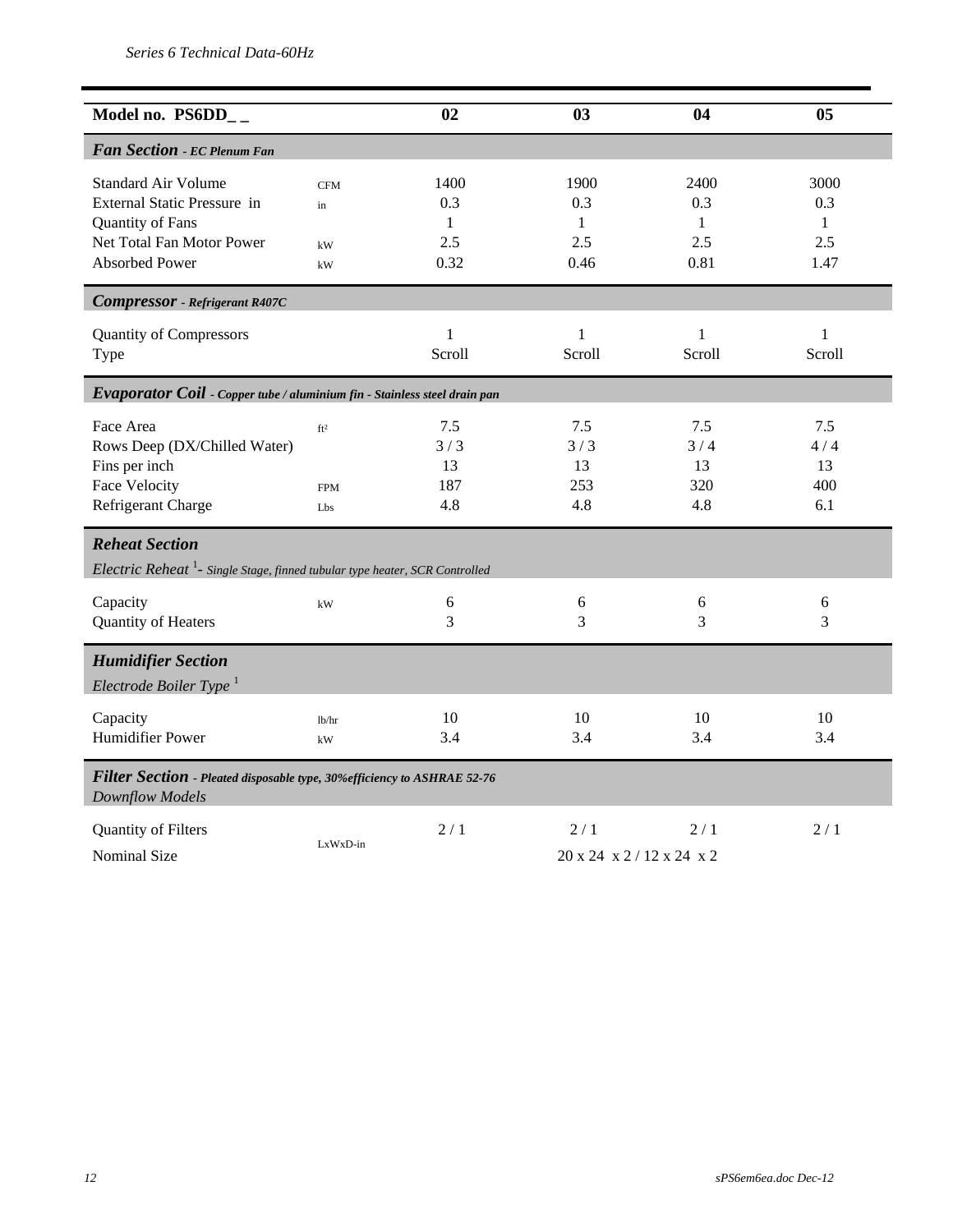| Model no. $PS6DD_{-}$                                                                                          |            | 02           | 03           | 04                           | 0 <sub>5</sub> |
|----------------------------------------------------------------------------------------------------------------|------------|--------------|--------------|------------------------------|----------------|
| <b>Chilled-water Valve - 2-Way modulating</b>                                                                  |            |              |              |                              |                |
| Valve Size                                                                                                     | in         | 1            | 1            | 1                            | 1              |
| <b>Piping Connection Size</b>                                                                                  |            |              |              |                              |                |
| Liquid Line                                                                                                    | - ODM -in  | 1/2          | 1/2          | 1/2                          | 1/2            |
| Hot Gas Line                                                                                                   | - ODM -in  | 5/8          | 5/8          | 5/8                          | 5/8            |
| Chilled Water                                                                                                  | -ODM -in   | 11/8         | 11/8         | 11/8                         | 11/8           |
| Hot Water                                                                                                      | - ODM -in  | 7/8          | 7/8          | 7/8                          | 7/8            |
| Steam                                                                                                          | - MPT -in  | 7/8          | 7/8          | 7/8                          | 7/8            |
| <b>Steam Condensate</b>                                                                                        | - ODM -in  | 3/4          | 3/4          | 3/4                          | 3/4            |
| Humidifier Water                                                                                               | - ODM -in  | 1/4          | 1/4          | 1/4                          | 1/4            |
| Condensate Drain                                                                                               | - ODM -in  | 3/4          | 3/4          | 3/4                          | 3/4            |
| Physical Details - For units with standard options only; consult factory for special options and configuration |            |              |              |                              |                |
| Dimensions                                                                                                     | in         |              |              | 37 (W) x 35-1/8 (D) x 76 (H) |                |
| Approx. Weight                                                                                                 | <b>lbs</b> | 740          | 753          | 753                          | 765            |
| <b>Matching Air-Cooled Condenser</b> - Selected at 95°F Ambient                                                |            |              |              |                              |                |
| Model                                                                                                          |            | KS11-039-1   | KS11-065-1   | KS11-065-1                   | KS11-078-1     |
| Width x Depth x Height in                                                                                      |            | 38 x 30 x 36 | 51 x 30 x 44 | 51 x 30 x 44                 | 51 x 30 x 44   |

Weight 150 170 177 170 177

<sup>1</sup> Standard options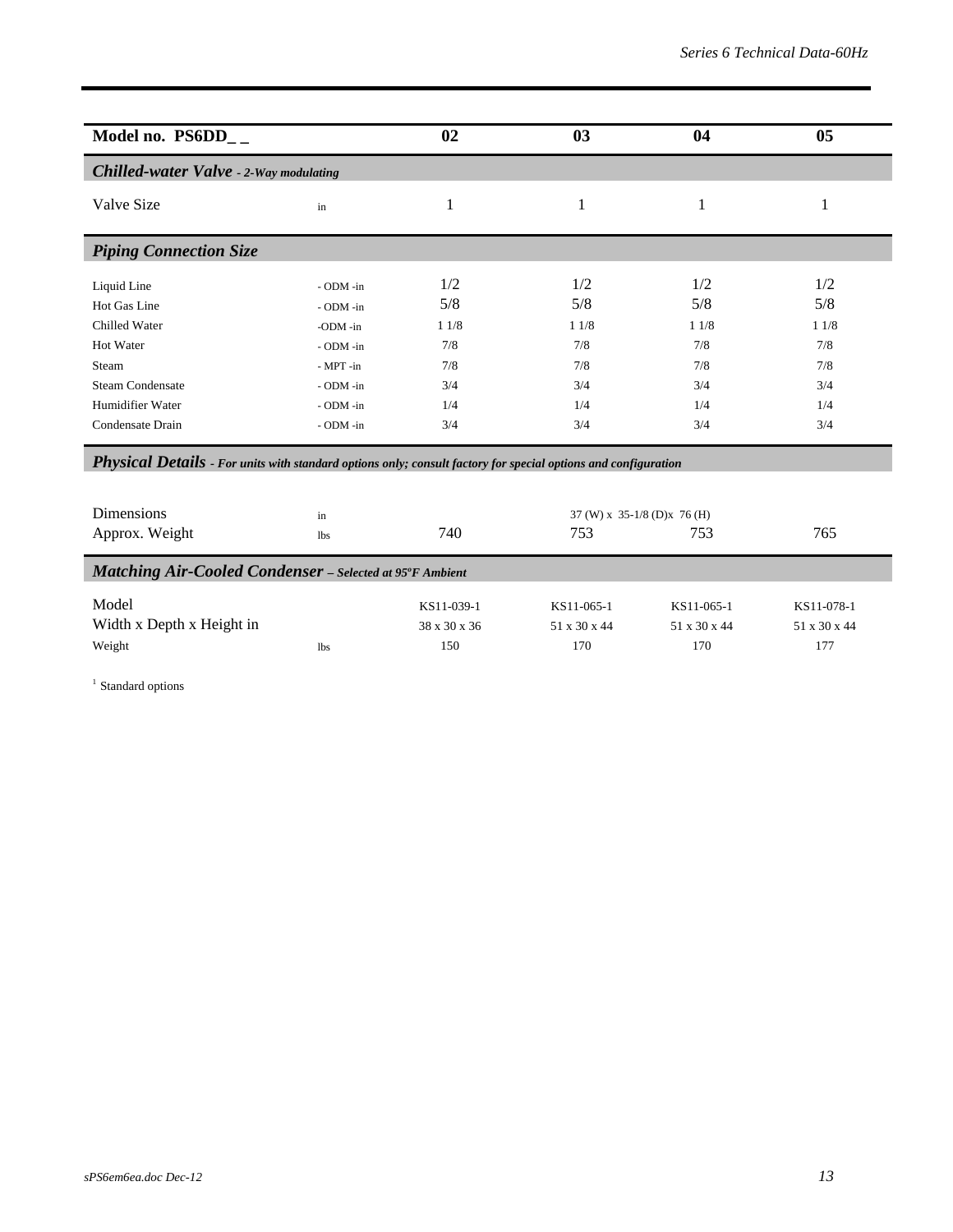## *Water Dual-cooling System*

| 02<br>Model no. $PS6HD_{-}$<br>03<br>04                                                                            | 0 <sub>5</sub> |
|--------------------------------------------------------------------------------------------------------------------|----------------|
| <b>Cooling Capacity - Direct Expansion</b> - Rated at standard air volume                                          |                |
| 75°F (24°C) DB, 50%rh                                                                                              |                |
| 29825<br>39084<br>47723<br>Net Total<br><b>BTUH</b>                                                                | 59316          |
| 25526<br>33263<br>40143<br>Net Sensible<br><b>BTUH</b>                                                             | 52012          |
| 37177<br>48925<br>60768<br><b>THR</b><br><b>BTUH</b>                                                               | 77416          |
| 75°F (24°C) DB, 45%rh                                                                                              |                |
| 29488<br>38584<br>47119<br>Net Total<br><b>BTUH</b>                                                                | 58219          |
| 28628<br>37175<br>44933<br>Net Sensible<br><b>BTUH</b>                                                             | 58219          |
| 36780<br><b>THR</b><br>48403<br>60122<br><b>BTUH</b>                                                               | 76220          |
| 72°F (22°C) DB, 50%rh                                                                                              |                |
| 37290<br>Net Total<br>28450<br>45436<br><b>BTUH</b>                                                                | 55965          |
| 25233<br>32859<br>39586<br>Net Sensible<br><b>BTUH</b>                                                             | 51355          |
| 35763<br>47040<br>58445<br><b>THR</b><br><b>BTUH</b>                                                               | 73948          |
| 72°F (22°C) DB, 45%rh                                                                                              |                |
| 28074<br>36832<br>44885<br>Net Total<br><b>BTUH</b>                                                                | 55056          |
| 36805<br>27974<br>44618<br>Net Sensible<br><b>BTUH</b>                                                             | 55056          |
| 35395<br>46562<br>57844<br><b>THR</b><br><b>BTUH</b>                                                               | 72878          |
| 68°F (20°C) DB, 50%rh                                                                                              |                |
| 34892<br>Net Total<br>26583<br>42476<br><b>BTUH</b>                                                                | 51652          |
| 32341<br>24853<br>38925<br>Net Sensible<br><b>BTUH</b>                                                             | 50718          |
| 33936<br>44624<br><b>THR</b><br>55460<br><b>BTUH</b>                                                               | 69498          |
| 68°F (20°C) DB, 45%rh                                                                                              |                |
| 26249<br>34485<br>42446<br>Net Total<br><b>BTUH</b>                                                                | 50790          |
| 26155<br>34448<br>42446<br>Net Sensible<br><b>BTUH</b>                                                             | 50790          |
| 33609<br>44200<br>54922<br>68507<br><b>THR</b><br><b>BTUH</b>                                                      |                |
| Cooling Capacity - Chilled-water - Rated at standard air volume, 45°F entering water & 10°F water temperature rise |                |
| 75°F (24°C) DB, 50%rh                                                                                              |                |
| 37206<br>55374<br>Net Total<br>28938<br><b>BTUH</b>                                                                | 64409          |
| 45201<br>25036<br>32622<br>Net Sensible<br><b>BTUH</b>                                                             | 53288          |
| 8.1 / 4.4<br>12.1 / 11.3<br>6.3 / 2.8<br>Flow/Pressure Drop<br>GPM/ft-H <sub>2</sub> O                             | 14.4 / 15.6    |
| 75°F (24°C) DB, 45%rh                                                                                              |                |
| Net Total<br>26841<br>34724<br>50904<br><b>BTUH</b>                                                                | 59472          |
| 47025<br>26244<br>34348<br>Net Sensible<br><b>BTUH</b>                                                             | 55778          |
| 5.8 / 2.4<br>7.6 / 3.9<br>11.2 / 9.8<br>Flow/Pressure Drop<br>$GPM/ft-H_2O$                                        | 13.4/13.6      |
| 72°F (22°C) DB, 50%rh                                                                                              |                |
| 22629<br>29498<br>44234<br>Net Total<br><b>BTUH</b>                                                                | 51436          |
| 22445<br>29458<br>40660<br>Net Sensible<br><b>BTUH</b>                                                             | 47997          |
| 4.9 / 1.8<br>6.5 / 2.9<br>9.8 / 7.7<br>Flow/Pressure Drop<br>$GPM/ft-H_2O$                                         | 11.7 / 10.6    |
| 72°F (22°C) DB, 45%rh                                                                                              |                |
| 28705<br>21954<br>41995<br>Net Total<br><b>BTUH</b>                                                                | 49110          |
| 21954<br>28705<br>41995<br>Net Sensible<br><b>BTUH</b>                                                             | 49110          |
| 4.8 / 1.7<br>6.3 / 2.8<br>Flow/Pressure Drop<br>9.3 / 7.0<br>GPM/ft-H <sub>2</sub> O                               | 11.2 / 9.8     |
| 68°F (20°C) DB, 50%rh                                                                                              |                |
| 15950<br>21276<br>32604<br>Net Total<br><b>BTUH</b>                                                                | 37955          |
| 15950<br>21276<br>32604<br>Net Sensible<br><b>BTUH</b>                                                             | 37955          |
| Flow/Pressure Drop<br>3.5 / 1.0<br>4.7 / 1.7<br>7.3 / 4.6<br>$GPM/ft-H_2O$                                         | 8.9 / 6.4      |
| 68°F (20°C) DB, 45%rh                                                                                              |                |
|                                                                                                                    |                |
| 15966<br>21317<br>32521<br>37914<br>Net Total<br><b>BTUH</b>                                                       |                |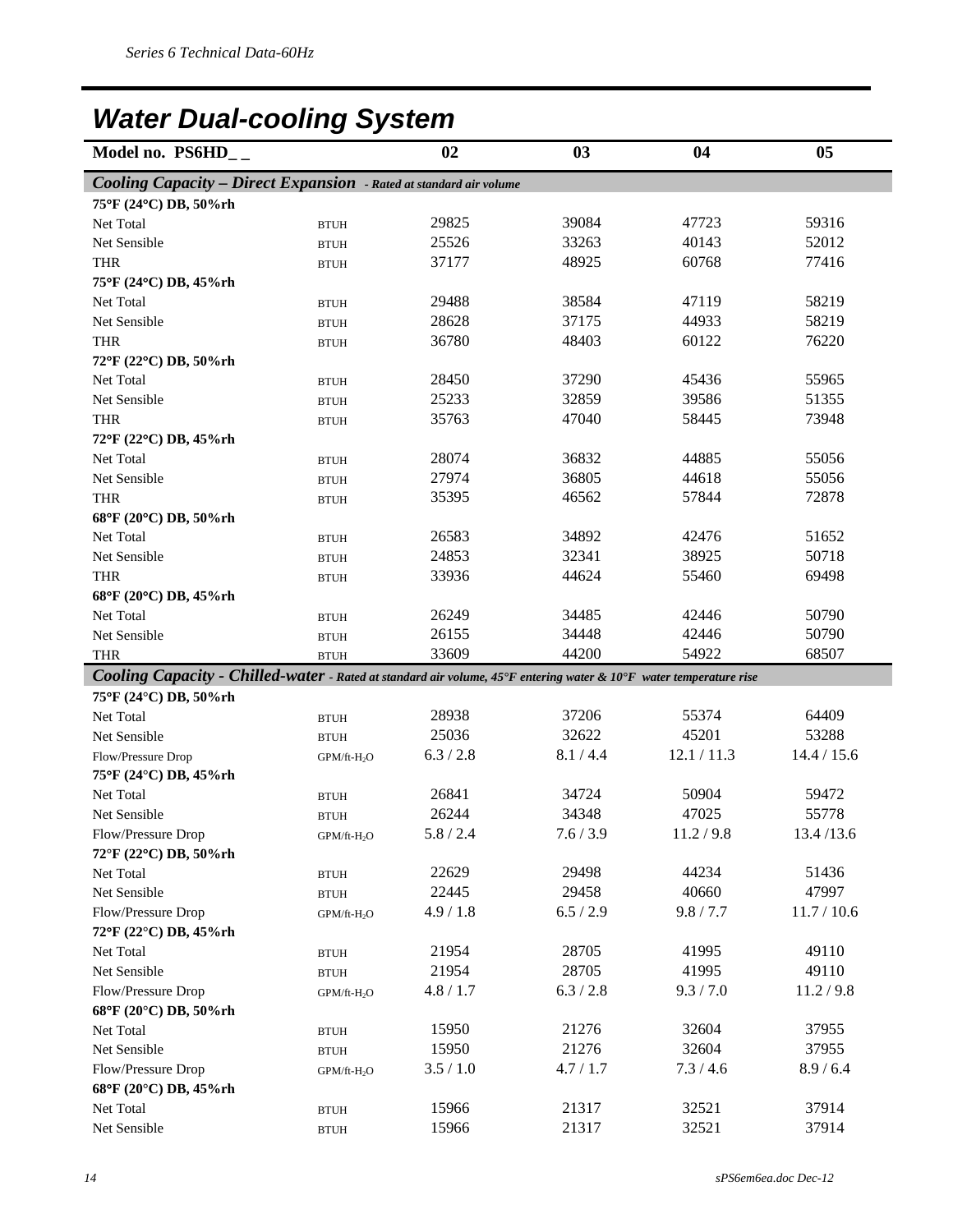| Flow/Pressure Drop                                                                                              | GPM/ft-H <sub>2</sub> O       | 3.5 / 1.0               | 4.7 / 1.7                      | 7.3/4.5                 | 8.8 / 6.4               |
|-----------------------------------------------------------------------------------------------------------------|-------------------------------|-------------------------|--------------------------------|-------------------------|-------------------------|
| Model no. PS6HD__                                                                                               |                               | 02                      | 03                             | 04                      | 05                      |
| Fan Section - EC Plenum Fan                                                                                     |                               |                         |                                |                         |                         |
| <b>Standard Air Volume</b><br>External Static Pressure in                                                       | <b>CFM</b><br>in              | 1400<br>0.3             | 1900<br>0.3                    | 2400<br>0.3             | 3000<br>0.3             |
| Quantity of Fans<br>Net Total Fan Motor Power                                                                   | kW                            | $\mathbf{1}$<br>2.5     | 1<br>2.5                       | 1<br>2.5                | 1<br>2.5                |
| <b>Absorbed Power</b>                                                                                           | kW                            | 0.32                    | 0.46                           | 0.81                    | 1.47                    |
| <b>Compressor</b> - Refrigerant R407C                                                                           |                               |                         |                                |                         |                         |
| <b>Quantity of Compressors</b><br>Type                                                                          |                               | $\mathbf{1}$<br>Scroll  | $\mathbf{1}$<br>Scroll         | $\mathbf{1}$<br>Scroll  | $\mathbf{1}$<br>Scroll  |
| Evaporator Coil - Copper tube / aluminium fin - Stainless steel drain pan                                       |                               |                         |                                |                         |                         |
| Face Area<br>Rows Deep (DX/Chilled Water)<br>Fins per inch<br>Face Velocity                                     | ft <sup>2</sup><br><b>FPM</b> | 7.5<br>3/3<br>13<br>187 | 7.5<br>3/3<br>13<br>253        | 7.5<br>3/4<br>13<br>320 | 7.5<br>4/4<br>13<br>400 |
| <b>Reheat Section</b><br><i>Electric Reheat</i> $^1$ - Single Stage, finned tubular type heater, SCR Controlled |                               |                         |                                |                         |                         |
| Capacity<br>Quantity of Heaters                                                                                 | kW                            | 6<br>3                  | 6<br>3                         | 6<br>$\overline{3}$     | 6<br>3                  |
| <b>Humidifier Section</b><br>Electrode Boiler Type <sup>1</sup>                                                 |                               |                         |                                |                         |                         |
| Capacity<br><b>Humidifier Power</b>                                                                             | lb/hr<br>kW                   | 10<br>3.4               | 10<br>3.4                      | 10<br>3.4               | 10<br>3.4               |
| Filter Section - Pleated disposable type, 30% efficiency to ASHRAE 52-76<br><b>Downflow Models</b>              |                               |                         |                                |                         |                         |
| Quantity of Filters<br><b>Nominal Size</b>                                                                      | LxWxD-in                      | 2/1                     | 2/1<br>20 x 24 x 2/12 x 24 x 2 | 2/1                     | 2/1                     |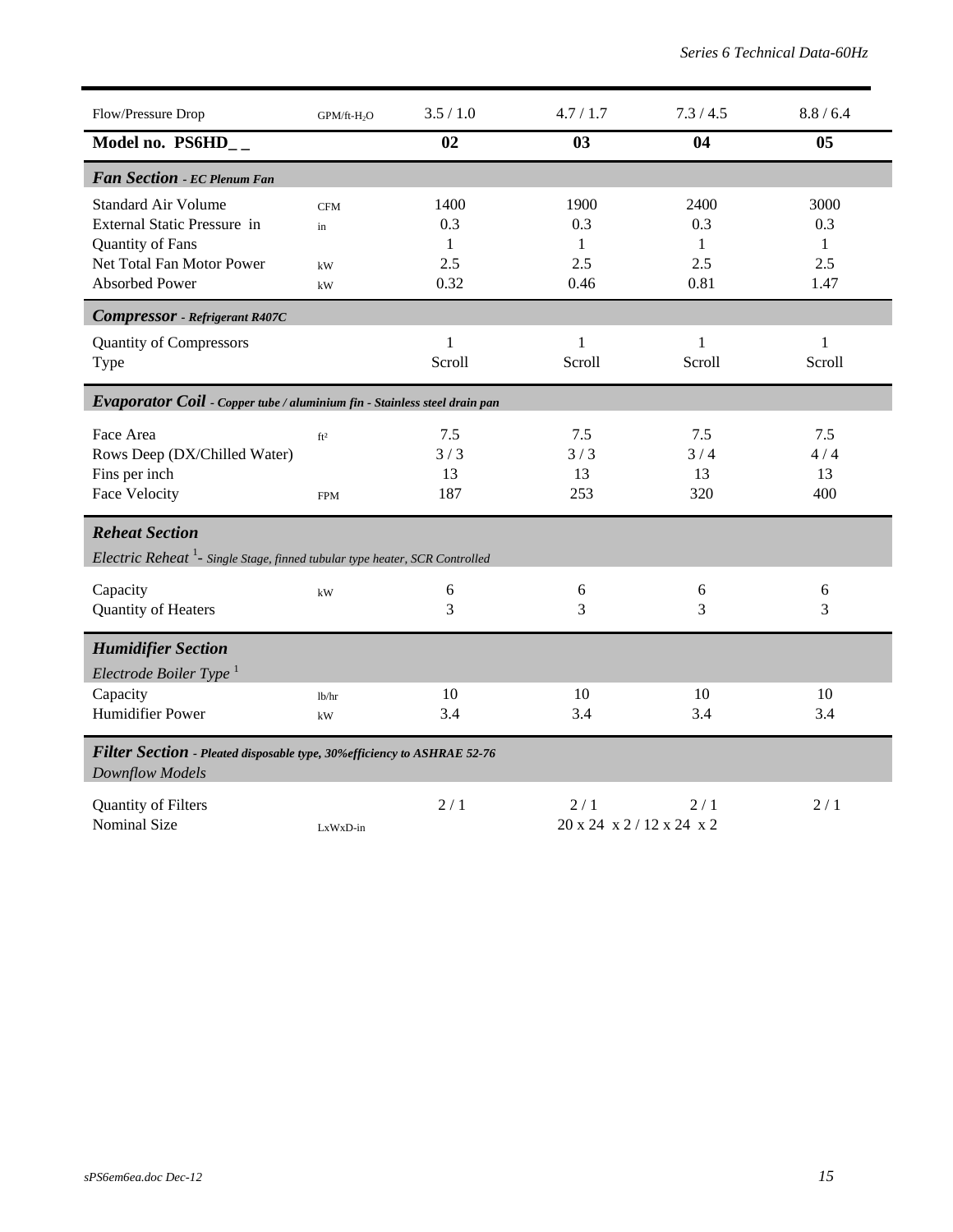| Model no. $PS6HD_{-}$                                    |                     | 02           | 03           | 04                | 05           |
|----------------------------------------------------------|---------------------|--------------|--------------|-------------------|--------------|
| <b>Condensing Water Requirement</b>                      |                     |              |              |                   |              |
| 75°F EWT                                                 |                     |              |              |                   |              |
| <b>Flow Rate</b>                                         | <b>GPM</b>          | 6.5          | 8.1          | 10.6              | 13.6         |
| Unit Pressure Drop                                       | ft-H <sub>2</sub> O | 19.9         | 13.8         | 20.1              | 16.5         |
| 85°F EWT                                                 |                     |              |              |                   |              |
| <b>Flow Rate</b>                                         | <b>GPM</b>          | 5.6          | 6.8          | 9.5               | 12.1         |
|                                                          |                     |              |              |                   | 14.4         |
| Unit Pressure Drop                                       | $ft-H2O$            | 15.5         | 10.8         | 17.6              |              |
| Water Regulating Valve - 2-way, head pressure controlled |                     |              |              |                   |              |
| Size                                                     | in                  | 1/2          | 3/4          | 3/4               | $\mathbf{1}$ |
| <b>Chilled-water Valve - 2-Way modulating</b>            |                     |              |              |                   |              |
| Valve Size                                               | in                  | $\mathbf{1}$ | $\mathbf{1}$ | $\mathbf{1}$      | $\mathbf{1}$ |
| <b>Piping Connection Size</b>                            |                     |              |              |                   |              |
| Liquid Line                                              | - ODM -in           | 1/2          | 1/2          | 1/2               | 1/2          |
| Hot Gas Line                                             | - ODM -in           | 5/8          | 5/8          | 5/8               | 5/8          |
| Condensing Water                                         | - ODM -in           | $1 - 1/8$    | $1 - 1/8$    | $1 - \frac{3}{8}$ | $1 - 3/8$    |
| Chilled Water                                            | -ODM -in            | 11/8         | 11/8         | 15/8              | 15/8         |
| Hot Water                                                | - ODM -in           | 7/8          | 7/8          | 7/8               | 7/8          |
| Steam                                                    | - ODM -in           | 7/8          | 7/8          | 7/8               | 7/8          |
| <b>Steam Condensate</b>                                  | - ODM -in           | 3/4          | 3/4          | 3/4               | 3/4          |
| Humidifier Water                                         | - ODM -in           | 1/4          | 1/4          | 1/4               | 1/4          |
| Condensate Drain                                         | - ODM -in           | 3/4          | 3/4          | 3/4               | 3/4          |

*Physical Details - For units with standard options only; consult factory for special options and configuration* 

| Dimensions     | ın         |     | $37 \text{ (W)} \times 35\text{-}1/8 \text{ (D)} \times 76 \text{ (H)}$ |     |     |
|----------------|------------|-----|-------------------------------------------------------------------------|-----|-----|
| Approx. Weight | <b>lbs</b> | 750 | 777                                                                     | 777 | 819 |

<sup>1</sup> Standard options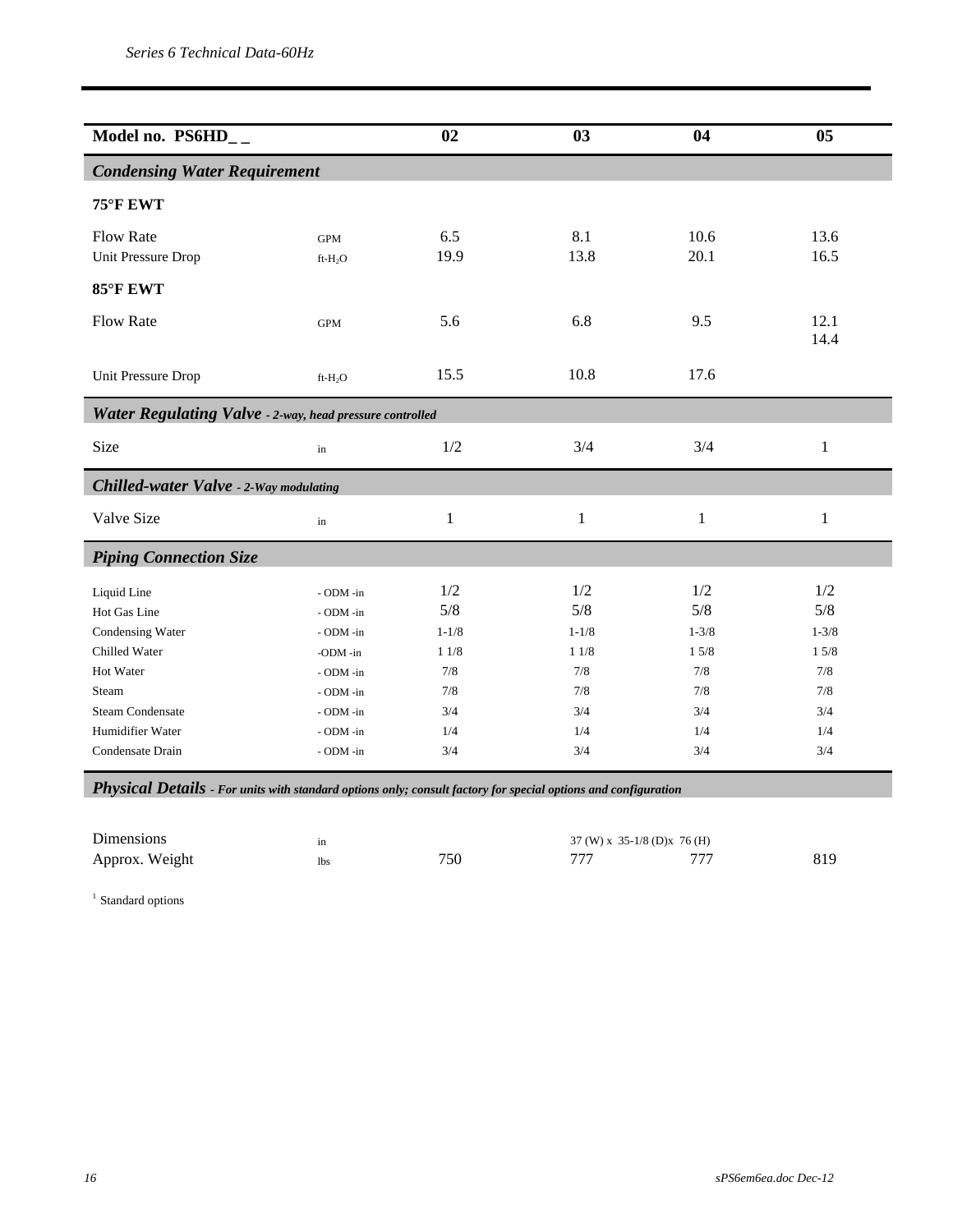### *Glycol Dual-cooling System*

| Model no. PS6ED__                  |                                                                           | 02             | 03                                                                                                                 | 04             | 05             |
|------------------------------------|---------------------------------------------------------------------------|----------------|--------------------------------------------------------------------------------------------------------------------|----------------|----------------|
|                                    | <b>Cooling Capacity - Direct Expansion</b> - Rated at standard air volume |                |                                                                                                                    |                |                |
| 75°F (24°C) DB, 50%rh              |                                                                           |                |                                                                                                                    |                |                |
| Net Total                          | <b>BTUH</b>                                                               | 26898          | 35447                                                                                                              | 43167          | 53000          |
| Net Sensible                       | <b>BTUH</b>                                                               | 24713          | 32224                                                                                                              | 38753          | 50851          |
| <b>THR</b>                         | <b>BTUH</b>                                                               | 36251          | 47861                                                                                                              | 59331          | 74419          |
| 75°F (24°C) DB, 45%rh              |                                                                           |                |                                                                                                                    |                |                |
| Net Total                          | <b>BTUH</b>                                                               | 26565          | 34947                                                                                                              | 42553          | 51934          |
| Net Sensible                       | <b>BTUH</b>                                                               | 26430          | 34877                                                                                                              | 42553          | 51830          |
| <b>THR</b>                         | <b>BTUH</b>                                                               | 35859          | 47349                                                                                                              | 58681          | 73255          |
| 72°F (22°C) DB, 50%rh              |                                                                           |                |                                                                                                                    |                |                |
| Net Total                          | <b>BTUH</b>                                                               | 25618          | 33703                                                                                                              | 41020          | 49865          |
| Net Sensible                       | <b>BTUH</b>                                                               | 24579          | 31916                                                                                                              | 38351          | 49592          |
| <b>THR</b>                         | <b>BTUH</b>                                                               | 34937          | 46117                                                                                                              | 57169          | 71177          |
| 72°F (22°C) DB, 45%rh              |                                                                           |                |                                                                                                                    |                |                |
| Net Total                          | <b>BTUH</b>                                                               | 25248          | 33248                                                                                                              | 40466          | 48902          |
| Net Sensible                       | <b>BTUH</b>                                                               | 25140          | 33178                                                                                                              | 40453          | 48861          |
| <b>THR</b>                         | <b>BTUH</b>                                                               | 34576          | 45646                                                                                                              | 56571          | 70097          |
| 68°F (20°C) DB, 50%rh              |                                                                           |                |                                                                                                                    |                |                |
| Net Total                          | <b>BTUH</b>                                                               | 23875          | 31475                                                                                                              | 38247          | 45783          |
| Net Sensible                       | <b>BTUH</b>                                                               | 23715          | 31392                                                                                                              | 37929          | 45529          |
| <b>THR</b>                         | <b>BTUH</b>                                                               | 33238          | 43893                                                                                                              | 54397          | 66975          |
| 68°F (20°C) DB, 45%rh              |                                                                           |                |                                                                                                                    |                |                |
| Net Total                          | <b>BTUH</b>                                                               | 23576          | 31054                                                                                                              | 37764          | 44953          |
| Net Sensible                       | <b>BTUH</b>                                                               | 23534          | 31017                                                                                                              | 37746          | 42612          |
| <b>THR</b>                         | <b>BTUH</b>                                                               | 32914          | 43458                                                                                                              | 53860          | 66010          |
|                                    |                                                                           |                | Cooling Capacity - Chilled-water - Rated at standard air volume, 45°F entering water & 10°F water temperature rise |                |                |
| 75°F (24°C) DB, 50%rh              |                                                                           |                |                                                                                                                    |                |                |
| Net Total                          | <b>BTUH</b>                                                               | 28938          | 37206                                                                                                              | 55374          | 64409          |
| Net Sensible                       | <b>BTUH</b>                                                               | 25036          | 32622                                                                                                              | 45201          | 53288          |
| Flow/Pressure Drop                 | GPM/ft-H <sub>2</sub> O                                                   | 6.3 / 2.8      | 8.1 / 4.4                                                                                                          | 12.1 / 11.3    | 14.4 / 15.6    |
| 75°F (24°C) DB, 45%rh              |                                                                           |                |                                                                                                                    |                |                |
| Net Total                          | <b>BTUH</b>                                                               | 26841          | 34724                                                                                                              | 50904<br>47025 | 59472          |
| Net Sensible                       | <b>BTUH</b>                                                               | 26244          | 34348                                                                                                              |                | 55778          |
| Flow/Pressure Drop                 | $\mbox{GPM}/\mbox{ft-H}_2\mbox{O}$                                        | 5.8 / 2.4      | 7.6 / 3.9                                                                                                          | 11.2 / 9.8     | 13.4/13.6      |
| 72°F (22°C) DB, 50%rh              |                                                                           |                |                                                                                                                    | 44234          |                |
| Net Total                          | <b>BTUH</b>                                                               | 22629<br>22445 | 29498<br>29458                                                                                                     | 40660          | 51436<br>47997 |
| Net Sensible                       | <b>BTUH</b>                                                               | 4.9 / 1.8      | 6.5 / 2.9                                                                                                          | 9.8 / 7.7      | 11.7 / 10.6    |
| Flow/Pressure Drop                 | GPM/ft-H <sub>2</sub> O                                                   |                |                                                                                                                    |                |                |
| 72°F (22°C) DB, 45%rh              |                                                                           | 21954          | 28705                                                                                                              | 41995          | 49110          |
| Net Total                          | <b>BTUH</b>                                                               | 21954          | 28705                                                                                                              | 41995          | 49110          |
| Net Sensible                       | <b>BTUH</b>                                                               | 4.8 / 1.7      | 6.3 / 2.8                                                                                                          | 9.3 / 7.0      | 11.2 / 9.8     |
| Flow/Pressure Drop                 | $GPM/ft-H2O$                                                              |                |                                                                                                                    |                |                |
| 68°F (20°C) DB, 50%rh<br>Net Total |                                                                           | 15950          | 21276                                                                                                              | 32604          | 37955          |
| Net Sensible                       | <b>BTUH</b>                                                               | 15950          | 21276                                                                                                              | 32604          | 37955          |
|                                    | <b>BTUH</b>                                                               | 3.5 / 1.0      | 4.7 / 1.7                                                                                                          | 7.3 / 4.6      | 8.9 / 6.4      |
| Flow/Pressure Drop                 | GPM/ft-H <sub>2</sub> O                                                   |                |                                                                                                                    |                |                |
| 68°F (20°C) DB, 45%rh              |                                                                           | 15966          | 21317                                                                                                              | 32521          | 37914          |
| Net Total                          | $\operatorname{BTUH}$                                                     |                |                                                                                                                    |                |                |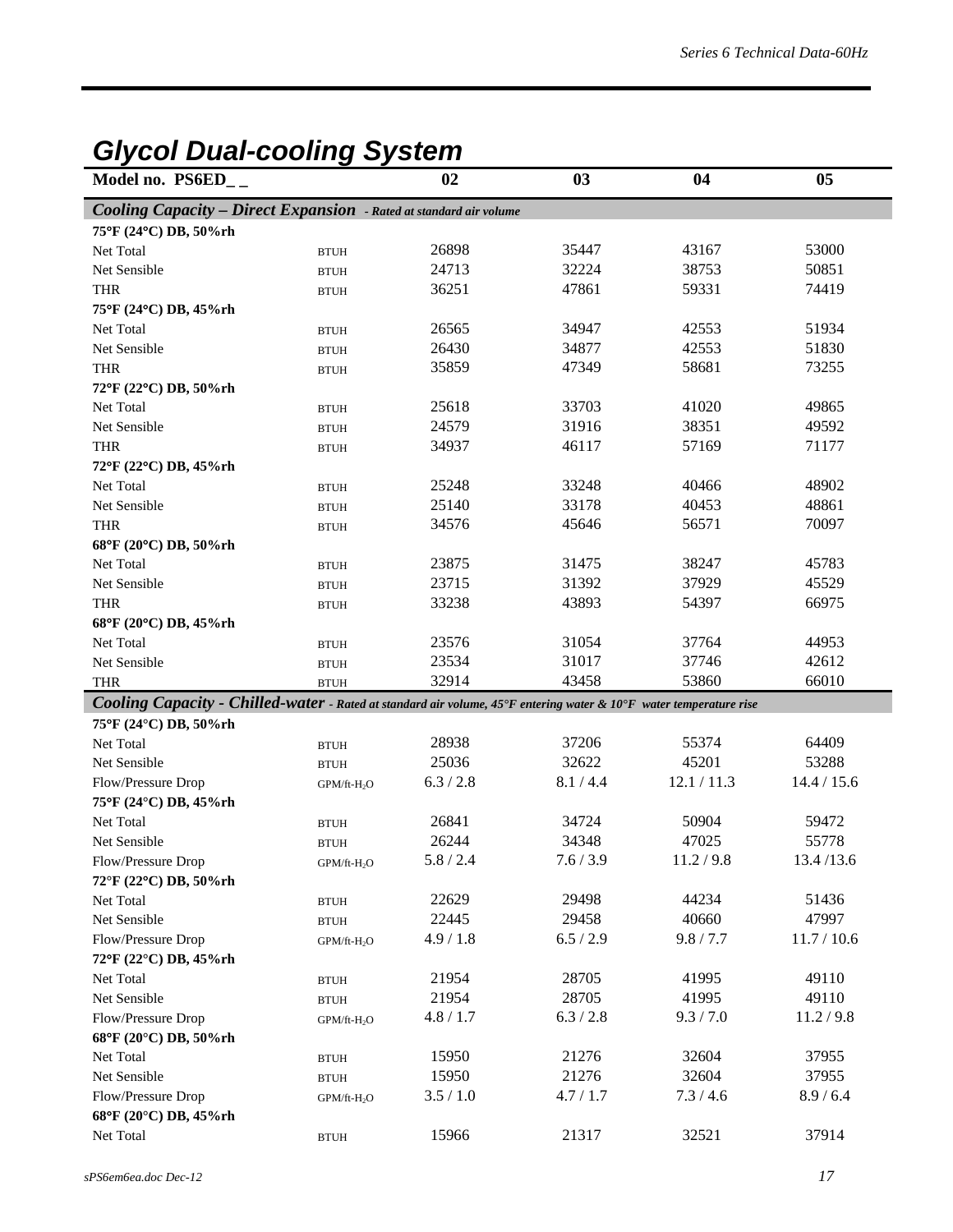| Net Sensible<br>Flow/Pressure Drop                                                                                                  | <b>BTUH</b>                  | 15966<br>3.5 / 1.0              | 21317<br>4.7 / 1.7              | 32521<br>7.3 / 4.5              | 37914<br>8.8 / 6.4                         |
|-------------------------------------------------------------------------------------------------------------------------------------|------------------------------|---------------------------------|---------------------------------|---------------------------------|--------------------------------------------|
| Model no. PS6ED__                                                                                                                   | GPM/ft-H <sub>2</sub> O      | 02                              | 03                              | 04                              | 0 <sub>5</sub>                             |
| Fan Section - EC Plenum Fan                                                                                                         |                              |                                 |                                 |                                 |                                            |
| <b>Standard Air Volume</b><br>External Static Pressure in<br>Quantity of Fans<br>Net Total Fan Motor Power<br><b>Absorbed Power</b> | <b>CFM</b><br>in<br>kW<br>kW | 1400<br>0.3<br>1<br>2.5<br>0.32 | 1900<br>0.3<br>1<br>2.5<br>0.46 | 2400<br>0.3<br>1<br>2.5<br>0.81 | 3000<br>0.3<br>$\mathbf{1}$<br>2.5<br>1.47 |
| <b>Compressor</b> - Refrigerant R407C                                                                                               |                              |                                 |                                 |                                 |                                            |
| <b>Quantity of Compressors</b><br>Type                                                                                              |                              | $\mathbf{1}$<br>Scroll          | 1<br>Scroll                     | 1<br>Scroll                     | 1<br>Scroll                                |
| Evaporator Coil - Copper tube / aluminium fin - Stainless steel drain pan                                                           |                              |                                 |                                 |                                 |                                            |
| Face Area<br>Rows Deep (DX/Chilled Water)<br>Fins per inch<br><b>Face Velocity</b>                                                  | $\rm ft^2$<br><b>FPM</b>     | 7.5<br>3/3<br>13<br>187         | 7.5<br>3/3<br>13<br>253         | 7.5<br>3/4<br>13<br>320         | 7.5<br>4/4<br>13<br>400                    |
| <b>Reheat Section</b><br><i>Electric Reheat</i> <sup>1</sup> - Single Stage, finned tubular type heater, SCR Controlled             |                              |                                 |                                 |                                 |                                            |
| Capacity<br>Quantity of Heaters                                                                                                     | $\mathbf{k}\mathbf{W}$       | 6<br>3                          | 6<br>3                          | 6<br>3                          | 6<br>3                                     |
| <b>Humidifier Section</b><br>Electrode Boiler Type $^1$                                                                             |                              |                                 |                                 |                                 |                                            |
| Capacity<br><b>Humidifier Power</b>                                                                                                 | lb/hr<br>kW                  | 10<br>3.4                       | 10<br>3.4                       | 10<br>3.4                       | 10<br>3.4                                  |
| Filter Section - Pleated disposable type, 30% efficiency to ASHRAE 52-76<br><b>Downflow Models</b>                                  |                              |                                 |                                 |                                 |                                            |
| Quantity of Filters<br><b>Nominal Size</b>                                                                                          | LxWxD-in                     | 2/1                             | 2/1<br>20 x 24 x 2/12 x 24 x 2  | 2/1                             | 2/1                                        |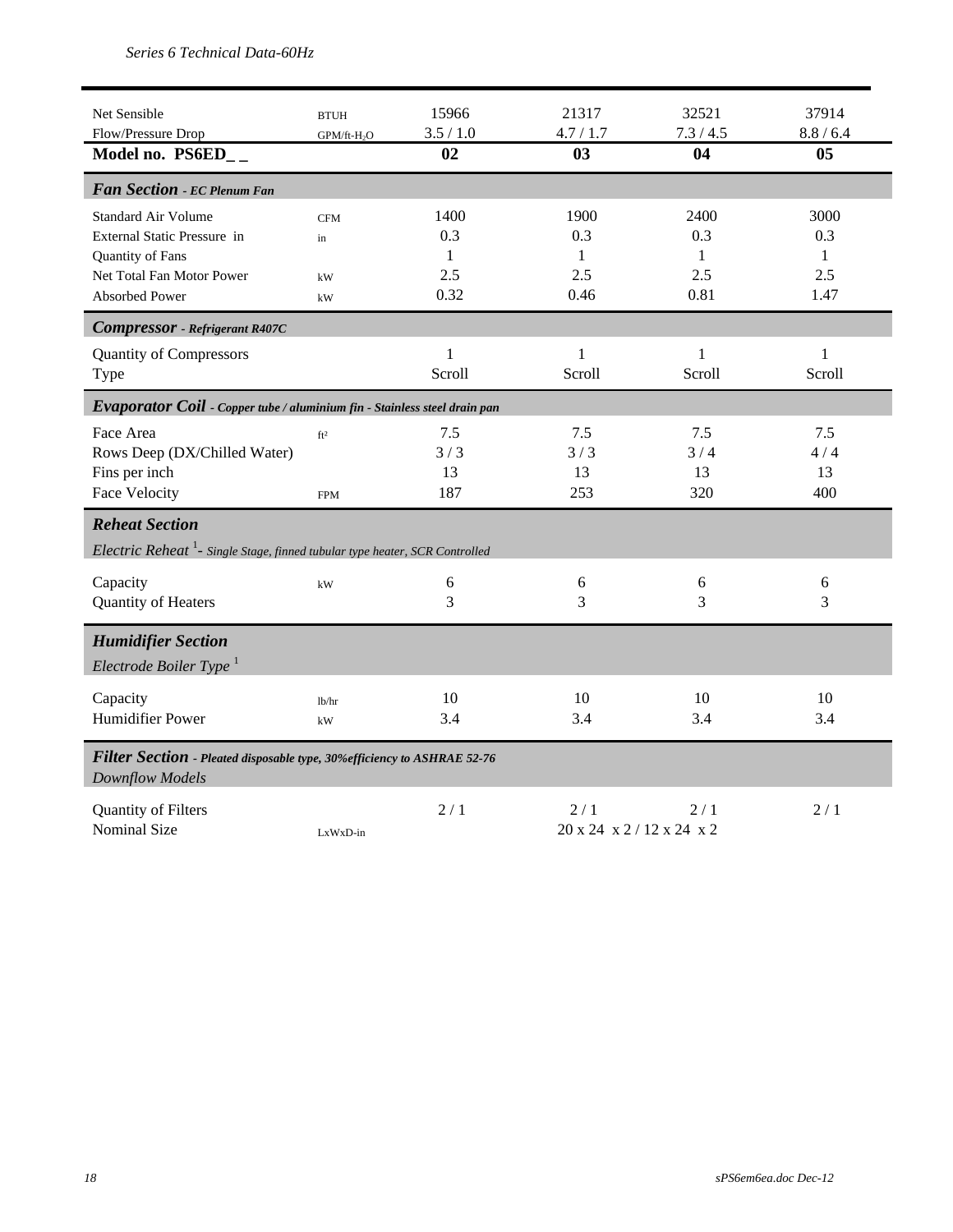| Model no. PS6ED__                                                                                                                                               |                                                                                                                       | 02                                                                 | 03                                                                       | 04                                                                 | 05                                                                 |
|-----------------------------------------------------------------------------------------------------------------------------------------------------------------|-----------------------------------------------------------------------------------------------------------------------|--------------------------------------------------------------------|--------------------------------------------------------------------------|--------------------------------------------------------------------|--------------------------------------------------------------------|
| <b>Glycol Solution Requirement - 40% ethylene glycol</b>                                                                                                        |                                                                                                                       |                                                                    |                                                                          |                                                                    |                                                                    |
| 95°F EWT                                                                                                                                                        |                                                                                                                       |                                                                    |                                                                          |                                                                    |                                                                    |
| <b>Flow Rate</b><br>Unit Pressure Drop                                                                                                                          | <b>GPM</b><br>$ft-H2O$                                                                                                | 5.7<br>9.3                                                         | 10.1<br>19.1                                                             | 11<br>10.7                                                         | 16<br>17.7                                                         |
| <b>105°F EWT</b>                                                                                                                                                |                                                                                                                       |                                                                    |                                                                          |                                                                    |                                                                    |
| <b>Flow Rate</b>                                                                                                                                                | <b>GPM</b>                                                                                                            | 5.1                                                                | $8\,$                                                                    | 9.4                                                                | 12.2<br>12.2                                                       |
| Unit Pressure Drop                                                                                                                                              | $ft-H2O$                                                                                                              | 8.0                                                                | 14.0                                                                     | 8.9                                                                |                                                                    |
| <b>Glycol Solution Regulating Valve - 2-way, head pressure controlled</b>                                                                                       |                                                                                                                       |                                                                    |                                                                          |                                                                    |                                                                    |
| Size                                                                                                                                                            | in.                                                                                                                   | 3/4                                                                | 3/4                                                                      | 1                                                                  | $\mathbf{1}$                                                       |
| Chilled-water Valve - 2-Way modulating                                                                                                                          |                                                                                                                       |                                                                    |                                                                          |                                                                    |                                                                    |
| Valve Size                                                                                                                                                      | in.                                                                                                                   | 1                                                                  | 1                                                                        | 1                                                                  | $\mathbf{1}$                                                       |
| <b>Piping Connection Size</b>                                                                                                                                   |                                                                                                                       |                                                                    |                                                                          |                                                                    |                                                                    |
| Liquid Line<br>Hot Gas Line<br><b>Glycol Solution</b><br>Chilled Water<br>Hot Water<br>Steam<br><b>Steam Condensate</b><br>Humidifier Water<br>Condensate Drain | - ODM -in<br>- ODM -in<br>- ODM -in<br>-ODM -in<br>- ODM -in<br>- ODM -in<br>$-$ ODM $-$ in<br>- ODM -in<br>- ODM -in | 1/2<br>5/8<br>$1 - 5/8$<br>11/8<br>7/8<br>7/8<br>3/4<br>1/4<br>3/4 | 1/2<br>$5/8$<br>$1 - 5/8$<br>$11/8$<br>$7/8$<br>7/8<br>3/4<br>1/4<br>3/4 | 1/2<br>5/8<br>$1 - 5/8$<br>11/8<br>7/8<br>7/8<br>3/4<br>1/4<br>3/4 | 1/2<br>5/8<br>$1 - 5/8$<br>11/8<br>7/8<br>7/8<br>3/4<br>1/4<br>3/4 |
|                                                                                                                                                                 |                                                                                                                       |                                                                    |                                                                          |                                                                    |                                                                    |

*Physical Details - For units with standard options only; consult factory for special options and configuration* 

| Dimensions     | ın         |     | $37$ (W) x $35-1/8$ (D)x $76$ (H) |     |     |
|----------------|------------|-----|-----------------------------------|-----|-----|
| Approx. Weight | <b>lbs</b> | 770 | 797                               | 707 | 843 |

<sup>1</sup> Standard options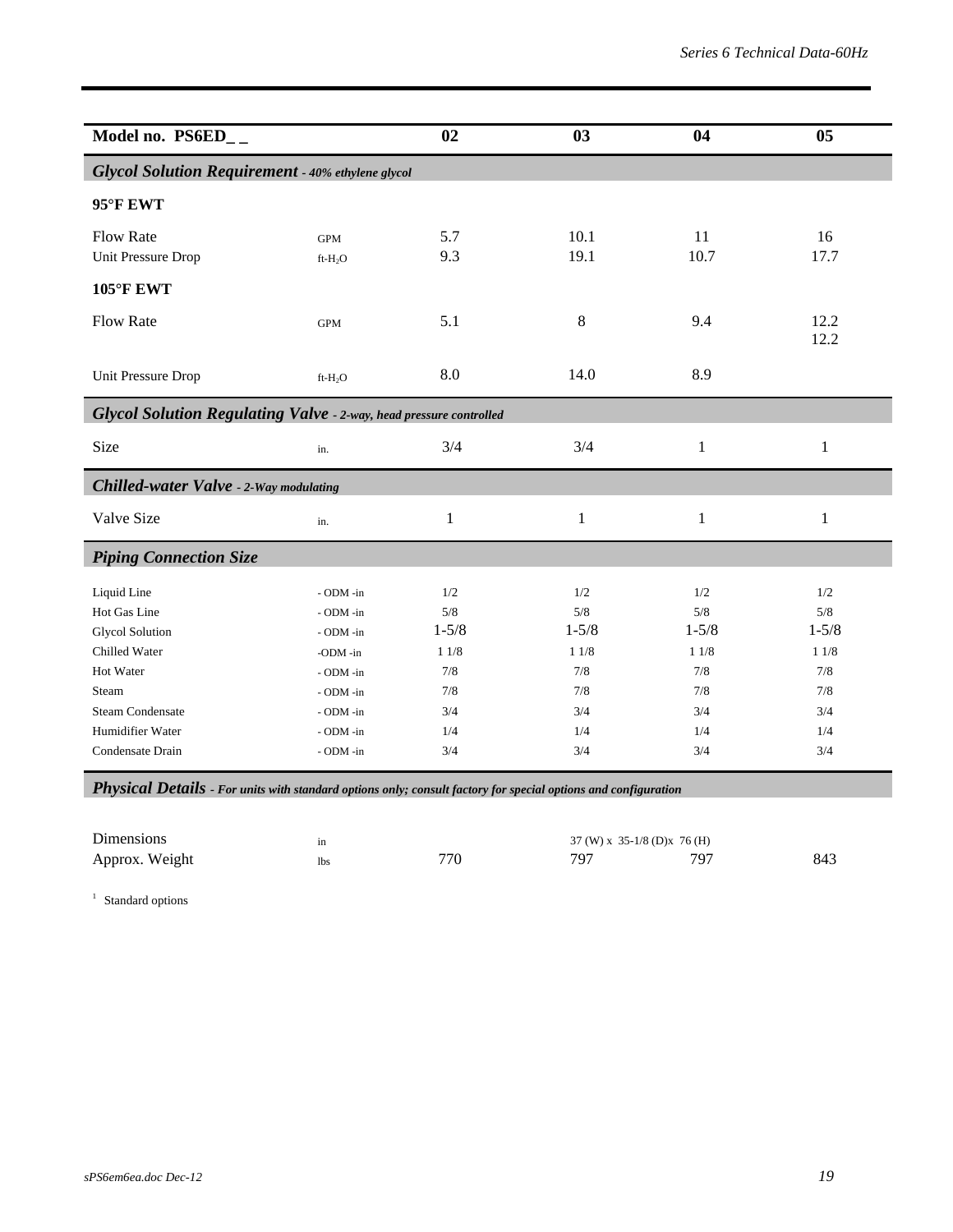## *Glycol Free-cooling System*

| <b>Cooling Capacity - Direct Expansion</b> - Rated at standard air volume<br>75°F (24°C) DB, 50%rh<br>26898<br>35447<br>43167<br>53000<br>Net Total<br><b>BTUH</b><br>24713<br>32224<br>38753<br>50851<br>Net Sensible<br><b>BTUH</b><br>36251<br>47861<br>74419<br>59331<br><b>THR</b><br><b>BTUH</b><br>75°F (24°C) DB, 45%rh<br>34947<br>42553<br>51934<br>26565<br>Net Total<br><b>BTUH</b><br>26430<br>34877<br>42553<br>51830<br>Net Sensible<br><b>BTUH</b><br>35859<br>47349<br>58681<br>73255<br><b>THR</b><br><b>BTUH</b><br>72°F (22°C) DB, 50%rh<br>33703<br>41020<br>49865<br>25618<br>Net Total<br><b>BTUH</b><br>24579<br>31916<br>38351<br>49592<br>Net Sensible<br><b>BTUH</b><br>34937<br>46117<br>57169<br>71177<br><b>THR</b><br><b>BTUH</b><br>72°F (22°C) DB, 45%rh<br>25248<br>33248<br>48902<br>Net Total<br>40466<br><b>BTUH</b><br>25140<br>33178<br>40453<br>48861<br>Net Sensible<br><b>BTUH</b><br>34576<br>45646<br>70097<br>56571<br><b>THR</b><br><b>BTUH</b><br>68°F (20°C) DB, 50%rh<br>23875<br>31475<br>38247<br>45783<br>Net Total<br><b>BTUH</b><br>23715<br>31392<br>37929<br>45529<br>Net Sensible<br><b>BTUH</b><br>33238<br>43893<br>66975<br>54397<br><b>THR</b><br><b>BTUH</b><br>68°F (20°C) DB, 45%rh<br>23576<br>31054<br>37764<br>44953<br>Net Total<br><b>BTUH</b><br>23534<br>31017<br>42612<br>37746<br>Net Sensible<br><b>BTUH</b><br>32914<br>43458<br>53860<br>66010<br><b>THR</b><br><b>BTUH</b><br>Cooling Capacity - 100% Free-cooling - Rated at standard air volume, 45°F entering glycol<br>75°F (24°C) DB, 50%rh<br>24457<br>28781<br>51090<br>60273<br>Net Total<br><b>BTUH</b><br>28781<br>23235<br>51584<br>43443<br>Net Sensible<br><b>BTUH</b><br>75°F (24°C) DB, 45%rh<br>28351<br>46859<br>55634<br>Net Total<br>23645<br><b>BTUH</b><br>23645<br>28351<br>45345<br>54183<br>Net Sensible<br><b>BTUH</b><br>72°F (22°C) DB, 50%rh<br>20817<br>24790<br>39296<br>46989<br>Net Total<br>$\operatorname{BTUH}$<br>20817<br>24790<br>38617<br>46164<br>Net Sensible<br><b>BTUH</b><br>72°F (22°C) DB, 45%rh<br>20639<br>38063<br>24779<br>45632<br>Net Total<br><b>BTUH</b><br>20639<br>24779<br>38063<br>45632<br>Net Sensible<br><b>BTUH</b><br>68°F (20°C) DB, 50%rh | Model no. PS6FD__ | 02 | 03 | 04 | 05 |
|-----------------------------------------------------------------------------------------------------------------------------------------------------------------------------------------------------------------------------------------------------------------------------------------------------------------------------------------------------------------------------------------------------------------------------------------------------------------------------------------------------------------------------------------------------------------------------------------------------------------------------------------------------------------------------------------------------------------------------------------------------------------------------------------------------------------------------------------------------------------------------------------------------------------------------------------------------------------------------------------------------------------------------------------------------------------------------------------------------------------------------------------------------------------------------------------------------------------------------------------------------------------------------------------------------------------------------------------------------------------------------------------------------------------------------------------------------------------------------------------------------------------------------------------------------------------------------------------------------------------------------------------------------------------------------------------------------------------------------------------------------------------------------------------------------------------------------------------------------------------------------------------------------------------------------------------------------------------------------------------------------------------------------------------------------------------------------------------------------------------------------------------------------------------------------------------------------------------------------------------|-------------------|----|----|----|----|
|                                                                                                                                                                                                                                                                                                                                                                                                                                                                                                                                                                                                                                                                                                                                                                                                                                                                                                                                                                                                                                                                                                                                                                                                                                                                                                                                                                                                                                                                                                                                                                                                                                                                                                                                                                                                                                                                                                                                                                                                                                                                                                                                                                                                                                         |                   |    |    |    |    |
|                                                                                                                                                                                                                                                                                                                                                                                                                                                                                                                                                                                                                                                                                                                                                                                                                                                                                                                                                                                                                                                                                                                                                                                                                                                                                                                                                                                                                                                                                                                                                                                                                                                                                                                                                                                                                                                                                                                                                                                                                                                                                                                                                                                                                                         |                   |    |    |    |    |
|                                                                                                                                                                                                                                                                                                                                                                                                                                                                                                                                                                                                                                                                                                                                                                                                                                                                                                                                                                                                                                                                                                                                                                                                                                                                                                                                                                                                                                                                                                                                                                                                                                                                                                                                                                                                                                                                                                                                                                                                                                                                                                                                                                                                                                         |                   |    |    |    |    |
|                                                                                                                                                                                                                                                                                                                                                                                                                                                                                                                                                                                                                                                                                                                                                                                                                                                                                                                                                                                                                                                                                                                                                                                                                                                                                                                                                                                                                                                                                                                                                                                                                                                                                                                                                                                                                                                                                                                                                                                                                                                                                                                                                                                                                                         |                   |    |    |    |    |
|                                                                                                                                                                                                                                                                                                                                                                                                                                                                                                                                                                                                                                                                                                                                                                                                                                                                                                                                                                                                                                                                                                                                                                                                                                                                                                                                                                                                                                                                                                                                                                                                                                                                                                                                                                                                                                                                                                                                                                                                                                                                                                                                                                                                                                         |                   |    |    |    |    |
|                                                                                                                                                                                                                                                                                                                                                                                                                                                                                                                                                                                                                                                                                                                                                                                                                                                                                                                                                                                                                                                                                                                                                                                                                                                                                                                                                                                                                                                                                                                                                                                                                                                                                                                                                                                                                                                                                                                                                                                                                                                                                                                                                                                                                                         |                   |    |    |    |    |
|                                                                                                                                                                                                                                                                                                                                                                                                                                                                                                                                                                                                                                                                                                                                                                                                                                                                                                                                                                                                                                                                                                                                                                                                                                                                                                                                                                                                                                                                                                                                                                                                                                                                                                                                                                                                                                                                                                                                                                                                                                                                                                                                                                                                                                         |                   |    |    |    |    |
|                                                                                                                                                                                                                                                                                                                                                                                                                                                                                                                                                                                                                                                                                                                                                                                                                                                                                                                                                                                                                                                                                                                                                                                                                                                                                                                                                                                                                                                                                                                                                                                                                                                                                                                                                                                                                                                                                                                                                                                                                                                                                                                                                                                                                                         |                   |    |    |    |    |
|                                                                                                                                                                                                                                                                                                                                                                                                                                                                                                                                                                                                                                                                                                                                                                                                                                                                                                                                                                                                                                                                                                                                                                                                                                                                                                                                                                                                                                                                                                                                                                                                                                                                                                                                                                                                                                                                                                                                                                                                                                                                                                                                                                                                                                         |                   |    |    |    |    |
|                                                                                                                                                                                                                                                                                                                                                                                                                                                                                                                                                                                                                                                                                                                                                                                                                                                                                                                                                                                                                                                                                                                                                                                                                                                                                                                                                                                                                                                                                                                                                                                                                                                                                                                                                                                                                                                                                                                                                                                                                                                                                                                                                                                                                                         |                   |    |    |    |    |
|                                                                                                                                                                                                                                                                                                                                                                                                                                                                                                                                                                                                                                                                                                                                                                                                                                                                                                                                                                                                                                                                                                                                                                                                                                                                                                                                                                                                                                                                                                                                                                                                                                                                                                                                                                                                                                                                                                                                                                                                                                                                                                                                                                                                                                         |                   |    |    |    |    |
|                                                                                                                                                                                                                                                                                                                                                                                                                                                                                                                                                                                                                                                                                                                                                                                                                                                                                                                                                                                                                                                                                                                                                                                                                                                                                                                                                                                                                                                                                                                                                                                                                                                                                                                                                                                                                                                                                                                                                                                                                                                                                                                                                                                                                                         |                   |    |    |    |    |
|                                                                                                                                                                                                                                                                                                                                                                                                                                                                                                                                                                                                                                                                                                                                                                                                                                                                                                                                                                                                                                                                                                                                                                                                                                                                                                                                                                                                                                                                                                                                                                                                                                                                                                                                                                                                                                                                                                                                                                                                                                                                                                                                                                                                                                         |                   |    |    |    |    |
|                                                                                                                                                                                                                                                                                                                                                                                                                                                                                                                                                                                                                                                                                                                                                                                                                                                                                                                                                                                                                                                                                                                                                                                                                                                                                                                                                                                                                                                                                                                                                                                                                                                                                                                                                                                                                                                                                                                                                                                                                                                                                                                                                                                                                                         |                   |    |    |    |    |
|                                                                                                                                                                                                                                                                                                                                                                                                                                                                                                                                                                                                                                                                                                                                                                                                                                                                                                                                                                                                                                                                                                                                                                                                                                                                                                                                                                                                                                                                                                                                                                                                                                                                                                                                                                                                                                                                                                                                                                                                                                                                                                                                                                                                                                         |                   |    |    |    |    |
|                                                                                                                                                                                                                                                                                                                                                                                                                                                                                                                                                                                                                                                                                                                                                                                                                                                                                                                                                                                                                                                                                                                                                                                                                                                                                                                                                                                                                                                                                                                                                                                                                                                                                                                                                                                                                                                                                                                                                                                                                                                                                                                                                                                                                                         |                   |    |    |    |    |
|                                                                                                                                                                                                                                                                                                                                                                                                                                                                                                                                                                                                                                                                                                                                                                                                                                                                                                                                                                                                                                                                                                                                                                                                                                                                                                                                                                                                                                                                                                                                                                                                                                                                                                                                                                                                                                                                                                                                                                                                                                                                                                                                                                                                                                         |                   |    |    |    |    |
|                                                                                                                                                                                                                                                                                                                                                                                                                                                                                                                                                                                                                                                                                                                                                                                                                                                                                                                                                                                                                                                                                                                                                                                                                                                                                                                                                                                                                                                                                                                                                                                                                                                                                                                                                                                                                                                                                                                                                                                                                                                                                                                                                                                                                                         |                   |    |    |    |    |
|                                                                                                                                                                                                                                                                                                                                                                                                                                                                                                                                                                                                                                                                                                                                                                                                                                                                                                                                                                                                                                                                                                                                                                                                                                                                                                                                                                                                                                                                                                                                                                                                                                                                                                                                                                                                                                                                                                                                                                                                                                                                                                                                                                                                                                         |                   |    |    |    |    |
|                                                                                                                                                                                                                                                                                                                                                                                                                                                                                                                                                                                                                                                                                                                                                                                                                                                                                                                                                                                                                                                                                                                                                                                                                                                                                                                                                                                                                                                                                                                                                                                                                                                                                                                                                                                                                                                                                                                                                                                                                                                                                                                                                                                                                                         |                   |    |    |    |    |
|                                                                                                                                                                                                                                                                                                                                                                                                                                                                                                                                                                                                                                                                                                                                                                                                                                                                                                                                                                                                                                                                                                                                                                                                                                                                                                                                                                                                                                                                                                                                                                                                                                                                                                                                                                                                                                                                                                                                                                                                                                                                                                                                                                                                                                         |                   |    |    |    |    |
|                                                                                                                                                                                                                                                                                                                                                                                                                                                                                                                                                                                                                                                                                                                                                                                                                                                                                                                                                                                                                                                                                                                                                                                                                                                                                                                                                                                                                                                                                                                                                                                                                                                                                                                                                                                                                                                                                                                                                                                                                                                                                                                                                                                                                                         |                   |    |    |    |    |
|                                                                                                                                                                                                                                                                                                                                                                                                                                                                                                                                                                                                                                                                                                                                                                                                                                                                                                                                                                                                                                                                                                                                                                                                                                                                                                                                                                                                                                                                                                                                                                                                                                                                                                                                                                                                                                                                                                                                                                                                                                                                                                                                                                                                                                         |                   |    |    |    |    |
|                                                                                                                                                                                                                                                                                                                                                                                                                                                                                                                                                                                                                                                                                                                                                                                                                                                                                                                                                                                                                                                                                                                                                                                                                                                                                                                                                                                                                                                                                                                                                                                                                                                                                                                                                                                                                                                                                                                                                                                                                                                                                                                                                                                                                                         |                   |    |    |    |    |
|                                                                                                                                                                                                                                                                                                                                                                                                                                                                                                                                                                                                                                                                                                                                                                                                                                                                                                                                                                                                                                                                                                                                                                                                                                                                                                                                                                                                                                                                                                                                                                                                                                                                                                                                                                                                                                                                                                                                                                                                                                                                                                                                                                                                                                         |                   |    |    |    |    |
|                                                                                                                                                                                                                                                                                                                                                                                                                                                                                                                                                                                                                                                                                                                                                                                                                                                                                                                                                                                                                                                                                                                                                                                                                                                                                                                                                                                                                                                                                                                                                                                                                                                                                                                                                                                                                                                                                                                                                                                                                                                                                                                                                                                                                                         |                   |    |    |    |    |
|                                                                                                                                                                                                                                                                                                                                                                                                                                                                                                                                                                                                                                                                                                                                                                                                                                                                                                                                                                                                                                                                                                                                                                                                                                                                                                                                                                                                                                                                                                                                                                                                                                                                                                                                                                                                                                                                                                                                                                                                                                                                                                                                                                                                                                         |                   |    |    |    |    |
|                                                                                                                                                                                                                                                                                                                                                                                                                                                                                                                                                                                                                                                                                                                                                                                                                                                                                                                                                                                                                                                                                                                                                                                                                                                                                                                                                                                                                                                                                                                                                                                                                                                                                                                                                                                                                                                                                                                                                                                                                                                                                                                                                                                                                                         |                   |    |    |    |    |
|                                                                                                                                                                                                                                                                                                                                                                                                                                                                                                                                                                                                                                                                                                                                                                                                                                                                                                                                                                                                                                                                                                                                                                                                                                                                                                                                                                                                                                                                                                                                                                                                                                                                                                                                                                                                                                                                                                                                                                                                                                                                                                                                                                                                                                         |                   |    |    |    |    |
|                                                                                                                                                                                                                                                                                                                                                                                                                                                                                                                                                                                                                                                                                                                                                                                                                                                                                                                                                                                                                                                                                                                                                                                                                                                                                                                                                                                                                                                                                                                                                                                                                                                                                                                                                                                                                                                                                                                                                                                                                                                                                                                                                                                                                                         |                   |    |    |    |    |
|                                                                                                                                                                                                                                                                                                                                                                                                                                                                                                                                                                                                                                                                                                                                                                                                                                                                                                                                                                                                                                                                                                                                                                                                                                                                                                                                                                                                                                                                                                                                                                                                                                                                                                                                                                                                                                                                                                                                                                                                                                                                                                                                                                                                                                         |                   |    |    |    |    |
|                                                                                                                                                                                                                                                                                                                                                                                                                                                                                                                                                                                                                                                                                                                                                                                                                                                                                                                                                                                                                                                                                                                                                                                                                                                                                                                                                                                                                                                                                                                                                                                                                                                                                                                                                                                                                                                                                                                                                                                                                                                                                                                                                                                                                                         |                   |    |    |    |    |
|                                                                                                                                                                                                                                                                                                                                                                                                                                                                                                                                                                                                                                                                                                                                                                                                                                                                                                                                                                                                                                                                                                                                                                                                                                                                                                                                                                                                                                                                                                                                                                                                                                                                                                                                                                                                                                                                                                                                                                                                                                                                                                                                                                                                                                         |                   |    |    |    |    |
|                                                                                                                                                                                                                                                                                                                                                                                                                                                                                                                                                                                                                                                                                                                                                                                                                                                                                                                                                                                                                                                                                                                                                                                                                                                                                                                                                                                                                                                                                                                                                                                                                                                                                                                                                                                                                                                                                                                                                                                                                                                                                                                                                                                                                                         |                   |    |    |    |    |
|                                                                                                                                                                                                                                                                                                                                                                                                                                                                                                                                                                                                                                                                                                                                                                                                                                                                                                                                                                                                                                                                                                                                                                                                                                                                                                                                                                                                                                                                                                                                                                                                                                                                                                                                                                                                                                                                                                                                                                                                                                                                                                                                                                                                                                         |                   |    |    |    |    |
|                                                                                                                                                                                                                                                                                                                                                                                                                                                                                                                                                                                                                                                                                                                                                                                                                                                                                                                                                                                                                                                                                                                                                                                                                                                                                                                                                                                                                                                                                                                                                                                                                                                                                                                                                                                                                                                                                                                                                                                                                                                                                                                                                                                                                                         |                   |    |    |    |    |
|                                                                                                                                                                                                                                                                                                                                                                                                                                                                                                                                                                                                                                                                                                                                                                                                                                                                                                                                                                                                                                                                                                                                                                                                                                                                                                                                                                                                                                                                                                                                                                                                                                                                                                                                                                                                                                                                                                                                                                                                                                                                                                                                                                                                                                         |                   |    |    |    |    |
|                                                                                                                                                                                                                                                                                                                                                                                                                                                                                                                                                                                                                                                                                                                                                                                                                                                                                                                                                                                                                                                                                                                                                                                                                                                                                                                                                                                                                                                                                                                                                                                                                                                                                                                                                                                                                                                                                                                                                                                                                                                                                                                                                                                                                                         |                   |    |    |    |    |
|                                                                                                                                                                                                                                                                                                                                                                                                                                                                                                                                                                                                                                                                                                                                                                                                                                                                                                                                                                                                                                                                                                                                                                                                                                                                                                                                                                                                                                                                                                                                                                                                                                                                                                                                                                                                                                                                                                                                                                                                                                                                                                                                                                                                                                         |                   |    |    |    |    |
| 16768<br>19951<br>33256<br>27666<br>Net Total<br><b>BTUH</b>                                                                                                                                                                                                                                                                                                                                                                                                                                                                                                                                                                                                                                                                                                                                                                                                                                                                                                                                                                                                                                                                                                                                                                                                                                                                                                                                                                                                                                                                                                                                                                                                                                                                                                                                                                                                                                                                                                                                                                                                                                                                                                                                                                            |                   |    |    |    |    |
| 16768<br>19951<br>27666<br>33256<br>Net Sensible<br><b>BTUH</b>                                                                                                                                                                                                                                                                                                                                                                                                                                                                                                                                                                                                                                                                                                                                                                                                                                                                                                                                                                                                                                                                                                                                                                                                                                                                                                                                                                                                                                                                                                                                                                                                                                                                                                                                                                                                                                                                                                                                                                                                                                                                                                                                                                         |                   |    |    |    |    |
| 68°F (20°C) DB, 45%rh                                                                                                                                                                                                                                                                                                                                                                                                                                                                                                                                                                                                                                                                                                                                                                                                                                                                                                                                                                                                                                                                                                                                                                                                                                                                                                                                                                                                                                                                                                                                                                                                                                                                                                                                                                                                                                                                                                                                                                                                                                                                                                                                                                                                                   |                   |    |    |    |    |
| 16785<br>19979<br>27704<br>33357<br>Net Total<br><b>BTUH</b>                                                                                                                                                                                                                                                                                                                                                                                                                                                                                                                                                                                                                                                                                                                                                                                                                                                                                                                                                                                                                                                                                                                                                                                                                                                                                                                                                                                                                                                                                                                                                                                                                                                                                                                                                                                                                                                                                                                                                                                                                                                                                                                                                                            |                   |    |    |    |    |
| <b>BTUH</b><br>16785<br>19979<br>27704<br>33357<br>Net Sensible                                                                                                                                                                                                                                                                                                                                                                                                                                                                                                                                                                                                                                                                                                                                                                                                                                                                                                                                                                                                                                                                                                                                                                                                                                                                                                                                                                                                                                                                                                                                                                                                                                                                                                                                                                                                                                                                                                                                                                                                                                                                                                                                                                         |                   |    |    |    |    |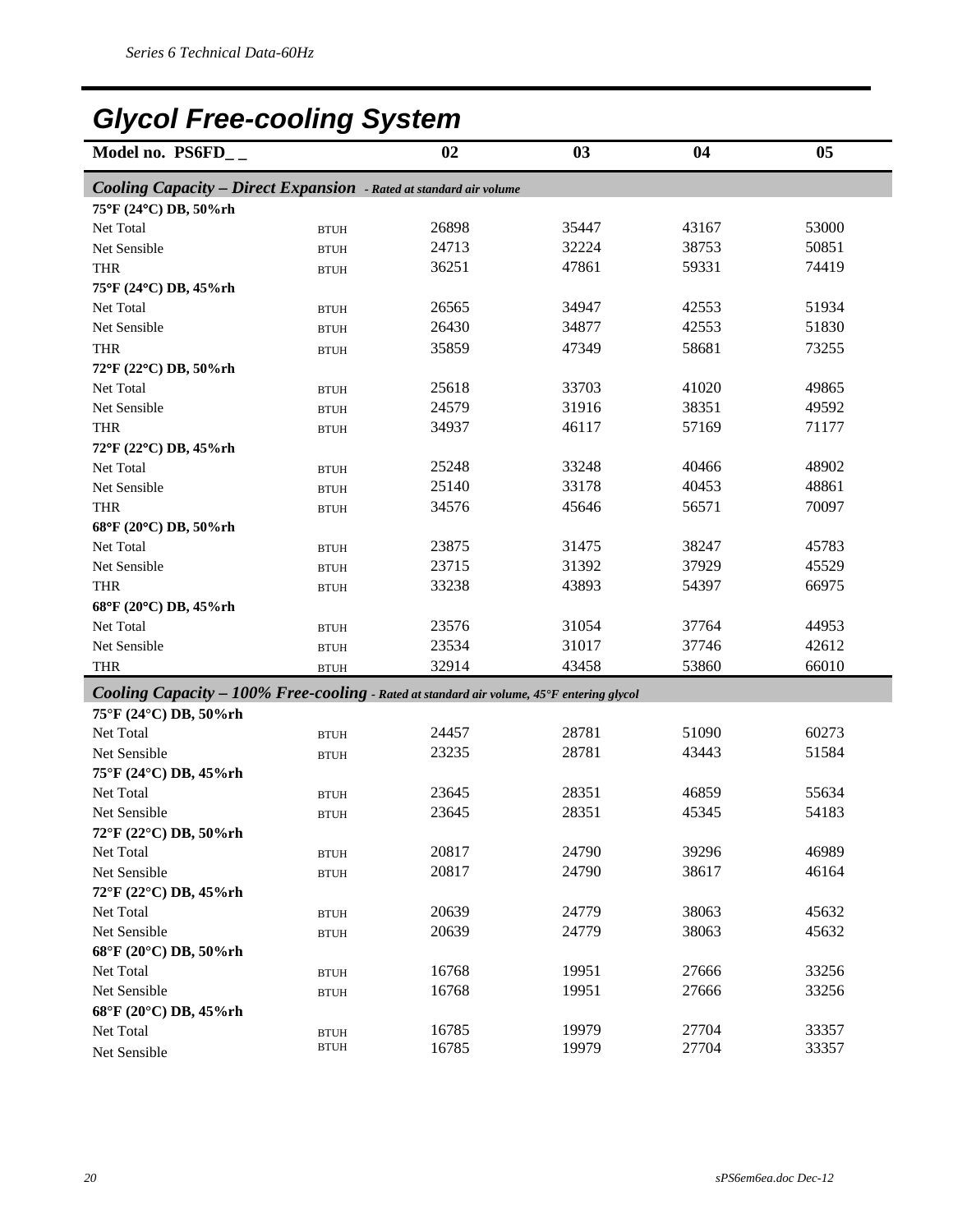| Model no. PS6FD__                                                                                          |                                 | 02                      | 03                             | 04                      | 0 <sub>5</sub>          |
|------------------------------------------------------------------------------------------------------------|---------------------------------|-------------------------|--------------------------------|-------------------------|-------------------------|
| Fan Section - EC Plenum Fan                                                                                |                                 |                         |                                |                         |                         |
| <b>Standard Air Volume</b><br>External Static Pressure in<br>Quantity of Fans<br>Net Total Fan Motor Power | <b>CFM</b><br>in<br>kW          | 1400<br>0.3<br>1<br>2.5 | 1900<br>0.3<br>1<br>2.5        | 2400<br>0.3<br>1<br>2.5 | 3000<br>0.3<br>1<br>2.5 |
| <b>Absorbed Power</b>                                                                                      | $\mathbf{k}\mathbf{W}$          | 0.32                    | 0.46                           | 0.81                    | 1.47                    |
| <b>Compressor</b> - Refrigerant R407C                                                                      |                                 |                         |                                |                         |                         |
| <b>Quantity of Compressors</b><br>Type                                                                     |                                 | 1<br>Scroll             | 1<br>Scroll                    | 1<br>Scroll             | 1<br>Scroll             |
| Evaporator Coil - Copper tube / aluminium fin - Stainless steel drain pan                                  |                                 |                         |                                |                         |                         |
| Face Area<br>Rows Deep (DX/Free Cooling)<br>Fins per inch<br>Face Velocity                                 | ft <sup>2</sup><br><b>FPM</b>   | 7.5<br>3/3<br>13<br>187 | 7.5<br>3/3<br>13<br>253        | 7.5<br>3/4<br>13<br>320 | 7.5<br>4/4<br>13<br>400 |
| <b>Reheat Section</b>                                                                                      |                                 |                         |                                |                         |                         |
| Electric Reheat <sup>1</sup> - Single Stage, finned tubular type heater, SCR Controlled                    |                                 |                         |                                |                         |                         |
| Capacity<br>Quantity of Heaters                                                                            | $\mathbf{k}\mathbf{W}$          | 6<br>3                  | 6<br>3                         | 6<br>3                  | 6<br>3                  |
| <b>Humidifier Section</b><br>Electrode Boiler Type <sup>1</sup>                                            |                                 |                         |                                |                         |                         |
| Capacity<br>Humidifier Power                                                                               | lb/hr<br>$\mathbf{k}\mathbf{W}$ | 10<br>3.4               | 10<br>3.4                      | 10<br>3.4               | 10<br>3.4               |
| Filter Section - Pleated disposable type, 30% efficiency to ASHRAE 52-76<br>Downflow Models                |                                 |                         |                                |                         |                         |
| Quantity of Filters<br><b>Nominal Size</b>                                                                 | LxWxD-in                        | 2/1                     | 2/1<br>20 x 24 x 2/12 x 24 x 2 | 2/1                     | 2/1                     |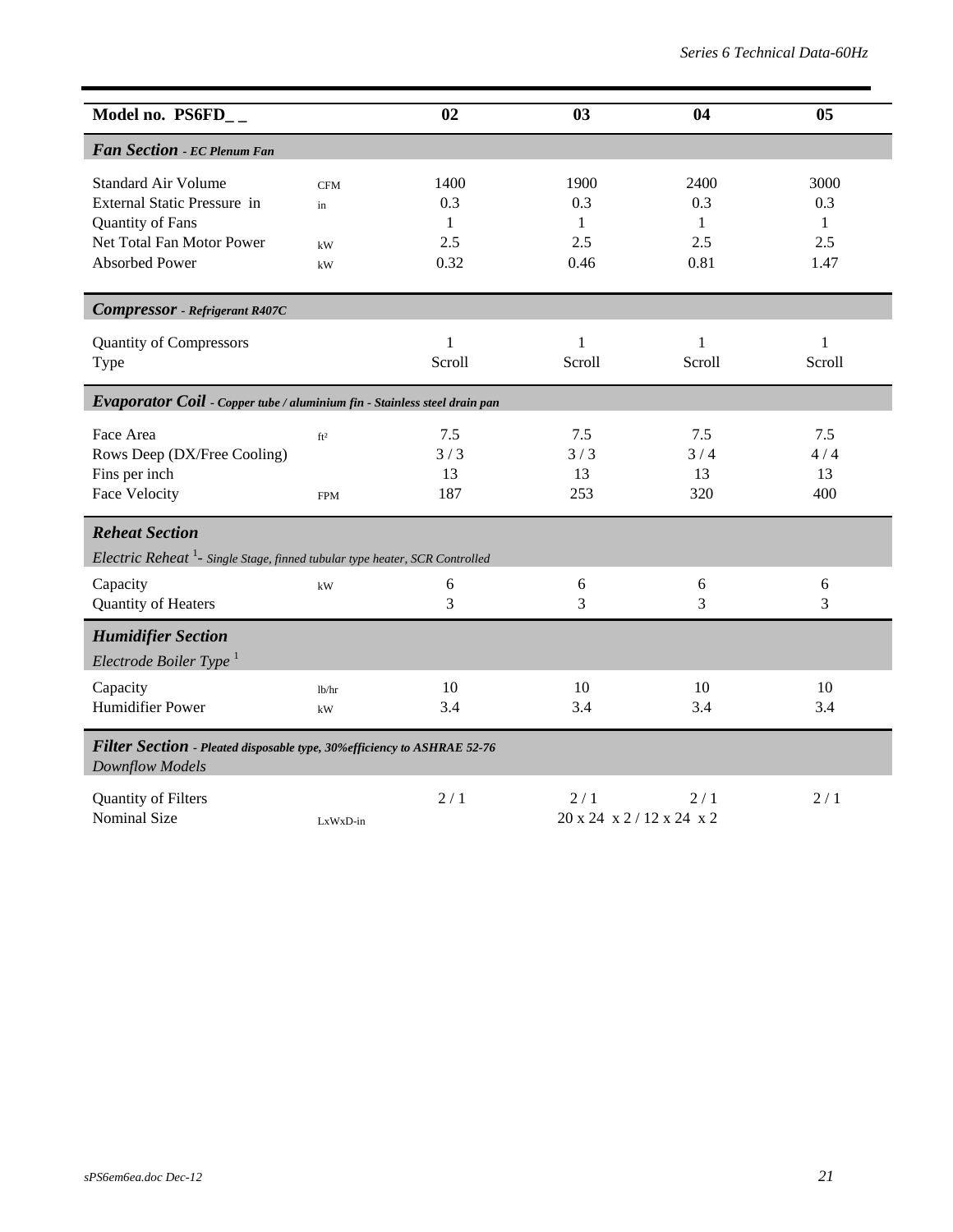| Model no. PS6FD__                                                                                                                                                                                                                                                |                                                                                                      | 02                                                         | 03                                                         | 04                                                         | 05                                                         |
|------------------------------------------------------------------------------------------------------------------------------------------------------------------------------------------------------------------------------------------------------------------|------------------------------------------------------------------------------------------------------|------------------------------------------------------------|------------------------------------------------------------|------------------------------------------------------------|------------------------------------------------------------|
| <b>Glycol Solution Regulating Valve - 2-way, head pressure controlled</b>                                                                                                                                                                                        |                                                                                                      |                                                            |                                                            |                                                            |                                                            |
| Valve Size<br>Quantity of Valves                                                                                                                                                                                                                                 | in                                                                                                   | 3/4<br>1                                                   | 3/4<br>1                                                   | 1<br>1                                                     | 1<br>1                                                     |
| <b>Glycol Solution Free-cooling Regulating Valve - 3-way modulating</b>                                                                                                                                                                                          |                                                                                                      |                                                            |                                                            |                                                            |                                                            |
| Valve Size<br>Quantity of Valves                                                                                                                                                                                                                                 | in                                                                                                   | 1<br>1                                                     | 1                                                          | 1<br>1                                                     | 1<br>1                                                     |
| Glycol Solution Requirement - 40% ethylene glycol at 7.2°C (45°F) entering temperature, 0°C (32°F) ambient temperature                                                                                                                                           |                                                                                                      |                                                            |                                                            |                                                            |                                                            |
| <b>Flow Rate</b><br>Unit Pressure Drop                                                                                                                                                                                                                           | <b>GPM</b><br>$ft-H2O$                                                                               | 8.6<br>6.2                                                 | 10.2<br>8.5                                                | 18.1<br>30.1                                               | 21.9<br>42.4                                               |
| <b>Piping Connection Size</b>                                                                                                                                                                                                                                    |                                                                                                      |                                                            |                                                            |                                                            |                                                            |
| Liquid Line<br>Hot Gas Line<br><b>Glycol Solution</b><br>Hot Water<br>Steam<br><b>Steam Condensate</b><br>Humidifier Water<br>Condensate Drain<br>Physical Details - For units with standard options only; consult factory for special options and configuration | - ODM -in<br>- ODM -in<br>- ODM -in<br>- ODM -in<br>- ODM -in<br>- ODM -in<br>- ODM -in<br>- ODM -in | 1/2<br>5/8<br>$1 - 5/8$<br>7/8<br>7/8<br>3/4<br>1/4<br>3/4 | 1/2<br>5/8<br>$1 - 5/8$<br>7/8<br>7/8<br>3/4<br>1/4<br>3/4 | 1/2<br>5/8<br>$1 - 5/8$<br>7/8<br>7/8<br>3/4<br>1/4<br>3/4 | 1/2<br>5/8<br>$1 - 5/8$<br>7/8<br>7/8<br>3/4<br>1/4<br>3/4 |
| <b>Dimensions</b><br>Approx. Weight                                                                                                                                                                                                                              | in<br><b>lbs</b>                                                                                     | 770                                                        | 37 (W) x 35-1/8 (D) x 76 (H)<br>797                        | 797                                                        | 843                                                        |

1 Standard options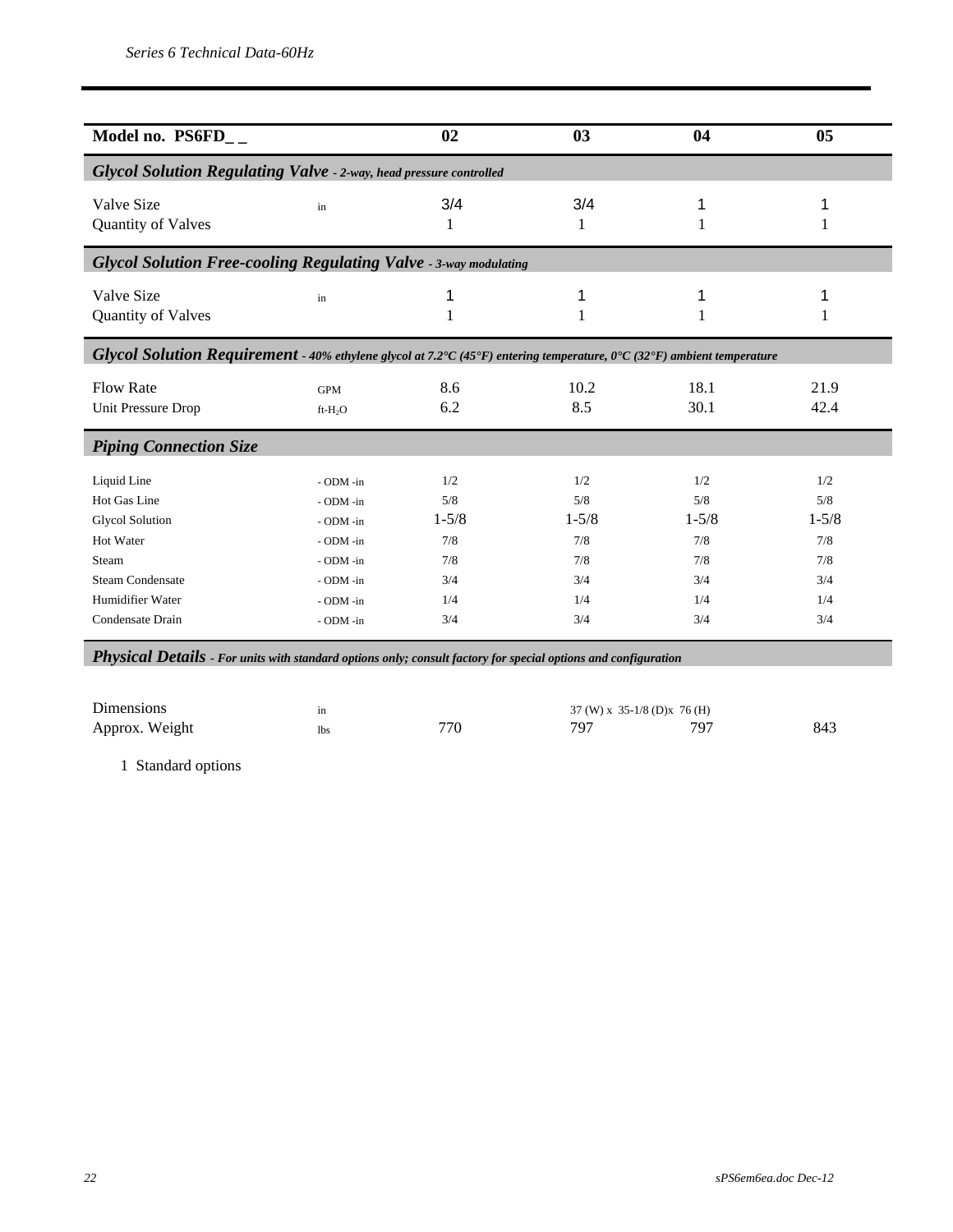#### **Guide Specification – 60 Hz**

#### *1. General*

1.1 The intelligent precision air-conditioning system shall be a **ClimateWorx PS6** model

1.2 The unit shall be designed specifically for telecommunication, computer and critical equipment room environmental control with automatic monitoring and control of cooling, heating, humidifying, dehumidifying and air filtration functions.

1.3 The unit shall be self-contained, factory assembled and tested, arranged for (downflow) / (upflow) air delivery.

1.4 The system shall have a total cooling capacity of \_\_\_\_\_ kW(Btu/h) and a sensible cooling capacity of kW(Btu/h) rated at an entering air temperature of  $C^{\circ}C$  ( $C^{\circ}F$ ) dry bulb and  $C^{\circ}$ relative humidity.

1.5 The system shall be designed to operate on a \_\_\_\_\_ V \_\_\_\_\_ ph \_\_\_\_\_ Hz electricity supply.

### *2. Mechanical Parts 2.1 Housing*

2.1.1 The housing of the unit shall be constructed based on a frame and panel principle with removable panels for maximum service access.

2.1.2 The housing shall be a modular design, which allows multiple units to be installed side by side.

2.1.3 All components shall be accessible through the front panels **(Standard Units ONLY)**.

2.1.4 Major components shall be located out of the air-path so as to avoid interrupting unit operation during routine service.

2.1.5 All panels shall be formed and welded from 18

gauge steel and insulated with 25mm (1") thick,  $24$ kg/m $3$  (1.5 lb/ft $3$ ) density fiber-glass insulation.

2.1.6 Front panels shall be hinged and locked with ¼-turn captive fasteners to facilitate quick and easy access.

2.1.7 The entire unit shall be finished with epoxy powder paint to ensure proper surface adhesion. The panel colour shall be Canatal standard offwhite. The frame is gray.

#### *2.2 Evaorator Fan Assembly*

2.2.1 The unit shall have a backwards inclined wheel with a integral EC motor to deliver  $m^3/h$  (cfm) of air at 75 Pa (0.3" w.g.) external static pressure.

2.2.2 The EC Fan shall be statically and dynamically balanced.

2.2.3 All parts of the fan shall be painted, galvanized or corrosion treated.

2.2.6 The speed of the fan shall be adjustable by means of a potentiometer or throught the mocroprossor controls.

2.2.7 Optional fan can be dropped into a raised floor with a minimum height of 18". Must specify at time of order. See floorstand options to accomadate this feature.

#### *2.3 Filter*

2.3.1 The filter chamber shall be an integral part of the system, located at the entrance of return air path and should be serviceable from the front of the unit.

2.3.2 The filters shall be standard capacity, 50mm (2") deep pleated type having a 25-30% efficiency, > 95% arrestance to ASHRAE 52.1 (**MERV 8**).

2.3.3 The filters shall be listed by Underwriters' Laboratories as class 2.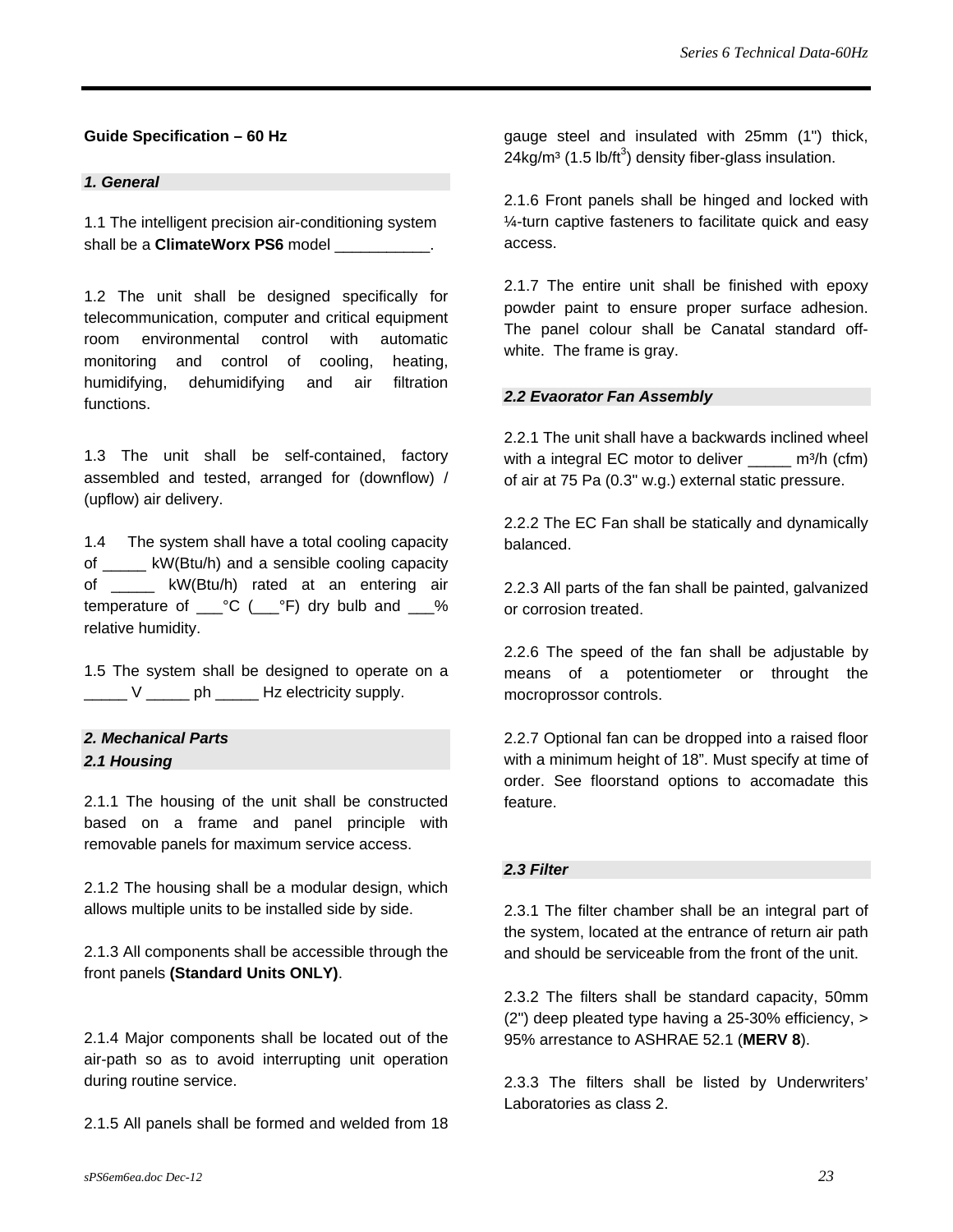#### *2.4 Heater*

2.4.1 Electric resistance heaters shall be provided to offset the sensible cooling effect brought about during dehumidification mode.

2.4.2 The heating element shall have a total heating capacity of  $kW(Btu/h)$ .

2.4.3 The electric heaters shall be Silicon Controlled Rectifier (SCR) controlled, with an extruded aluminum heat sink to prevent room temperature gradient from exceeding 1.5°C (2.7°F) in 10 minutes.

2.4.4 The heating element shall be of low density, tubular finned construction with a non-corrosive metal sheath.

2.4.5 The heating element shall be electrically and thermally protected.

#### *2.5 Humidifier*

2.5.1 The humidifier shall be a self-contained electrode boiler type complete with water level control and auto-drain functions.

2.5.2 The humidifier shall have a steam generation capacity of kg/h (lbs/h).

2.5.3 The humidifier shall be designed to operate on ordinary tap water and shall be equipped with automatic water supply and flushing system to reduce mineral precipitation.

2.5.4 The humidifier shall have an Auto-Adaptive control system to optimize water conductivity, control automatic drain/flush cycles, minimize energy waste and maximize cylinder life.

*3. Refrigeration Parts- DX Systems 3.1 Refrigeration system* 

3.1.1 The refrigeration circuit shall be available for operation on non-ozone depleting R407C refrigerant.

3.1.2 The refrigeration circuit shall have the following components:

- **Thermal expansion valve with external equalizer**
- **Refrigerant distributor**
- **Liquid line pump-down solenoid valve**
- **Liquid line sight glass**
- **Access valve**
- **Liquid line filter-drier**
- **Liquid line shut-off valve**  • **Low pressure cut-out switch**
- **High pressure cut-out switch**

3.1.3 The refrigeration circuit shall be pre-piped and leak tested ready for field connection.

3.1.4 All refrigerant piping shall be of type L copper pipe.

3.1.5 All units shall be factory run tested to verify operation prior to shipping.

#### *3.2 Compressor*

3.2.1 The compressor shall be of the scroll type. Compressor casing shall have no gaskets or seals to eliminate the possibility of refrigerant or oil leakage into the facilities.

3.2.2 The compressor shall be equipped with the following items:

- **Suction rotolock valve**
- **Discharge rotolock valve**
- **Gauge ports**
- **Internal thermal overload**
- **Vibration isolators**

3.2.3 The compressor shall be located in a separate compartment apart from the air path so it can be serviceable without disturbing the operation of the unit.

3.2.4 Compressor positive start feature shall be provided to avoid compressor short cycling and low pressure lockout during winter start-up.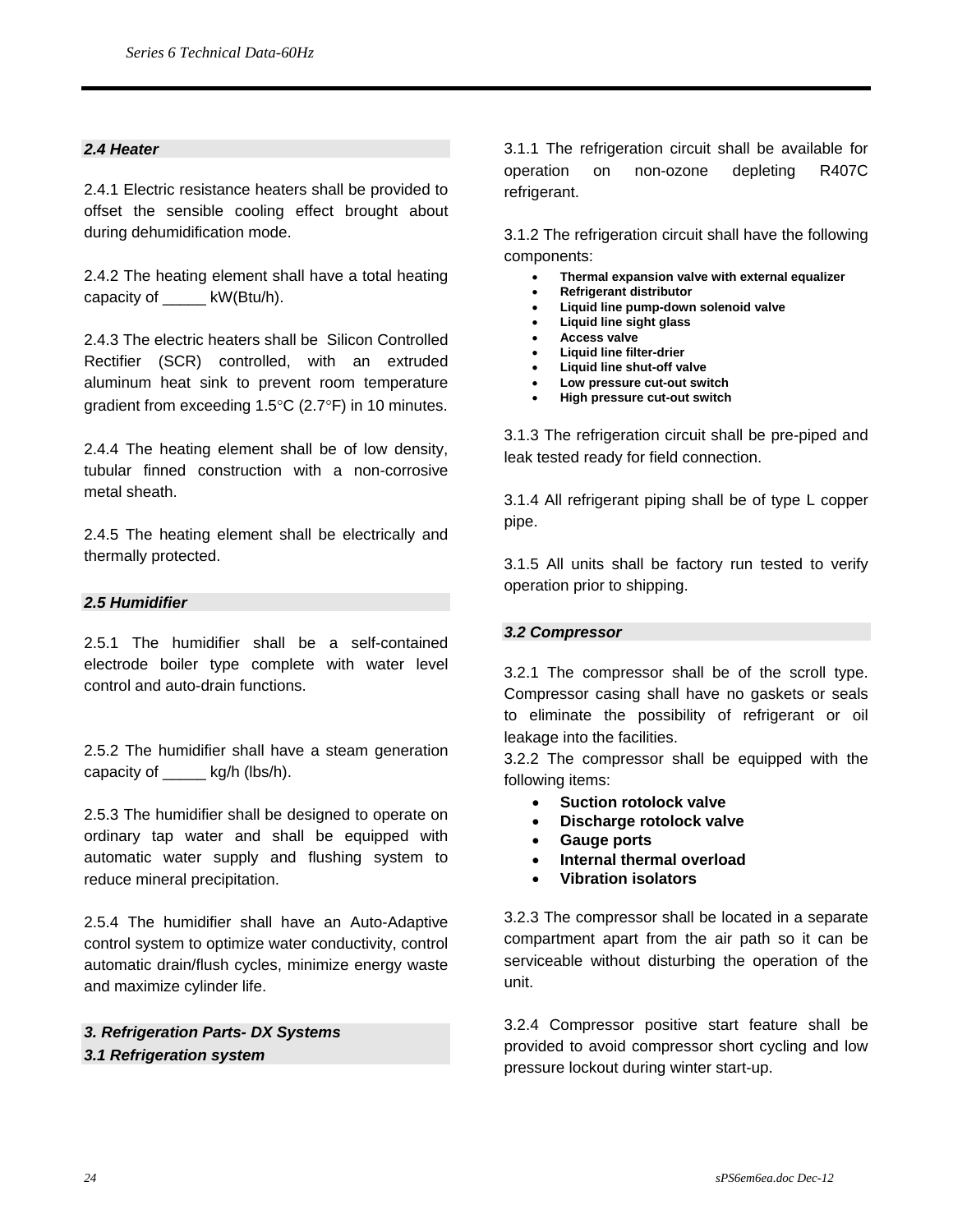#### *3.3 Direct Expansion Evaporator Coil*

3.3.1 The coil shall be of 3/8" OD copper tubes expanded into aluminum fins.

3.3.2 The coil shall be split to allow for a rapid dehumidification cycle when required.

3.3.3 The coil shall have a face area  $\frac{m}{2}$  m<sup>2</sup> (ft<sup>2</sup>) and \_\_\_\_\_ rows deep in the direction of the airflow and have a maximum face velocity of \_\_\_\_\_ m/s (fpm).

3.3.4 A stainless steel corrosion free condensate drain pan shall be provided under the coil.

#### *3.4 Air-Cooled Condenser (Air-Cooled System only)*

3.4.1 The air-cooled condenser shall be low-profile and the cabinet will be constructed of heavy gauge galvanized steel.

3.4.2 The condenser shall be factory matched for **C** (°F) ambient.

3.4.3 The condenser shall be constructed of aluminum fins and copper tubes staggered in direction of airflow and arranged for vertical / horizontal air discharge.

3.4.4 The winter control system for the air cooled condenser shall be variable speed control / refrigerant head pressure control.

3.4.5 The winter control system shall utilize **ORI and ORD head pressure control (HPC) valves** to flood the condenser. This system shall include a receiver which is factory piped, heat traced, insulated and adequately sized to hold the charge of the condenser and the indoor unit.

3.4.6 The air cooled condenser shall be suitable for V bh Hz power supply.

#### *3.5 Water-Cooled Condenser Module (Water/Glycol-Cooled System)*

3.5.1 The water-cooled condensers shall be unit mounted and piped.

3.5.2 Each condenser shall be completed with the following items:

- **Two-way pressure actuated water regulating valve (Three-way optional)**
- **Receiver**

3.5.3 The unit shall require \_\_\_\_\_ l/s (USgpm) of 29.4°C (85°F) condensing water and have a maximum pressure drop of kPa (psi).

#### *3.6 Glycol Cooler (Glycol-Cooled System only)*

3.6.1 The glycol cooler shall be low-profile, constructed of heavy gauge galvanized steel.

3.6.2 The glycol cooler shall be factory matched for °C (°F) ambient.

3.6.3 The cooler shall be constructed of copper tubes expanded into aluminum fins and pressure tested to 425 psi.

3.6.4 The fan motor shall be drip-proof with permanently lubricated ball bearings and inherent overload protection.

3.6.5 The cooler shall be suitable for  $\rule{1em}{0.15mm}$   $\vee$   $\rule{1em}{0.15mm}$ ph \_\_\_\_\_ Hz power supply.

#### *4. Mechanical Parts - (Chilled-Water System) 4.1 Chilled-water valve*

4.1.1 The chilled-water valve shall be a two-way modulating valve with pressure rating of kPa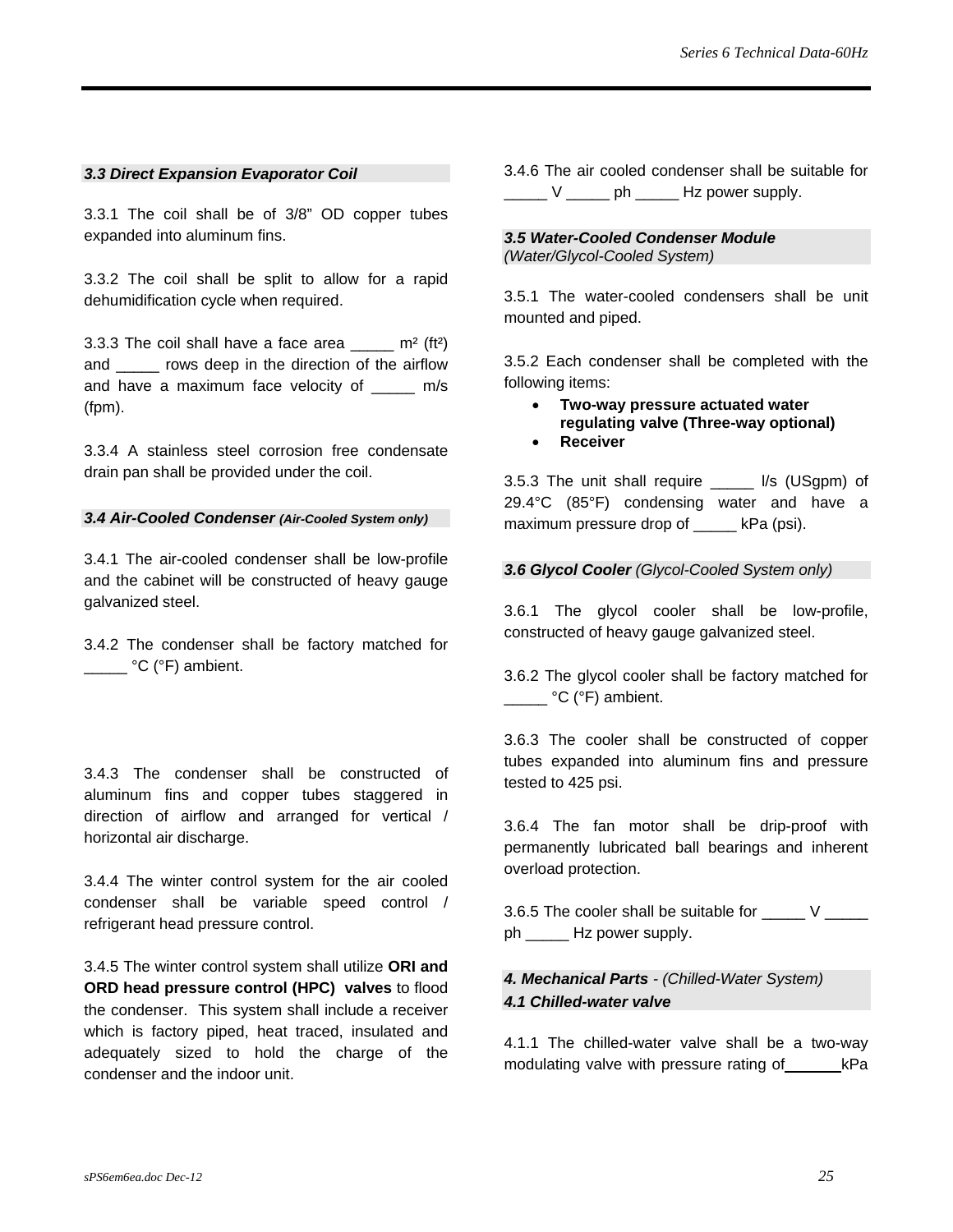(psi) (Three way valve Optional).

4.1.2 The valve actuator shall be of an electric type with a totally enclosed dust and water proof enclosure.

4.1.3 The valve actuator shall have a manual operation facility and position indicator.

#### *4.2 Cooling Coil*

4.2.1 The coil shall be of 3/8" OD copper tubes expanded into aluminum fins.

4.2.2 The coil shall have a face area of  $\mu$  m<sup>2</sup> (ft<sup>2</sup>) and cows deep in the direction of the airflow and have a maximum face velocity of \_\_\_\_\_ m/s (fpm).

4.2.3 A stainless steel corrosion free condensate drain pan shall be provided under the coil.

4.2.4 The coil shall require \_\_\_\_\_ l/s (USgpm) of 7.2°C (45°F) chilled-water and the pressure drop across the coil shall not exceed \_\_\_\_\_ kPa (psi).

### *5. Control System*

*5.1 System* 

5.1.1 The unit shall have a microprocessor based control system with automatic control and monitoring capability.

5.1.2 The control system shall use **Proportional + Integral + Derivative (PID) control algorithm** to maintain the temperature and humidity to a close tolerance of  $\pm 0.5^{\circ}$ C (0.9°F) and 3%RH.

5.1.3 The control system shall have a fascia with 240x128 dot resolution touch screen graphical LCD display located on the front panel of the unit for the display and programming functions.

5.1.5 The control system shall display simultaneously the following information:

• **Room temperature in °C/°F** 

- **Room humidity in %RH**
- **Unit no.**
- **On/Off mode indicator**
- **Operating status**
- **Active alarms**
- **Date & time**

5.1.6 System configuration and setting shall be stored in non-volatile memory and safeguarded in the event of power failure.

5.1.7 The system shall have at least three levels of programmable password access to prevent unauthorized changes of the system configuration and settings.

5.1.8 The system shall be capable of communicating with a Building Management System (BMS) via an RS485 serial link through a BMS Interface (Communications Bridge) for remote monitoring function.

5.1.9 The system shall have a manual disconnect switch of the locking type, which can be accessed outside of the unit while the door is closed. High voltage electrical components will not be accessible unless the switch is off.

#### *5.2 Control Features*

5.2.1 System set points and configuration shall be programmable only when access is gained by entering the correct password.

5.2.2 The following programmable control parameters shall be provided for fine tuning the system to suit the site conditions and requirements:

- **Temperature set point**
- **Temperature high limit**
- **Temperature low limit**
- **Cooling proportional band**
- **Heating proportional band**
- **Temperature dead band**  • **Temperature integral action time**
- **Humidity set point**
- **Humidity high limit**
- **Humidity low limit**
- **Humidifying proportional band**
- **Dehumidifying proportional band**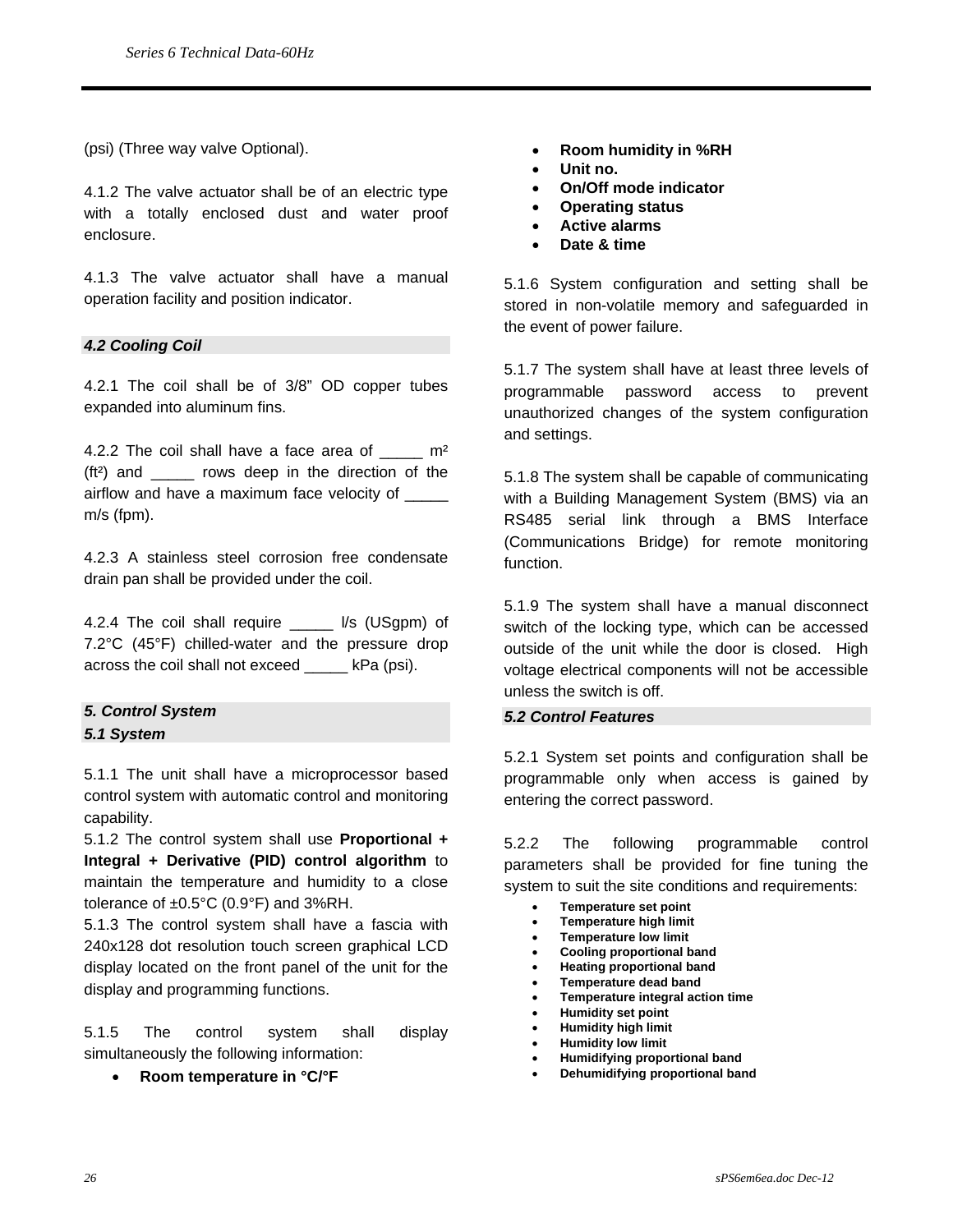- **Humidity dead band**
- **Humidity integral action time**

5.2.3 The control system shall have the following programmable On/Off control mode options:

- **"Local" mode allows unit on/off control via the "I/O" key on the display**
- **"Remote" mode allows unit on/off control via a switch input**
- **"Timer" mode allows 4 event/day weekly automatic on/off control**

5.2.4 A "Standby unit enable" input shall be provided to force the unit to start irrespective of the current On/Off status and On/Off mode setting.

5.2.5 For energy saving and extended system life, a "Relax" feature shall be provided in the "Timer" On/Off mode to allow wider temperature and humidity tolerances when the room is not operational.

5.2.6 The system shall have programmable, manual, or automatic restart option. A programmable startup delay shall be provided for the automatic restart option which allows multiple units to restart progressively when power resumes after a power failure.

5.2.7 The accumulated runtime of the following components shall be logged for energy analysis and planned maintenance:

- **Fan**
- **Compressor**
- **Heaters**
- **Humidifier**

5.2.8 Components shall be scheduled to activate sequentially to minimize inrush current.

5.2.9 The system shall have a temperature and humidity graph which shows the main temperature and humidity variation in the latest 24 hours. The data for the graph shall be logged in 15 minutes interval.

#### *5.3 Alarms*

5.3.1 The control system shall have the following standard alarms:

- **High/Low temperature, 1 and 2**
- **High/Low humidity, 1 and 2**
- **High/Low voltage**
- **Filter dirty**
- **Fan overload**
- **Low airflow**
- **Compressor high pressure**
- **Compressor low pressure**
- **Heater overheat**
- **Boiler dirty**
- **Fire**
- **Flood**

5.3.2 All alarms shall have programmable reporting / response options which include:

- **Polling enable / disable**
- **Unit shutdown**
- **Activate standby unit**
- **Activate common alarm output**
- **Log alarm event**
- **4 warning sound selection**

5.3.3 Alarm messages, when programmed, shall comprise text description and occurrence time. Messages shall be ranked in the sequence of occurrence for fault analysis.

5.3.4 When a programmed alarm condition exists, the audible alarm shall sound and the common alarm output shall close until acknowledged. Active alarm record shall remain until the alarm condition is cleared.

5.3.5 A historical event log which maintain the latest 50 system events shall be provided. The text description and occurrence time of the following events shall be logged:

- **Power failure**
- **Power restore**
- **Unit start**
- **Unit stop**
- **Alarm raised**
- **Alarm acknowledged**
- **Alarm cleared**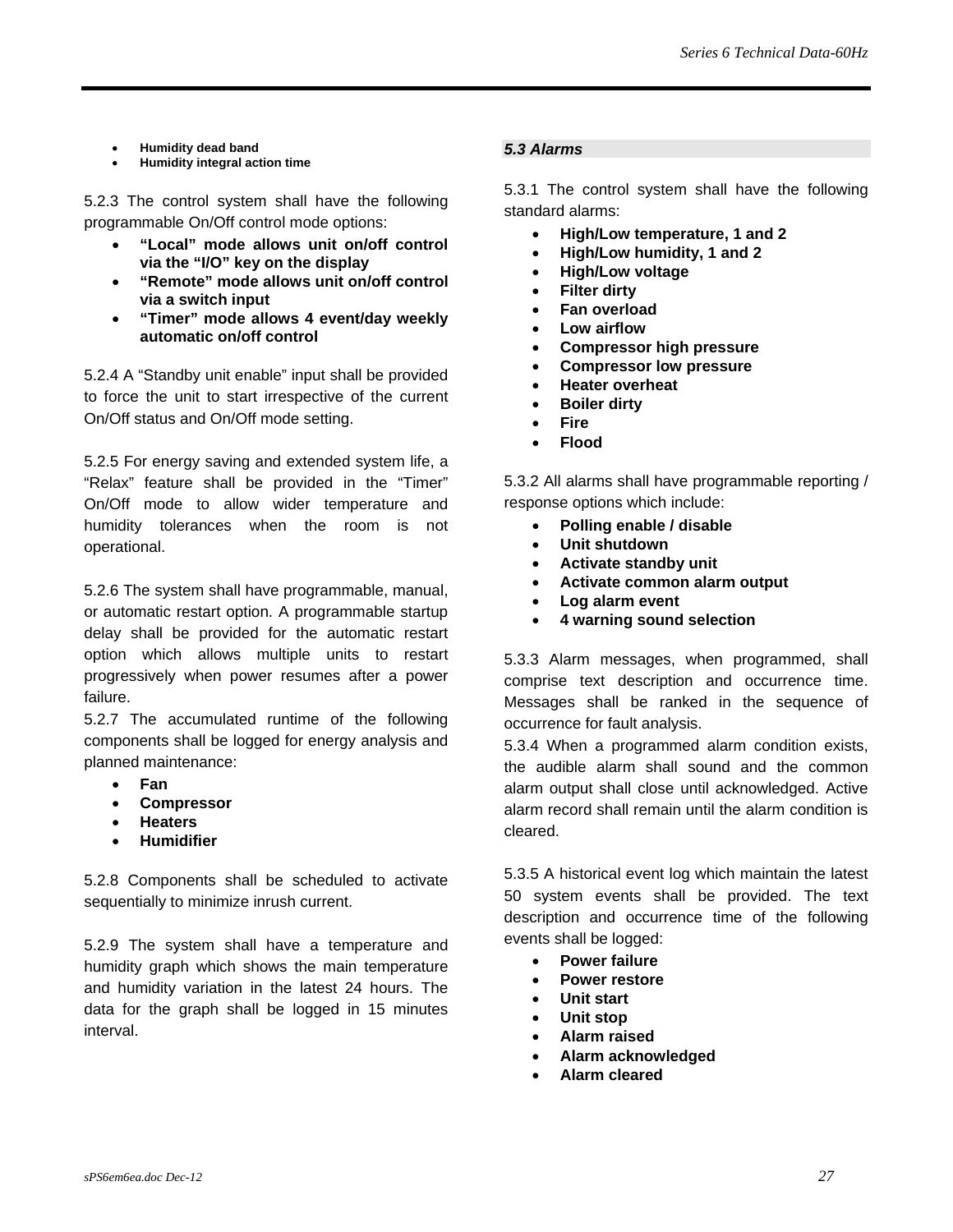#### *5.4 Co-Work, Multiple Unit Configuration*

5.4.1 The units shall have **built-in** master and slave inter-networking capability, **Co-Work**, which allows a combination of a maximum of 8 master and slave units to form a local area network without the need for external hardware.

5.4.2 To achieve the tightest control tolerance and minimize component on/off, the units shall have a built in control step expansion algorithm which uses a multi-step control scheme to coordinate the on/off of cooling, heating, humidifying and dehumidifying steps in multiple units.

5.4.3 The units shall have a sequential load activation control algorithm to minimize the inrush current when components among multiple units are activated at the same time.

5.4.4 The control of a slave unit shall not be limited to any particular master units. Any master unit can control any slave units. In case of a master unit failure or scheduled service, the remaining master units in the same network shall automatically take over the control.

5.4.5 The units shall have a duty sharing control algorithm that helps maintain the required number of duty units, balancing runtime by automatically coordinating units on/off and providing time based auto-changeover.

5.4.6 The units shall have a data synchronization feature. Operation data such as set points, time schedule, and alarm status shall be automatically synchronized among all the units under the same local area network.

5.4.7 To avoid hunting among multiple units, the units shall have a control value averaging algorithm that allows units to exchange sensor readings and control the room based on the common desired

average values. Units shall be capable of displaying the network average temperature and humidity or individual unit temperature and humidity.

#### *6.0 Optional Accessories 6.1 Capacity Control*

6.1.1 Capacity control shall consist of pressure regulated hot gas by pass valve. The valve shall be factory set to bypass below 58 psig suction pressure. A solenoid activated shut off valve shall be used for positive shut off.

6.1.2 Each compressor shall have hot gas by pass to preserve the lead/lag functionality.

#### *6.2 Liquid Detection*

6.2.1 Liquid detection shall consist if a single point liquid sensor. Sensor wires directly into the microprocessor and includes 10 feet of wire for field placement.

6.2.2 Liquid detection shall consist of liquid cable sensor. Cable wires directly into the microprocessor and includes 10 feet of wire to extend to the bottom of the unit and 15 feet of sensing cable shall be supplied with the unit for field placement*.* 

#### *6.3 Floor Stand*

6.3.1 Floor stand shall be a welded steel frame with corrosion resistant finish from 8 to 24 inches ( in 2 inch increments) in height. The stands shall have adjustable legs for leveling with  $\pm$  1.5 inch of adjustment. Drop in the floor features require a floorstand with OSHA guards. **Minimum height for dropping fans into the floor is 18 inches)** For floor stands greater than 24 inches please consult factory.

#### *6.4 Return Air Plenum*

6.4.1 Factory plenum matches unit and is internally insulated.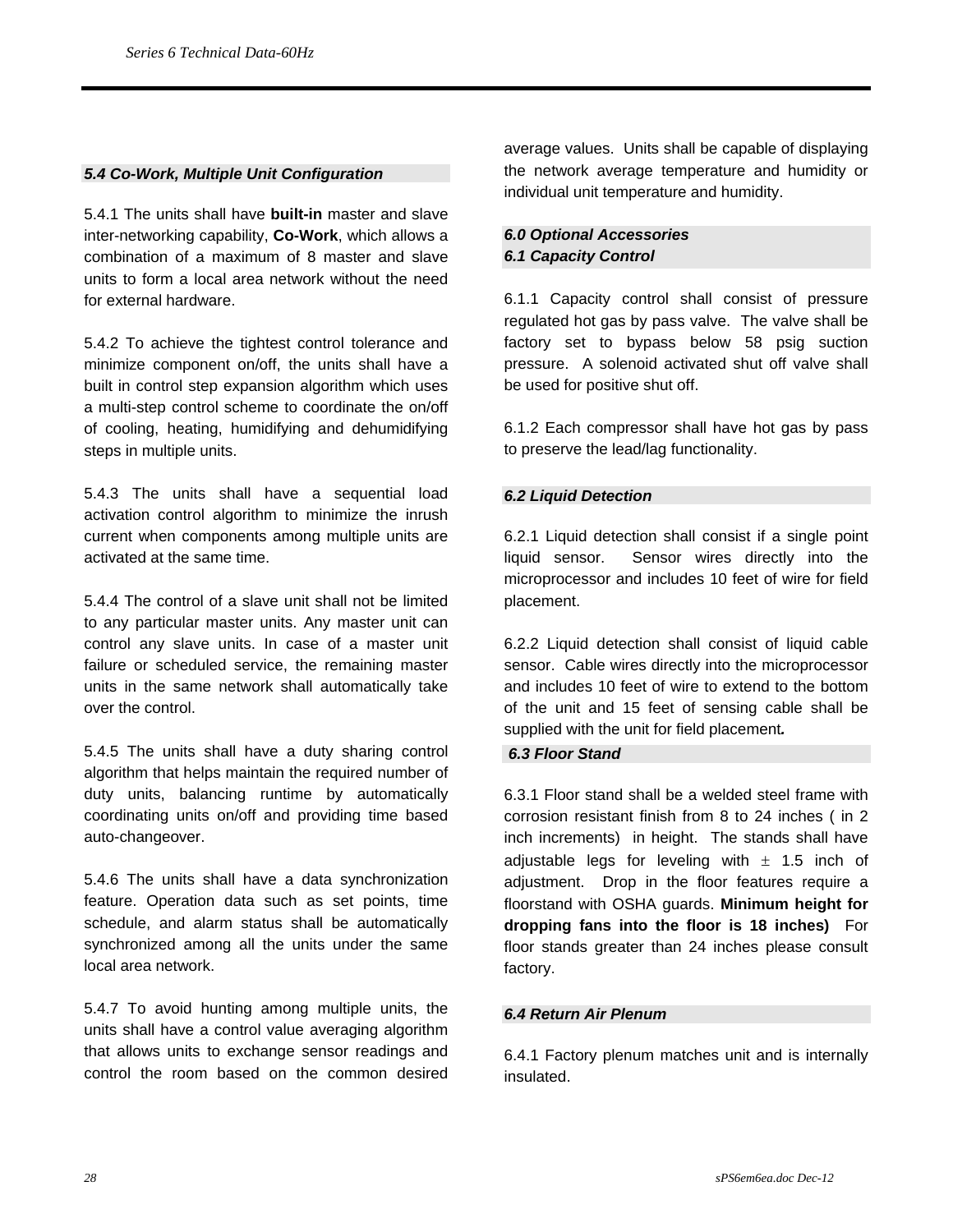#### *6.5 Remote Supervisory Panel*

6.5.1 ClimateWorx M52 remote monitoring and supervisory panel allows monitoring and control of up to **7 master and 1 slave units.** Panel is connected by way of communication cable.

#### *6.6 Firestat*

6.6.1 Factory mounted and wired firestat will shut the unit down in the event of high heat detection.

#### *6.7 Smoke Detector*

6.7.1 Smoke detector is factory mounted and wired

to shut unit down in the event of the presence of smoke.

#### *6.8 Condensate Pump*

6.8.1 Condensate pump shall remove condensate from evaporator and humidifier when a drain is not available nearby. Pump is shipped loose for field installation. Pump shall be capable of 180 GPH at 24 ft. of head.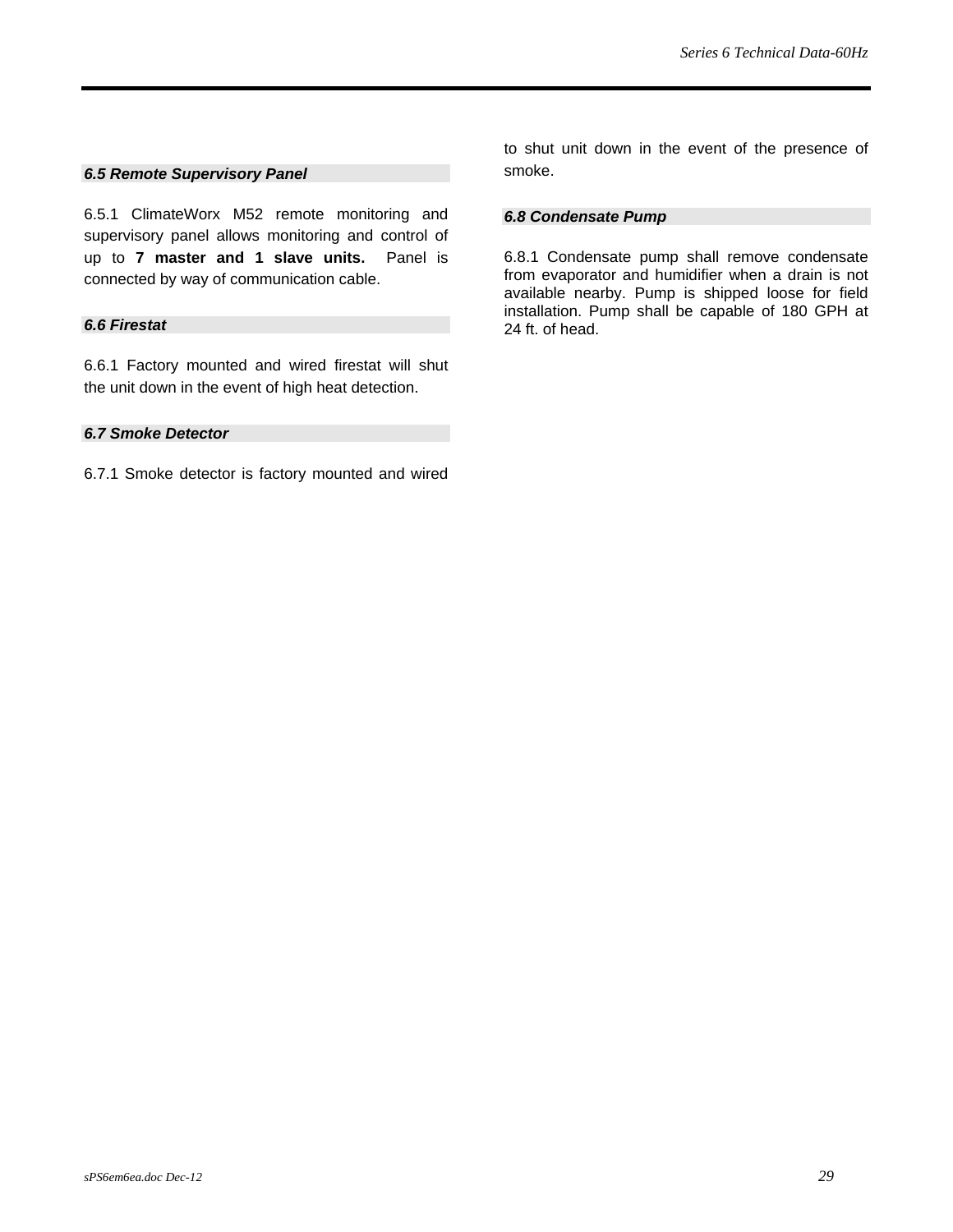### *Appendix A: Dimensional Drawings*

**Drawing Title Contract Contract Contract Contract Contract Contract Contract Contract Contract Contract Contract Contract Contract Contract Contract Contract Contract Contract Contract Contract Contract Contract Contract** SERIES PS6 - Downflow Dimensional Detail S6DDX600PS6 31